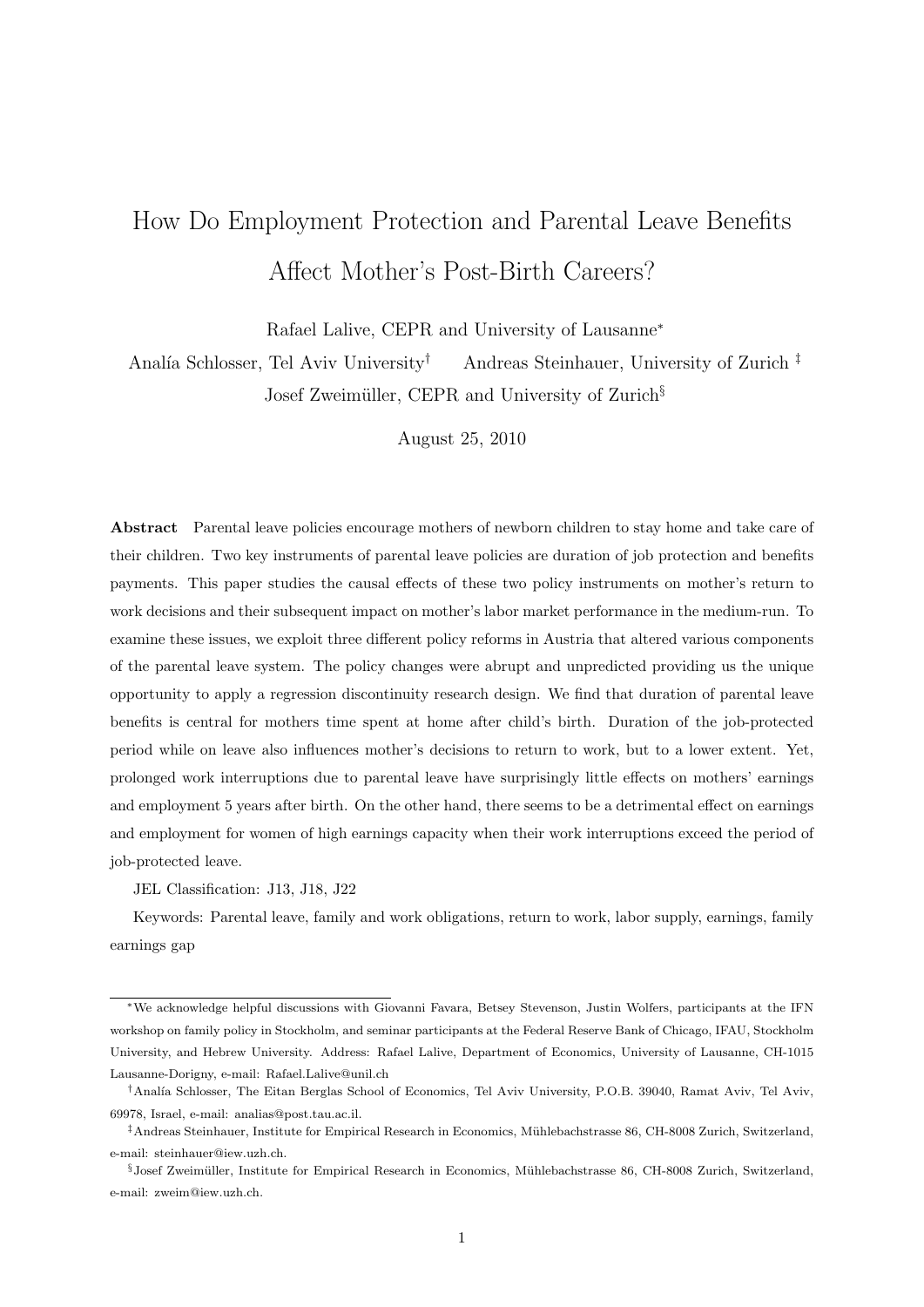## 1 Introduction

Parental leave regulations are central to most OECD countries family policies. Leave mandates usually support new parents in two complementary ways: by guaranteeing job-protected leave and by offering financial support during that leave. Despite the widespread prevalence of parental leave policies, their impact on women's labor market performance is still unclear. In particular, there is limited evidence on how these policies affect women's decisions to return to work and the subsequent effects on women's careers in the medium and in the long-run.

Job protected leave mandates are expected to increase women's employment and earnings by encouraging job continuity after birth. Yet, prolonged periods of absence from the workplace might lead to loss of specific and general human capital and weaker labor market prospects after returning to work. Hence previous employers, while obliged to re-employ mothers when they return to work after the baby break, may either remunerate them relatively worse than their colleagues or may dismiss or layoff re-entered women with a higher probability as soon as the job protection period upon re-entry has run out. Moreover, the losses in general human capital may also lead to lower pay and less stable employment when women re-enter the labor market at new employers.

Financial support during childbearing is expected to decrease incentives to return to work and might therefore have detrimental effects on women's labor market performance. On the other hand, a longer period shared between the mother and child during the first months after birth might benefit both mother's and child's health improving mother's labor market performance upon re-entry. In addition, a longer duration of benefits payments might allow mothers to search for a better job match after birth, increasing the likelihood of job stability and career development.

In this paper, we explore the impacts of duration of parental leave benefits and job protection on women's decisions to return to work and their labor market performance in the medium and in the long-run. We generate causal estimates exploiting variation in parental leave (PL) regulations from three policy changes that took place in Austria during the 1990s. The first policy change was implemented on July 1, 1990 and extended the maximum duration of PL benefits and job protection from the child's first to the child's second birthday. This large PL extension created strong incentives for mothers of newborn children to stay at home with their babies for a longer period of time. The second policy change was implemented on July 1, 1996 and effectively reduced the duration of parental leave benefits from the child's second birthday to the date when the child turns 18 months old while keeping the period of short protection unchanged. This policy change allows isolating the impacts of duration PL benefits while holding job protection constant. The third policy change took place in July 2000 and increased the duration of benefit payments from 18 months to 30 months while job protection was still granted to a maximum of two years. This last reform, which provided an extension of 6 months of job-protected benefits and additional 6 months of benefits payments without guaranteeing job protection, allows us to asses the impact of unprotected leave benefits.

The examination of women's response to changes in duration of benefits and job protection provides insightful information regarding on how women's value these two policy instruments. To assess this,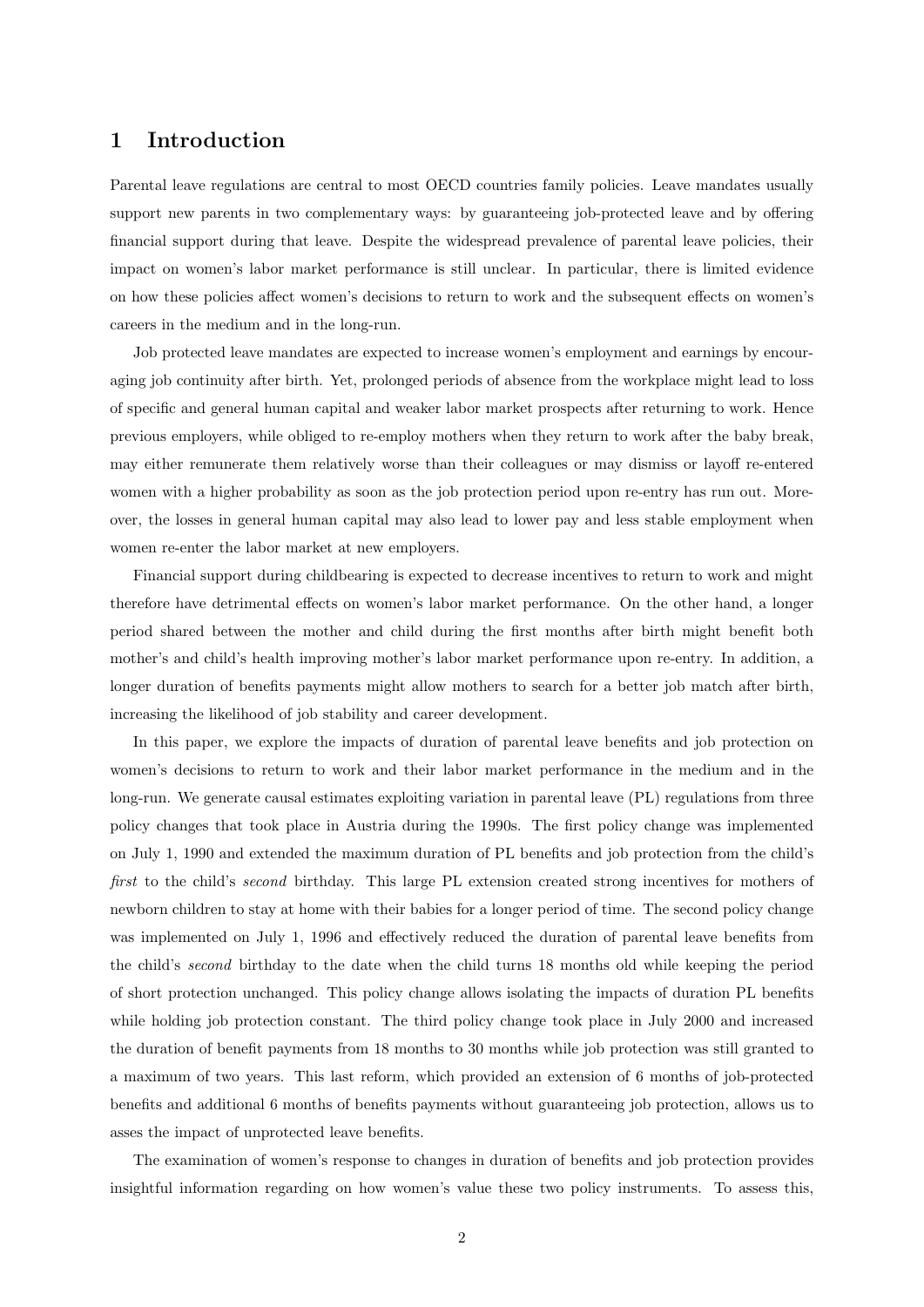we first outline a simple theoretical framework to explain return-to-work decisions. Mothers differ with respect to value of time with the child and pre-birth wage. Without parental leave and conditional on earnings capacity, mother's time to return to work reflects the distribution of the underlying preferences for being at home with the child. Introducing job protection and parental leave benefits tends to delay return to work. Moreover, the exhaustion of job protection and benefits generates a sharp spike in the distribution of return-to-work times. Letting benefits end before job protection creates two spikes in the distribution of return-to-work times – one when PL payments end, the second one when job protection ends. The second spike informs about the value of job protection without benefits. Prolonging the benefit duration beyond the end of job protection provides information on how mothers of newborn children value job protection while receiving benefits and how they value benefits without job protection.

The three policy changes were adopted for mothers giving birth on or after July 1 of the years 1990, 1996, and 2000. This allows us applying a simple but powerful empirical research design. In our analyses, we compare between mothers who gave birth in July or August and mothers who gave birth in May or June. Such a comparison creates an attractive research design that allows us to estimate the causal effect of duration of PL on mothers' return to work decisions, subsequent employment, and earnings rather precisely.

This approach has several attractive features. First, the assignment of a particular individual to one of the two groups can be seen as almost as good as randomly assigned. Endogenous selection does not play a role in this context as parents could not anticipate the PL reform when they made their fertility choices. For instance, the 1990 reform act was passed by the Austrian parliament not until April 1990 and in January 1990 it was still unclear whether the reform would be implemented at all, and, if so, when the new rules would be enacted. Hence the babies born between May and August 1990 were already conceived when the new PL rules became known to the public implying that selectivity into treatment and comparison groups is unlikely to exist. Furthermore, selectivity by manipulating the date of birth cannot be a major problem either. The 1990 reform created an incentive to postpone the birth date which is nearly impossible on biological grounds. While the 1996 reform created an incentive to speed up the birth event, it is unlikely that manipulation of birth dates have contaminated the comparability of treatment and comparison groups to a significant extent. The 2000 reform was enacted retrospectively in August 2001 making impossible for the mothers to time births.

A second attractive feature, which is related to the first point, is that observed pre-birth characteristics are almost identical between treated and comparison groups. This further suggests that the two groups are very well comparable and provides further support for the plausibility of our identifying assumption of quasi-random selection into treatment.

A third attractive feature of our empirical strategy concerns the environmental conditions of treated and comparison groups. Starting from the date of birth, we follow the earnings and employment histories of mothers over a period of five years (the most we can do for the 2000 reform) after the birth event. During this extended time interval, the labor market conditions for these two groups are (almost) identical. For instance, during the 5-year period over which we follow mothers' labor market histories, the treated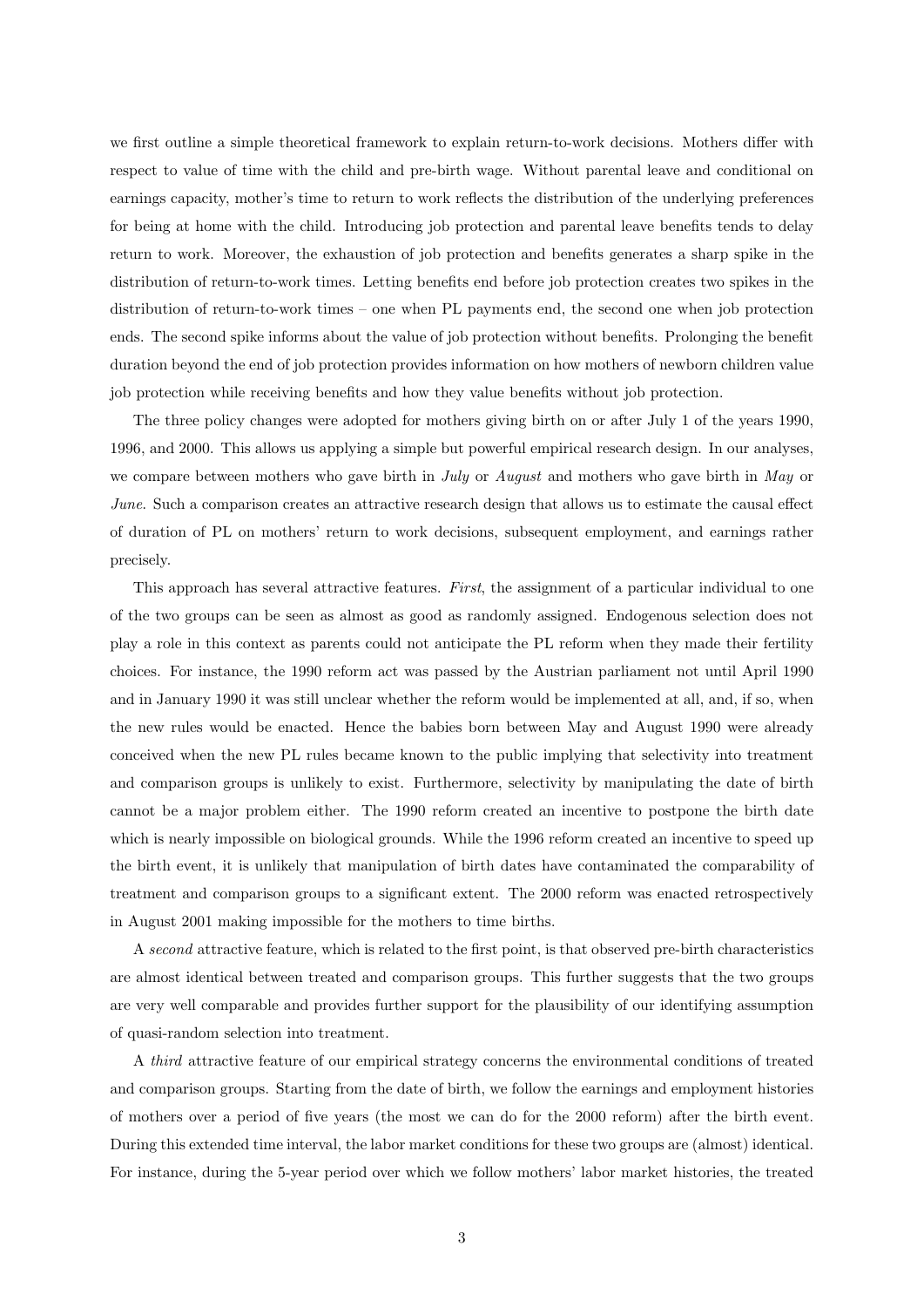and comparison groups overlap at least during 4 years and 9 months (May-August comparison). In fact, treated and comparison mothers face an identical economic environment during at least 69 out of the 72 months we examine and interact in the same labor markets as they live in the exact same areas. Hence, any differences between treated and comparison mothers cannot be attributed to differences in environmental conditions between the two groups. We are therefore able to overcome a typical problem that contaminates pre-post comparisons or comparisons across groups residing in different geographical areas.

Fourth, the policy change was abrupt. Women who gave birth to a child on June 30 faced substantially different PL rules than women who gave birth to a child on July 1 of the reform year (1990, 1996, or 2000). In particular, there were no transition rules that would have mitigated "unfair" differences in PL rules between mothers with a birth immediately before and immediately after the policy change. This allows us to adopt a sharp regression discontinuity approach (Hahn, Todd, and Van der Klaauw, 2001).

A fifth attractive feature of our empirical analysis is a very large and informative data set, the Austrian Social Security Database (ASSD). This database registers not only dates of birth but also take-up of PL benefits and other government transfers and work and earnings histories of individuals. This is particularly favorable in the present context, as our goal is to study return-to-work decisions and subsequent employment and earnings careers of mothers. Furthermore, the ASSD covers the universe of all Austrian employees which allows us to draw very specific but still rather large samples. In sum, the ASSD provides more detailed information on the effects of PL policies than most data sets used in previous studies.

Austria provides an attractive experimental environment to study the effects of parental leave policies. This is because parental leave eligibility is almost universal among working women, so we do not have to deal to differences in access to parental leave benefits. Moreover, not only eligibility is almost universal, but take up rates are extremely high. The high eligibility rates combined with the high take up rates allow us to generate estimates on the effects of parental leave that approach treatment effects for the whole Austrian population. In addition, given the high eligibility and take-up rates, we expect any changes in parental leave rules to affect a large variety of women and to a large extent. This allows us to study the effects of parental leave among different groups of women. The Austrian environment is also very appealing to study the effects of parental leave as parental leave durations are relatively long (12 months in the less generous regime) and changes in PL policies were substantial. Therefore, impacts of PL durations are more likely to be detected in this context.

Our main findings can be summarized as follows. We find that a longer duration of parental leave induces a significant delay in return to work. Extending parental leave benefits and job protection by one year (the 1990 reform) increases the time between birth and the first post birth job (return-to-work) by about 9 months. Reducing the duration of benefit payments by 6 months while keeping job protection at 12 months (the 1996 reform) speeds up return-to-work by 3.6 months. The effect is less than half of the delay induced by the 1990 reform, suggesting that job protected leave, even if unpaid, is also important for women's return to work decisions. Lastly, extending payment duration by 12 months while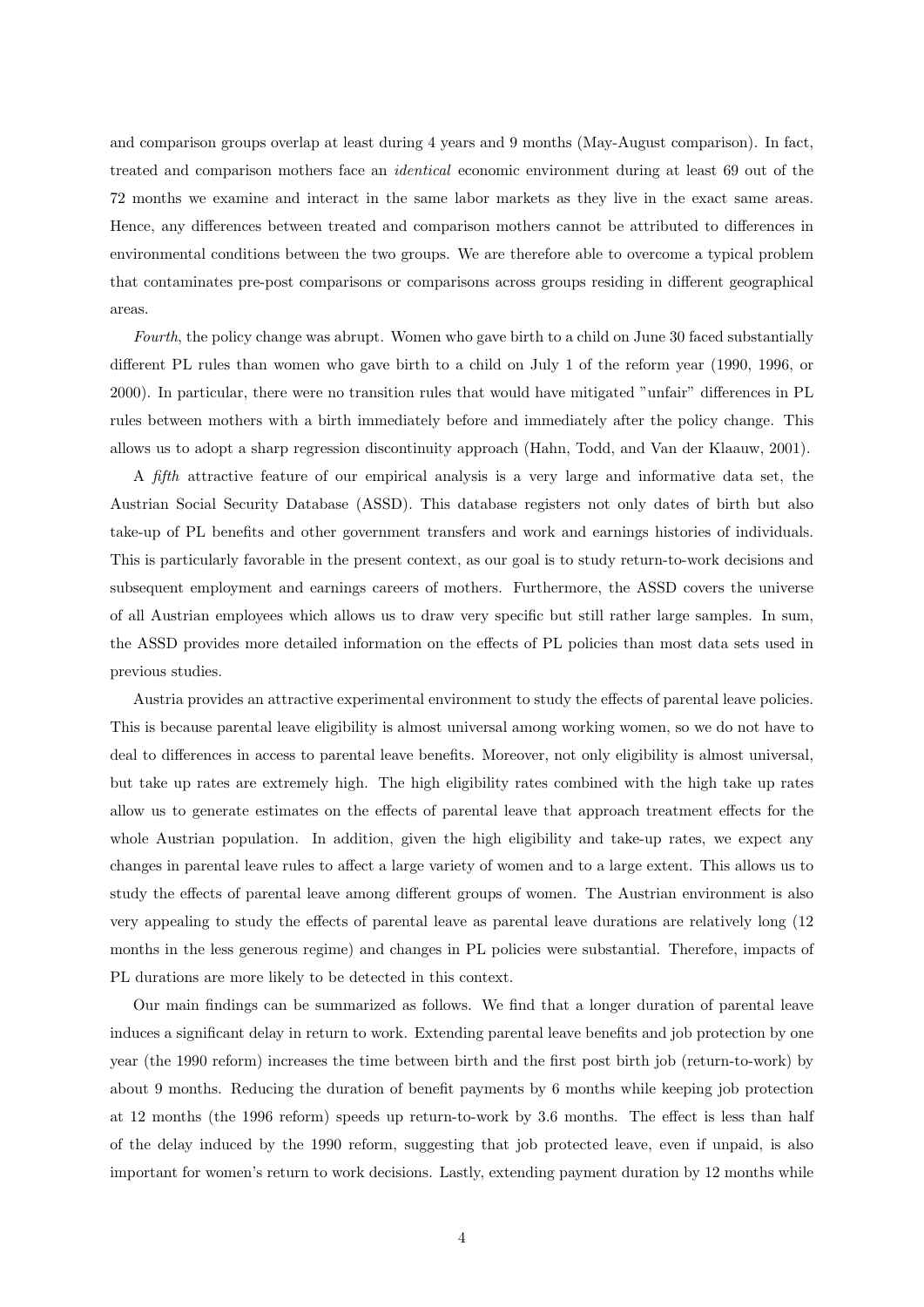guaranteeing job protection for only half of that period (the 2000 reform) delays return to work by 4.3 months. Interestingly, we also find that extension of benefits delays back to work even beyond the period where benefits are exhausted.

A comparison between women's responses to the exhaustion of job protection or benefits reveals that more women return to work when benefits are removed than when job protection is removed suggesting that benefits are more important than job protection in shaping women's return to work decisions. Still, we find important heterogenous responses to both policy instruments with more women of high earnings potential responding to end of job protection relative to low wage women.

Finally, we find that even though the 1990 and 1996 reforms induced substantial delays in mother's return to work, there are surprisingly little medium-run or long-run effects on their labor market outcomes. Both earnings and employment observed 5 or 10 years after birth are not affected by the salient 1990 extension and the 1996 reduction of parental leave. The unique richness of our data allows us to explore the reasons for this striking absence of effects and to offer the following explanations. First, the effects of extended parental leave on accumulated work experience are much smaller than the effects on duration until return to work. This is because mothers who returned to work earlier induced by less generous PL regimes, have more unstable employment upon re-entry. We also find that mothers in less generous PL regimes often compensate this with higher participation rates in other social insurance programs. Second, job protection seems to insure women against wage loss. Therefore, longer absences from work appear to have minor effects on labor market performance as long as women are able to return to work within the job protected period. Third, a more generous PL regime that guarantees job protection increase the probability that mothers work for their pre-birth employer 5 years after giving birth. The implication of this last finding is that the loss in labor market experience is not necessarily translated to a loss in tenure as mothers in the more generous PL regime are more likely to continue working at their pre-birth employer for a longer period.

Consistent with this, we find that the 2000 reform, which extended parental leave benefits beyond the period of guaranteed job protection, generated losses in labor market experience and tenure, and a reduction in medium run earnings. These adverse labor market outcomes are concentrated among women with high pre-birth wages suggesting that job protection and the returns to specific human capital or job match play a more significant role for women with high earnings potential.

The paper is organized as follows. In the next section, we briefly discuss related previous literature. Section 3 describes institutional features of the Austrian labor market, explains in detail the three policy changes, and outlines a simple theoretical model that generates some general predictions for mothers return to work responses to PL benefits and job protection. Section 4 explains and discusses our empirical strategy. Sections 5 and 6 present the empirical results. Section 7 concludes.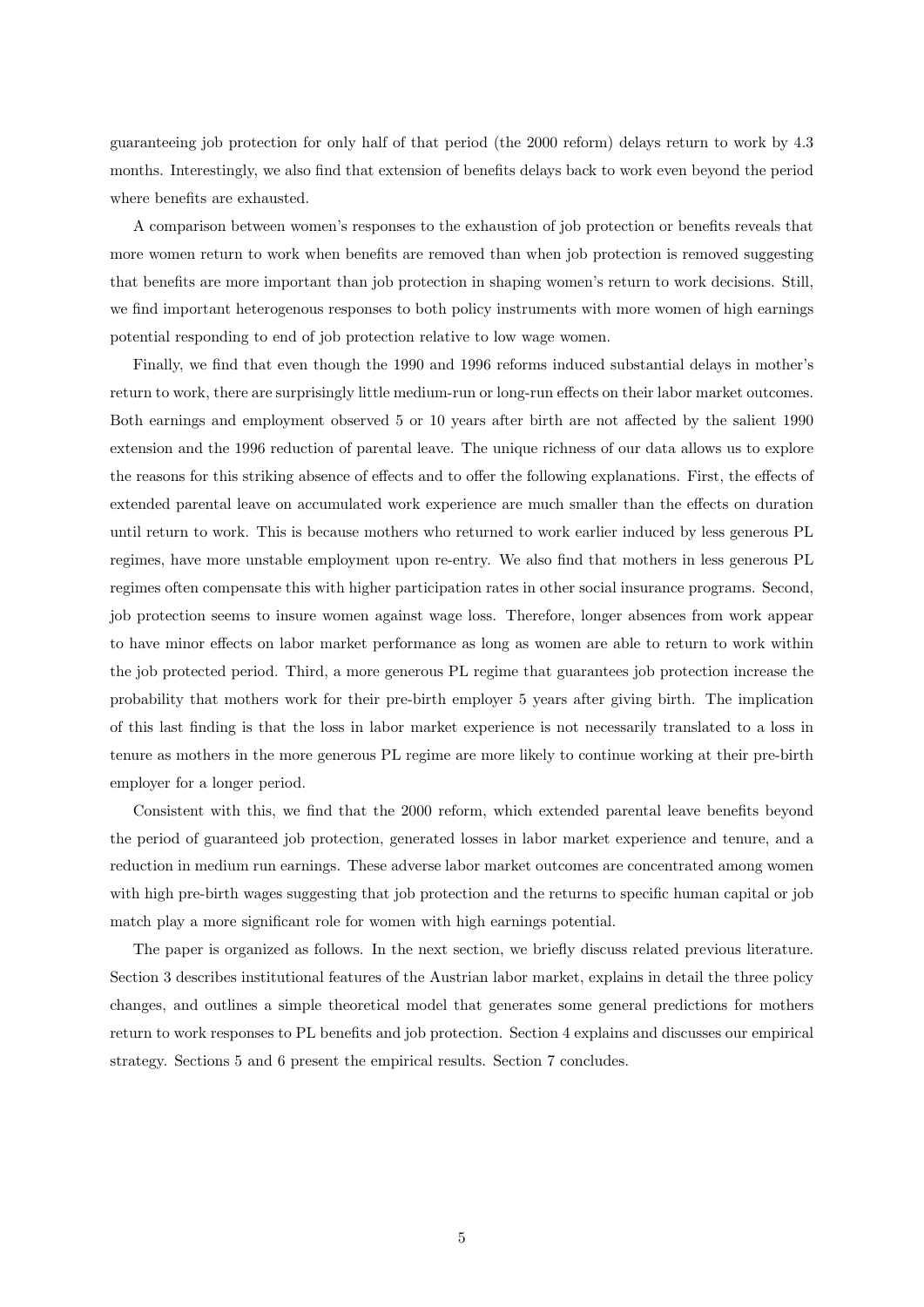## 2 Previous literature

Most of the literature has found that more generous parental leave mandates tends to delay women's return to work. However, evidence of the relationship between duration of leave and women's labor market outcomes is mixed. A key empirical challenge has been finding exogenous variation in leavetaking by mothers. Many studies use variation in leave availability across employers or leave-taking by employees. However, most of these studies suffer from several sorts of biases due to unobserved differences between mothers who had access to maternity leave and mothers who do not and between mothers taking longer and shorter leaves. The use of more plausibly exogenous variation in the length of parental leave has been limited.

Studies that focus on the U.S. have examined the impact of the 1993 U.S. Family and Medical Leave Act (FMLA), which guarantees a job-protected unpaid maternity leave of 12 weeks to women working for companies with 50 or more employees. These studies find only modest or no effects of mandated protected leave on the length of parental leave and subsequent employment, although they do find some positive impacts on job continuity (see, e.g., Klerman and Leibowitz, 1997; Klerman and Leibowitz, 1999; Baum 2003; and Waldfogel 1999). In addition, most of these studies found no significant effects on wages (see, Waldfogel, 1999; Hashimoto et al., 2004; and Baum, 2003). Nevertheless, these results are difficult to generalize to other contexts given the relatively short length of job-protected leave guaranteed by FMLA and the fact that, in most cases, this policy does not have a significant impact on duration of maternity leave taken by mothers. Moreover, it is important to note that the population affected by FMLA accounts for less than 50 percent of the private sector workers in the US (see Waldfogel, 1999).

PL rules in Canada and Europe are more generous and hence more likely to have an impact on women's labor supply and career prospects. Baker and Milligan (2005) exploit the substantial variation in PL provisions over time and across Canadian provinces and find that both short and long mandates increase job continuity. However, only long leaves were found to increase the amount of time that mothers spend away from work. Ruhm (1998) compares employment rates and wages of men and women using panel data of European countries, and finds that longer leave mandates are associated with higher female employment but lower relative wages. Ejrnaes and Kunze (2006) investigate the role of PL on the family wage gap using administrative data for Germany and exploiting exogenous variation in the length of PL generated by policy changes in the German system. The authors find that longer PL duration leads to detrimental effects on employment and wages. In contrast, Schönberg and Ludsteck (2008) study the same reforms and find only minor effects on employment rates and mixed effects on wages.

Lalive and Zweimüller  $(LZ)$  (2009) study the effects of the 1990 and 1996 Austrian reforms on fertility and labor market outcomes. This paper complements their work in the following dimensions. First, we disentangle the role of job protection and benefits in shaping women's decisions to return to work and explore the subsequent effects of these two policy instruments on women's labor market outcomes. Second, we also explore the channels through which PL duration affect women's employment and wages by looking separately at its impacts on duration until return to work, accumulation of labor market experience, tenure, and preservation of pre-birth jobs. By examining these separate channels we are able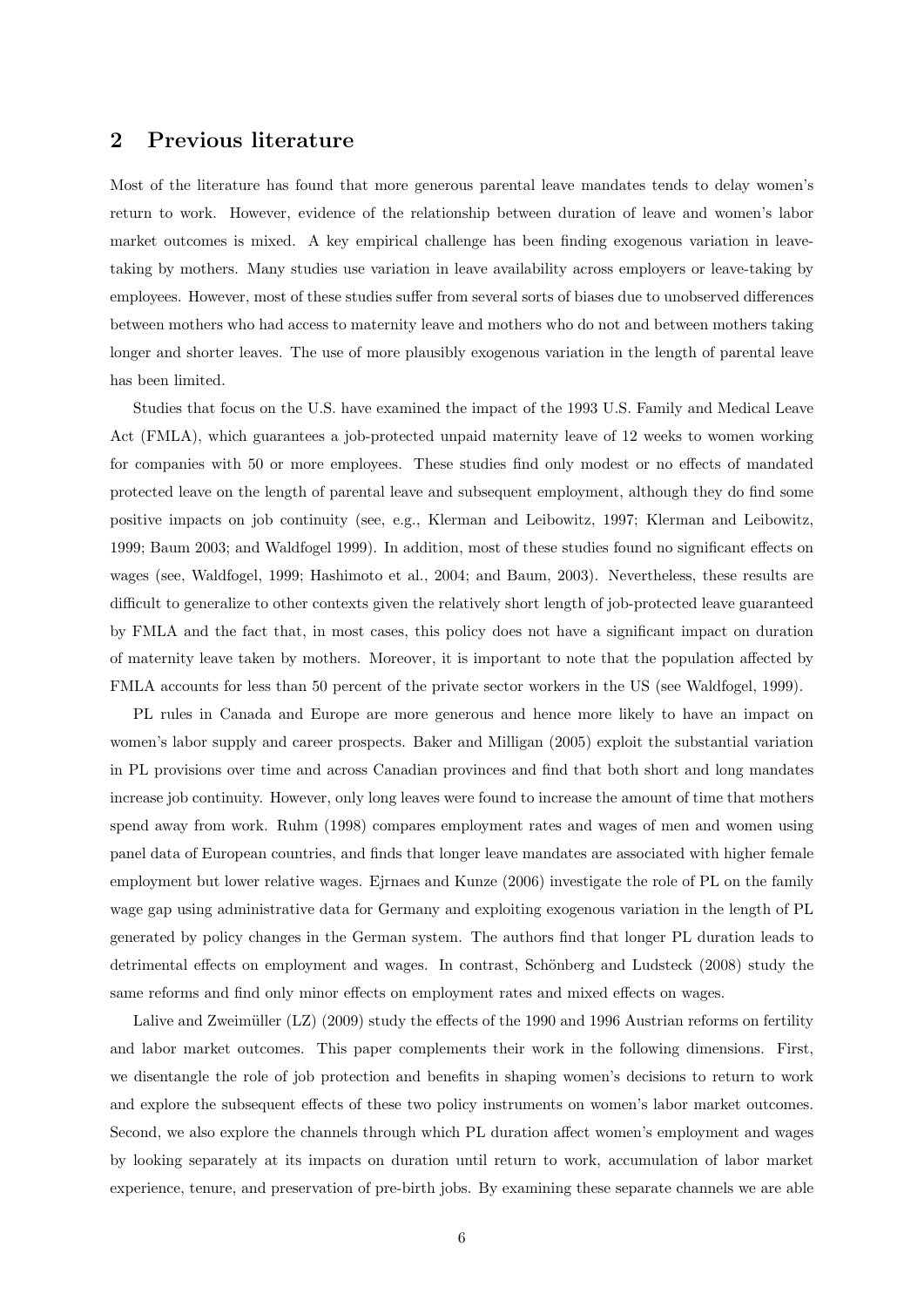to distinguish between the roles of job experience and job tenure or job specific match in shaping women's wages.

We extend the existing literature in a number of ways. First, our research provides convincing evidence on the causal effects of PL duration by using exogenous variation in the length of PL. Second, we examine the impacts of PL on a wide range of labor market outcomes such as employment, wages, tenure, labor market experience, and labor market attachment. This comprehensive examination allows us to obtain a rich picture of women's labor market performance after childbearing and to analyze the channels through which PL affects earnings. Third, while previous studies have mostly focused on only one aspect of PL policies (either job protection or monetary benefits) we are able to examine the relative role that each policy instrument plays on mother's return to work decisions, and their subsequent impact on mother's labor market performance. Finally, while most studies focus on immediate effects of PL policies on mother's labor market outcomes upon re-entry, we not only analyze immediate outcomes but are able to observe and analyze the evolution of these outcomes in the medium and in the long run.

## 3 The institutional environment

#### 3.1 The Austrian PL system

Austria was among the first countries to adopt a PL legislation. The system was introduced in 1957 when mothers were protected from dismissal of the previous job for a period of 6 months. Two major reforms took place in 1961 when the maximum duration of PL was extended up until the child's first birthday and a means-tested transfer payment proportional to the unemployment benefit was introduced; and in 1974 when the transfer became flat rate and independent of household income.

The rules that were in place during the 1990s required a minimum employment experience to be eligible for PL entitlements. Women taking up PL for the first time, had to have worked (and paid social security contributions) for at least 52 weeks during the two years prior to birth. For mothers with at least one previous take-up of PL the employment requirement was reduced to 20 weeks of employment during the last year prior to the subsequent birth. PL entitlements included two main components: monetary benefits and protection of pre-birth jobs. Mothers who earn less than 200 Euros per month were eligible to a flat rate transfer of about 340 Euros per month (in 1990) or about 31 % of gross median earnings of female workers. Benefits are not taxed implying a median net income replacement ratio of more than 40 %. Women without a partner or with a low-income partner were eligible to higher benefit levels (Sonderunterstützung). In practice, the earnings ceiling for entitlement to monetary benefits was so low that it implied a banning from work. The job protection component protects mothers from dismissal of pre-birth jobs during the first 4 weeks after returning to work.<sup>1</sup> Women have to announce the duration and start of parental leave no later than 8 weeks after giving birth. The duration can be changed subject to a three months advance notice period. Time on parental leave counts towards seniority with the firm.

<sup>&</sup>lt;sup>1</sup>The effective duration of job protection is much longer than these four weeks. In Austria, layoffs are subject to advance notice regulations implying that a mother's job is protected for several months after returning from parental leave.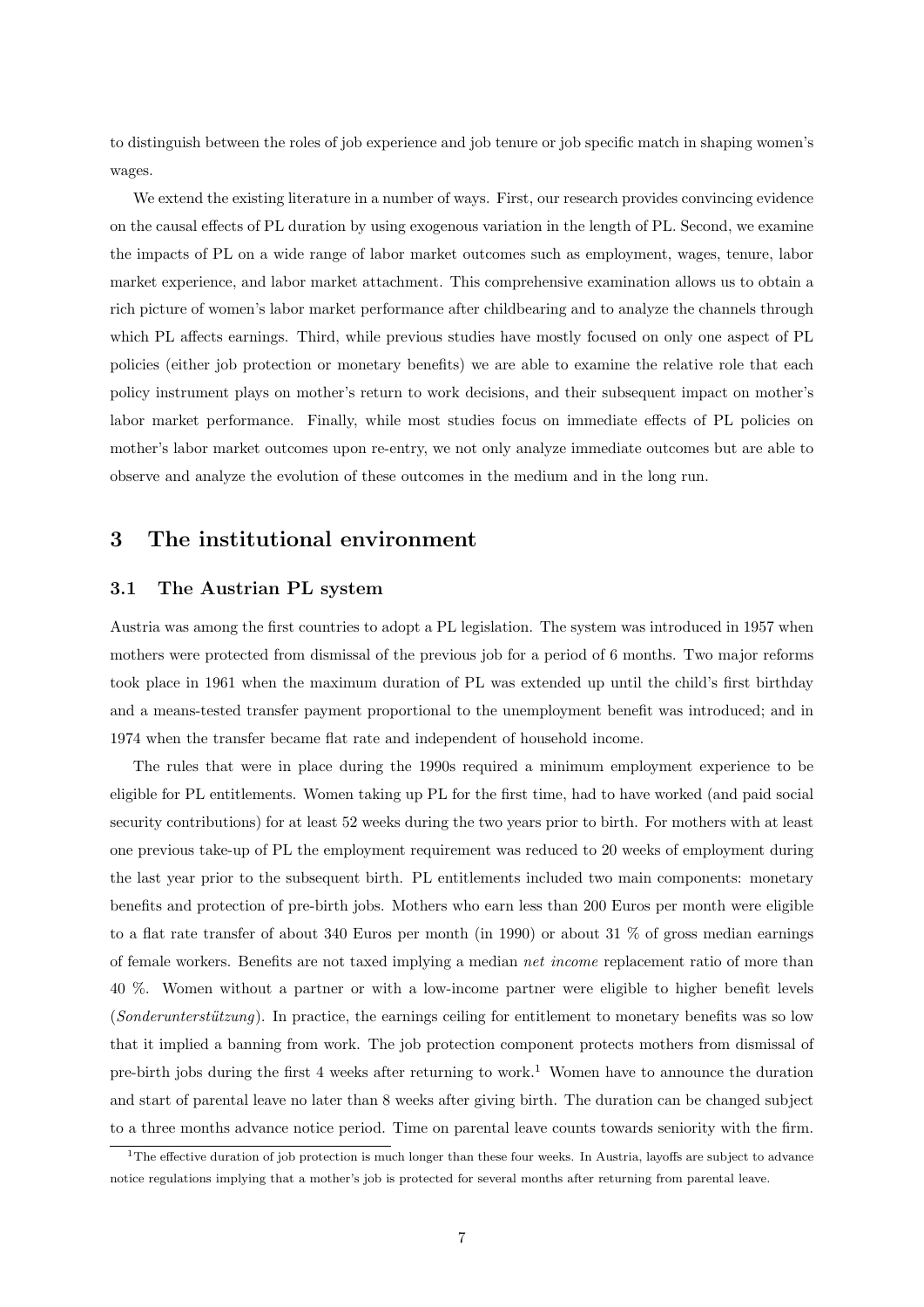Prior to July 1, 1990, the maximum duration of PL benefits and job protection ended with the child's first birthday. After July 1, 1990, the maximum duration of PL benefits and job protection was extended until the child's second birthday. <sup>2</sup> A further policy change took place affecting births on or *after July 1*, 1996. At that date, the maximum duration of job protection still lasted until the child's second birthday. However, parental leave benefit rules required that at least 6 months of the leave had to be taken by the father. As fathers' take-up of PL is negligible, the 1996-reform effectively implied a reduction in the duration of parental leave benefits from the child's second birthday to the date when the child became 18 months old. The 1996 reform brought also a slight increase in previous employment requirements for second and subsequent birth. Instead of originally 20 weeks within the last year, women had to spend 26 weeks within the last year in employment.

A further major reform in PL policies took place in 2002. The reform included three major changes. First, transfer payments (Kinderbetreuungsgeld) were increased to 410 EUR per month and granted for a maximum of 30 months (or 36 months if both parents were engaged in caring for the child). Furthermore, transfer payments become independent of previous work requirements (so also other previously noncovered group became eligible). Third, the earnings ceiling for losing transfer payments was raised considerable. Mothers could go on leave for 30 months and, during the leave period, earn labor income up to 14,600 EUR per year (during the period when benefits are drawn). This policy change was made public on August 7, 2001, and became effective for children born on or after January 1st 2002. In order to ensure equal treatment, parliament also allowed parents who were on parental leave on August 7, 2001, and gave birth after July 1st 2000 to i) extend a job protected leave until the child turned two years old (they had this option before but may not have used it because benefits dropped after 18 months), and ii) extend parental leave payments to 30 months (36 months if shared) provided that their annual income was below 14,600 EUR. If annual income exceeds this threshold, the benefit payment is completely withdrawn (i.e., payments are not phased out). While the increase in the earnings threshold for benefits eligibility allowed some post-July mothers to work while receiving benefits after month 18, we believe this is probably of second order in analyzing medium-run labor market outcomes. Indeed, when we study return-to-work decisions, we find that only 7.8 percent of the sample of post-July mothers make use of the possibility to return to work while still receiving benefits after 18 months of giving birth and that overall durations of time away from work increased as a result of the reform. The income threshold element

<sup>&</sup>lt;sup>2</sup>The 1990 policy reform came with several additional changes. The system was changed from a "maternity" to a "parental" leave system. Not only the child's mother but also the father could go on parental leave. However, this is of no practical consequence. In 1990 less than 1 % of fathers took advantage of that possibility. A second change was that women in farm households and family businesses as well as women who did not meet the employment requirements became eligible to a transfer equal to 50 % of regular parental leave benefits up until the child's second birthday. This is of no importance in the present analysis because we confine ourselves to study behavior of female dependent employees. Furthermore, the reform made it possible to take parental leave until the child turned one securing the right to part time employment, either between child's first and second birthday (if both parents work part-time) or between child's first and third birthday (if only the mother works part time). Alternatively, mothers could choose not to take parental leave at all and have the right to part-time employment until the child turns four. In practice, very few mothers took shorter parental leaves to take advantage of the right to work part-time.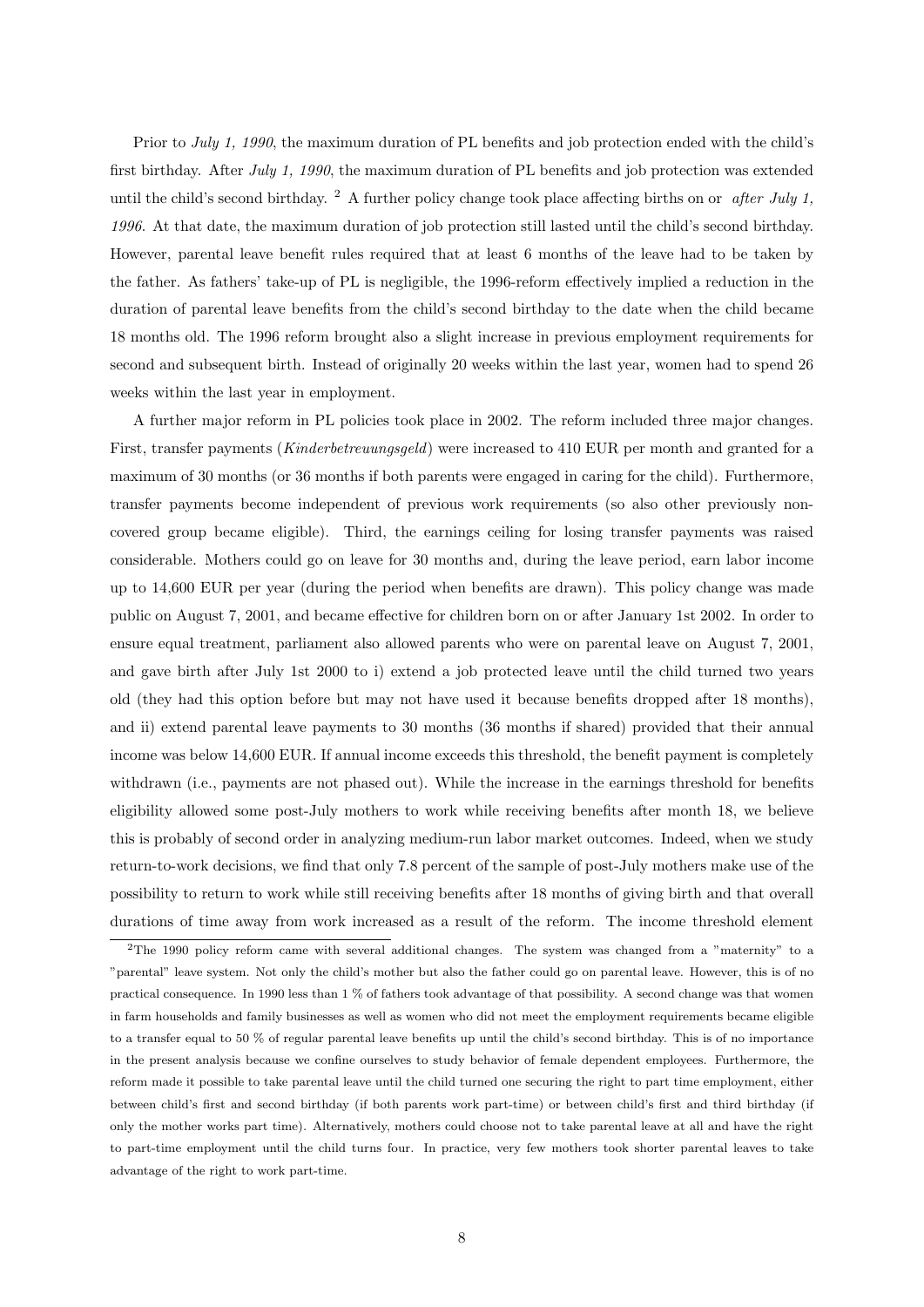of the reform, is therefore unlikely to be driving results on labor market outcomes in the medium-run. In practice, we see the 2002 policy change as effectively extending benefit payments of 2000 post-July mothers by 12 months with only 6 guaranteed by job protection.

#### 3.2 Other fertility related family policies

Besides PL benefits, fertility-related family policies in Austria consist of a broad set of measures that we only briefly discuss here. Like in many other countries, there are special rules that protect mother and child around the period of confinement (which were initially adopted as protection from health-damaging work environments). This period of *maternity protection* lasts for 16 weeks (usually 8 weeks before and 8 weeks after the actual birth). During this period women are insured against the risk of dismissal and an associated transfer equal to the average wage rate over the last quarter prior to the birth. Formally, the PL period starts when the maternity protection period ends.

A further transfer to which parents are eligible are child benefits (Familienbeihilfe). There is universal eligibility to these benefits (meaning that all parents with sufficiently long residence in Austria are eligible). These benefits amounted to about 95 Euros per month for each child below age 10, and to 110 Euros per month for each child between ages 10 and 19). The tax system has tax deductions for  $children$  (Kinderabsetzbeträge), that increase with the number of children. Furthermore there is a birth benefit (Geburtenbeihilfe) of Euro 1090 that is paid out to mother in several steps upon medical inspections between the child's birth and its fourth birthday. The supply of child care facilities for small children is rather limited. According to OECD (Employment Outlook 2001) the proportion of children under age 3 enrolled in child-care arrangements was only about 4 % in 1998 which is very low relative to international standards. <sup>3</sup>

While the most significant changes in fertility-related family policies during the 1990s concerned changes in PL legislation, several other minor changes were made with respect to other family policies. In 1997 the birth benefit was abolished. In 1998 there was a major effort by the central government to improve the supply of childcare facilities in public kindergartens (Kindergartenmilliarde). However, this increase in government spending was targeted towards the age group 4-6 rather than the very small children.

#### 3.3 Behavioral predictions

We use a simple dynamic framework to examine how duration of PL benefits and job protection affects mothers' return-to-work decisions. We assume that women are heterogeneous with respect to the utility v of staying at home with the newborn child. In addition, they get a benefit payment of b for  $\tau_b$  periods.

<sup>3</sup>For instance, the comparable number for the U.S. is 54 %, for Denmark, Norway and Sweden 64 %, 40 %, and 48 %, respectively. Germany, and southern European countries have similarly low levels of child care facilities for kids under age 3. These rates include both public and private child care provision such as group care in child-care centres, residential care, childminders based in their own home, care provided by person who are not a family-member (see OECD Employment Outlook 2001).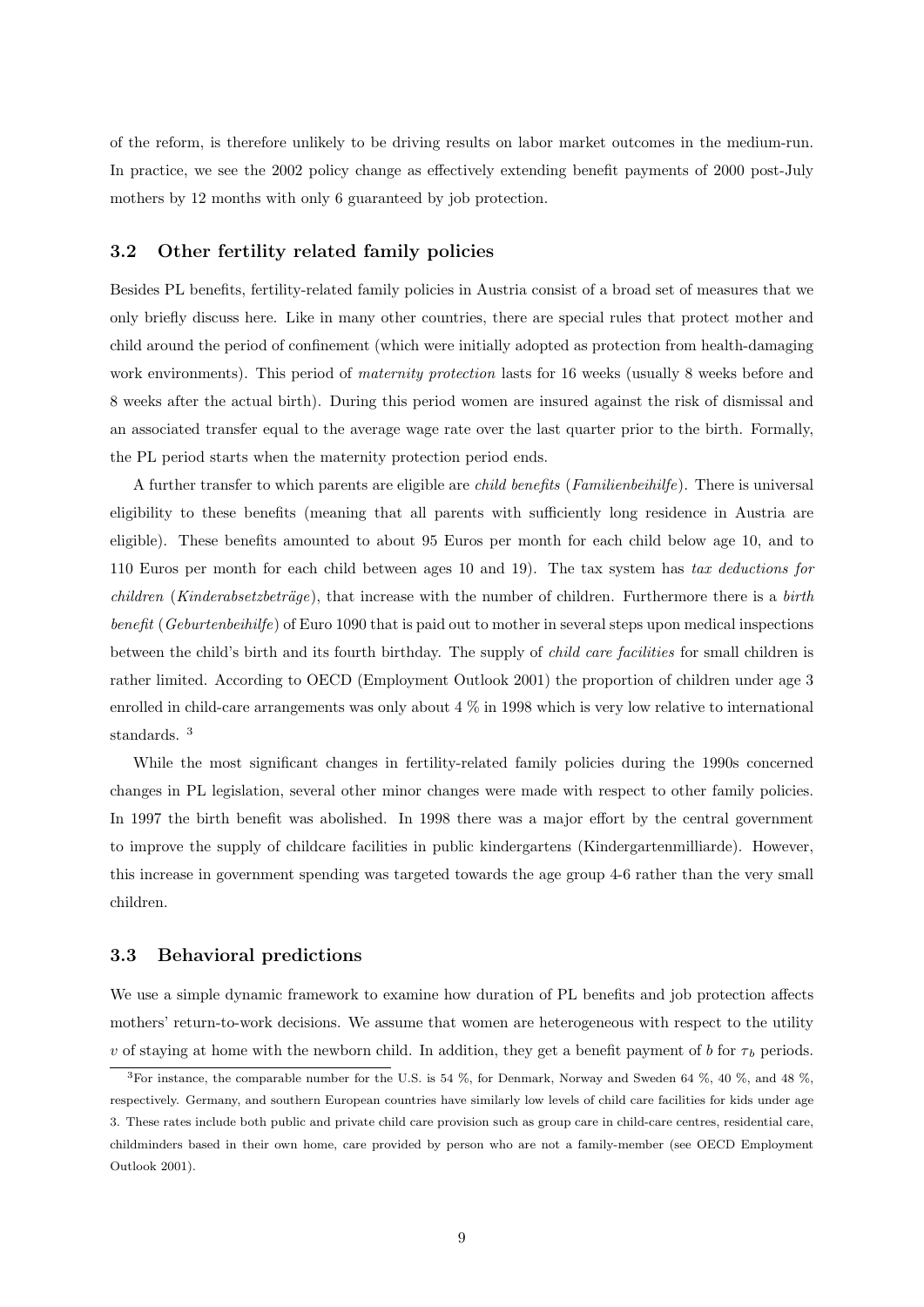Jobs last forever and differ only with respect to the wage rate. Under these assumptions, we can write the value of employment as follows

$$
V_E(w) = w + \beta V_E(w)
$$

Women have the option to return to their old employer within  $\tau_o$  periods. Each period, women also get a new job offer with rate  $\lambda$ . This means that a woman who has earned  $w<sub>o</sub>$  at her previous employer will have expected value from returning to work  $V_R$  after t periods on parental leave of

$$
V_R(t|w_o) = \begin{cases} \max \{ V_E(w_o), \lambda E_w[V_E(w)] \} & t \le \tau_o \\ \lambda E_w[V_E(w)] & t > \tau_o \end{cases}
$$

which is at least the value of employment offered by her previous job and the unconditional expected value of employment at a randomly selected job. Clearly, the expected value of returning to employment decreases discontinuously at the job protection threshold. This is for two reasons. First, the option of returning to the previous employer allows women to discard all new job offers that pay below the previous wage  $w<sub>o</sub>$ . Second, new job offers are not deterministic. This means that the expected value from returning to employment is strictly higher at  $\tau_o$  than one period later.

The value of being on parental leave  $t$  months after giving birth to a child is

$$
V_P(t) = \nu + b(t) + \beta \max \{ V_P(t+1), E V_R(t+1|w_o) \}
$$
 (1)

where  $b(t) = b > 0$  if  $t < \tau_b$  and  $b(t) = 0$  otherwise. The value of being on parental leave at t is the flow value of being on parental leave plus the maximum remaining on parental leave or returning to work. Two characteristics of the value of being on parental leave are crucial. First, the value of being on parental leave decreases over time as women approach the end of benefits and end of job protection because loosing these entitlements makes parental leave less valuable. Second, the value of being on parental leave drops discontinuously when benefits are exhausted and / or when job protection ends. Since the benefit  $b(t)$  is discontinuous, it follows that the value of being on parental leave is discontinuous. Consider the case of loosing job protection. Again, since the expected value of returning to employment is discontinuous, the value of being on parental leave also is. This means that both, exhausting the benefit and exhausting job protection create discontinuous changes in the value of being in parental leave.

What does this imply for the decision to return to work? Consider first the decision of leaving parental leave to a new employer. This transition rate depends on the job offer arrival rate as well as the probability of accepting the job offer. This can be written as

$$
\theta_N(t|\nu) = \lambda Prob(V_E(w) \ge V_p(t))
$$

so the hazard of leaving for a new employer informs about the value of being on parental leave relative to leaving for a new job. The decision to leave for a new employer is guided by a reservation wage rule. The reservation wage decreases monotonically as women approach exhaustion of either of the two measures and it will shift every time the value of being on parental leave shifts (van den Berg 1990). The return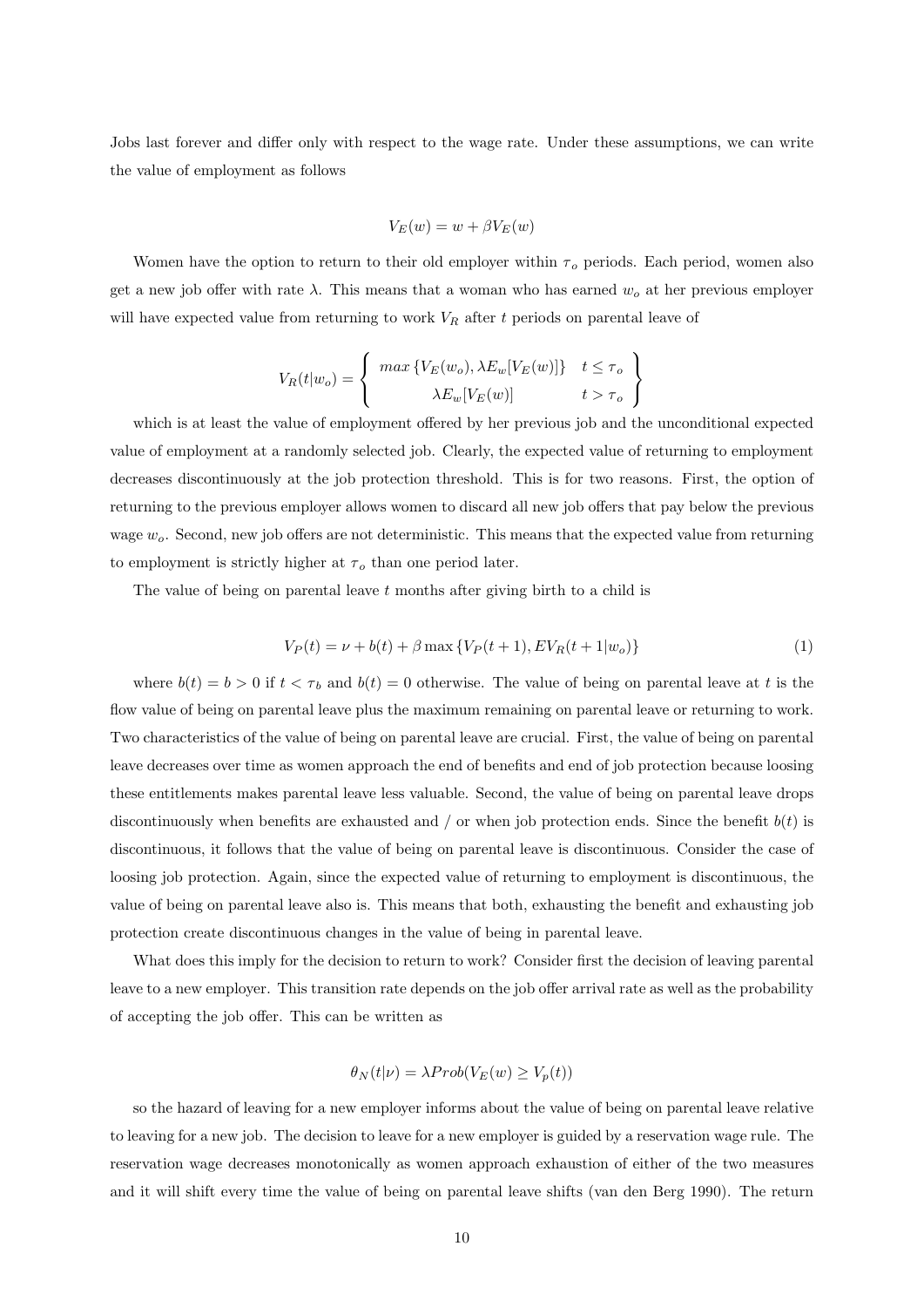to new employer hazard can also exhibit spikes if women can negotiate delayed starting times (Boone and van Ours 2009). Spikes in going to a new employer can happen when benefits run out but not when employment protection ends.

What about the transition rate from parental leave to the previous employer? The subgroup at risk of returning to the old employer are those who were better off on parental leave in the previous period but no longer are in the current period. Among these, some women have received a job offer and left for a new job. The remaining women will return to the previous employer. The transition rate in the job protected period  $(t < \tau_o)$  is

$$
\theta_o(t|\nu) = (1 - \lambda + \lambda Prob(V_E(w) < V_p(t|\nu))) Prob(V_p(t-1) \ge V_E(w_o) \ge V_p(t))
$$

and it reflects the proportion that enjoyed being on parental leave more than working on the pre-birth job yesterday but no longer do so today. This exit rate measures how the value of parental leave changes through time. Moreover, the exit rate to the previous employer should be characterized by strong spikes whenever the value of remaining in parental leave changes discontinuously. The size of the spike is a measure of how strongly the value of remaining in parental leave changes. The transition rate to the pre-birth employer is low after  $\tau_o$ . The return-to-old employer hazard will exhibit spikes both, when the benefit runs out and when employment protection ends.

The upshot of this discussion is that the distribution of return-to-work times will be characterized by spikes that reflect the discontinuous changes in the value of remaining on parental leave associated with either benefits or job protection or both running out. Moreover, both extending benefit duration as well as extending job protection will shift the distribution of return to work times. We test these main predictions by examining women's responses to three Austrian parental leave reforms.

## 4 Data and Identification

## 4.1 Data

We use data from the Austrian social security register (ASSD). The ASSD consists of administrative individual register data collecting information relevant for old-age social security benefits. As these benefits depend on individuals' earnings and employment histories, the dataset reports individuals complete employment histories since 1972 for the universe of Austrian private sector workers. Since time on childbearing and rearing (Kinderersatzzeiten) are also relevant for old-age social security benefits, the ASSD also reports high-quality information on the number of births by female employees with previous social security contributions as well as information on maternity and parental leave take-up.

The ASSD has several advantages which will be of particular importance for the empirical strategy developed below. First, the data set covers the *universe* of the private sector employees in Austria implying we can rely on large samples, even when very specific groups are considered. Second, the data reports, on a daily basis, the occurrence of a birth and take-up (and durations) of maternity and PL benefits since the year 1972. This allows us to determine precisely both the PL eligibility status as well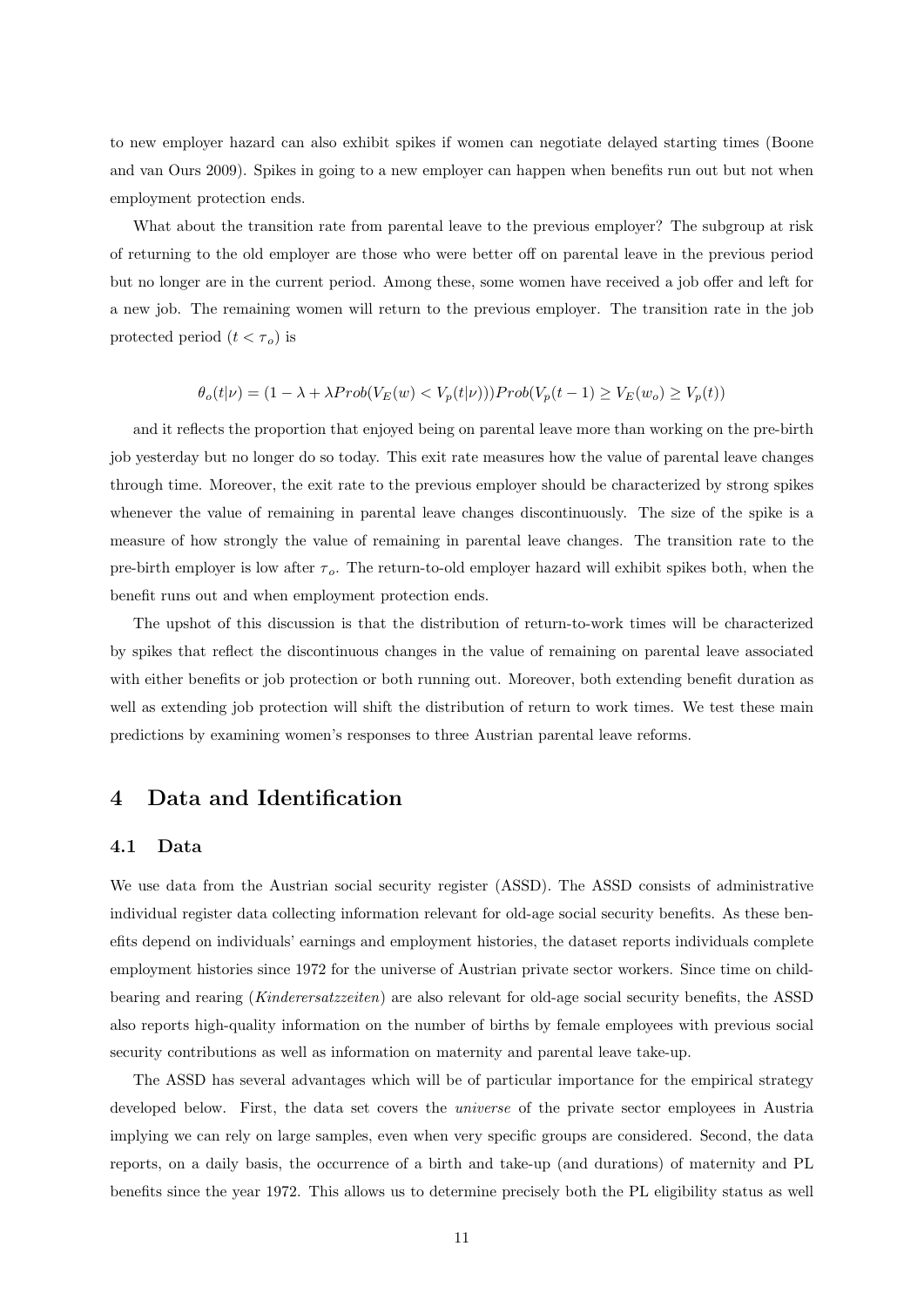as the duration of time on leave. Third, as all employment and earnings over an individual's life cycle are reported in the data, we can look in a very detailed way at the effects of parental leave on the labor supply behavior of mothers over extended time periods. We have data on two years of labor market history prior to giving birth, as well as up to 10 years after birth. The data provide precise information on employment (at a daily basis) and earnings (subject to a top contribution ceiling). However, there is no information on hours worked, education or marital status.

We extract from the dataset all women that are potentially eligible for PL entitlements using the same criteria for all years. Since we are mostly interested in post-birth labor market outcomes of women interrupting their careers to go on PL, we applied a stricter criteria than the PL eligibility required by law, and restrict the sample to women employed in the year prior to giving birth. We further stratify the sample by parity and perform a separate analysis for women giving birth for the first time and for women giving birth at higher parities. 2005 is the last year available to us with earning records. We therefore limit the analysis on labor market performance to the fifth year after the child's birth to provide a common time period to analyze and compare the effects of the three reforms.

#### 4.2 Econometric method

We use a regression discontinuity design to assess the effects of duration of PL benefits and job protection on mothers' return to work decisions and subsequent labor market performance. Let T denote the date of birth of a child, Y the labor market outcome of interest (e.g., time to return to work, employment status, earnings, etc.) and D a treatment indicator. Where  $D = 1$  for mothers giving birth under the more generous policy regime (post-July 1st in 1990 and 2000 and pre-July 1st in 1996) and  $D = 0$  otherwise.

Assignment to treatment is a discontinuous function of the date of birth T. That is,  $D = I(T) = t_0$ for the 1990 and 2000 sample and  $D = I(T < t_0)$  for the 1996 sample. Where  $t_0$  is the day of policy change (July 1st of the relevant year). We draw two samples from our raw data. The comparison sample consists of women who gave birth under the least generous PL regime (i.e. between May 1 and June 30 in 1990 and 2000, and between July 1 and August 30 in 1996); the treated sample consists of women who gave birth under the more generous PL regime (i.e. between July 1 and August 30 in 1990 and 2000 and between May 1 and June 30 of 1996). Because the ASSD covers the universe of all individuals who, at some previous date, paid social security contributions, and because the ASSD also reports all births by these individuals, we end up with a sufficiently large data set.

While our data set does not report the PL eligibility status directly, we observe actual PL take-up. Thus, we can investigate how strongly the duration of PL changes as a function of date of birth. Figure 1 reports average durations of benefit receipt within the first two years after child's birth for mothers giving birth between May 1 and August 30 in 1990 and in 1996 and for the first 30 months after child's birth for mothers giving birth between May 1 and August 30 in 2000. The data show very clearly that, benefits take-up are highly responsive to changes in PL regulations. For example, mothers who gave birth before July 1990 received PL benefits for an average of 10 months. In contrast, the corresponding number for mothers who gave birth after June 1990 is, on average, about 20 months. Importantly for our empirical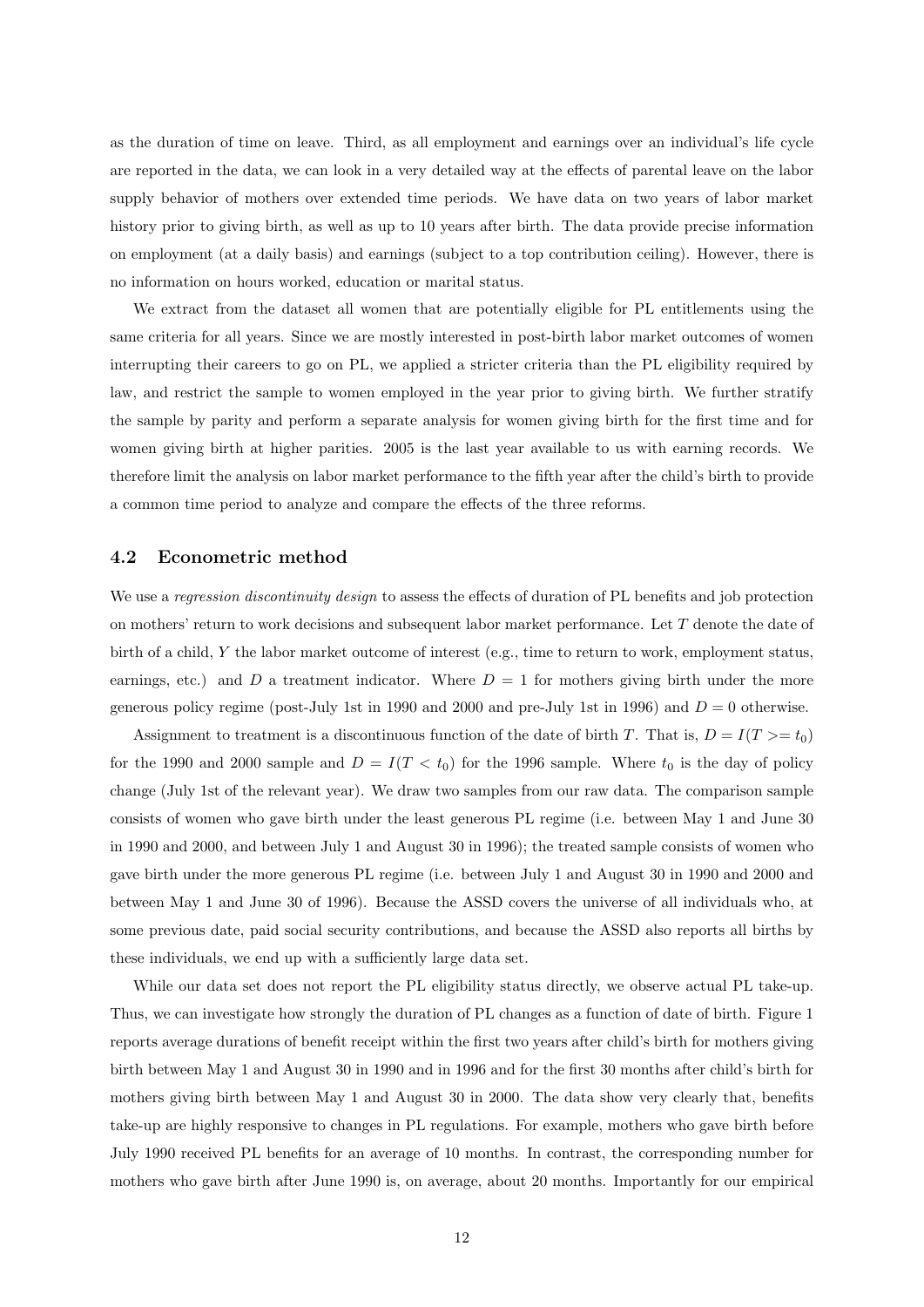

Figure 1: Months receiving parental leave benefits

Notes: This figure reports average number of months receiving parental leave benefits within 24 months (1990 and 1996 reform) and within 30 months (2000 reform) by child's date of birth.

strategy, there is no trend in average PL durations within the period before the PL change and within the period after the PL change for none of the three years of policy changes.<sup>4</sup> This evidence shows that assignment to treatment changed discontinuously between June 30 and July 1.

Thus  $E(D|T = t_0 + \epsilon) = 1$  and  $E(D|T = t_0 - \epsilon) = 0$ , i.e. assignment to treatment is "sharp" in the terminology of Hahn et al.  $(2001).<sup>5</sup>$  An intuitively appealing contrast that infers the causal effect of extended PL benefits is the following

$$
E(Y|T = t_0 + \epsilon) - E(Y|T = t_0 - \epsilon)
$$

It can be shown that for  $\epsilon > 0$  sufficiently small, this contrast identifies the average effect of offering extended PL benefits on the outcome of interest (Hahn et al.  $2001$ ).<sup>6</sup> In the empirical analysis we report results based on  $\epsilon = 61$  calendar days. More precisely, we compare mothers who gave birth in July/August to mothers who gave birth in May/June.

There are several reasons why a comparison between mothers giving birth in May/June and mothers giving birth in July/August is informative on the causal effect of duration of PL benefits. First, observed characteristics of the two groups are very similar. This is what we would expect if assignment to treatment is almost as good as randomly assigned. Table 1 shows that the two groups are quite comparable in terms of their pre-birth background characteristics and pre-birth labor market outcomes for the three policy years with the exception of a few characteristics such as age in 1990, for instance. Differences get smaller, however, once we condition on age. Importantly, pre-birth job characteristics, like average earnings per

 $\frac{4}{4}$ Note that take-up of parental leave is itself an endogenous variable. However, as most mothers use up the eligibility period, this indicator is informative on the treatment intensity.

 $5$ Note that in the analysis, we treat time as discrete with the smallest time unit equal to 1 day. This guarantees, that the density of births at  $t_0$  is non-zero.

<sup>&</sup>lt;sup>6</sup>When assignment to treatment is sharp,  $E(Y|t_0 = t_0 + \epsilon) - E(Y|T = t_0 - \epsilon) = E(Y_1 - Y_0|T = t_0 + \epsilon) + E(Y_0|T = t_0 + \epsilon)$  $t_0+\epsilon)-E(Y_0|T=t_0-\epsilon)$  with  $Y_0$  denoting the non-treatment outcome  $D=0$  and  $Y_1$  denoting the treatment outcome  $D=1$ . For  $\epsilon > 0$  sufficiently small, this contrast identifies the average effect of treatment at calendar time  $t_0 - E(Y_1 - Y_0)T = t_0$ – provided that  $E(Y_0|T)$  is continuous in  $t_0$ .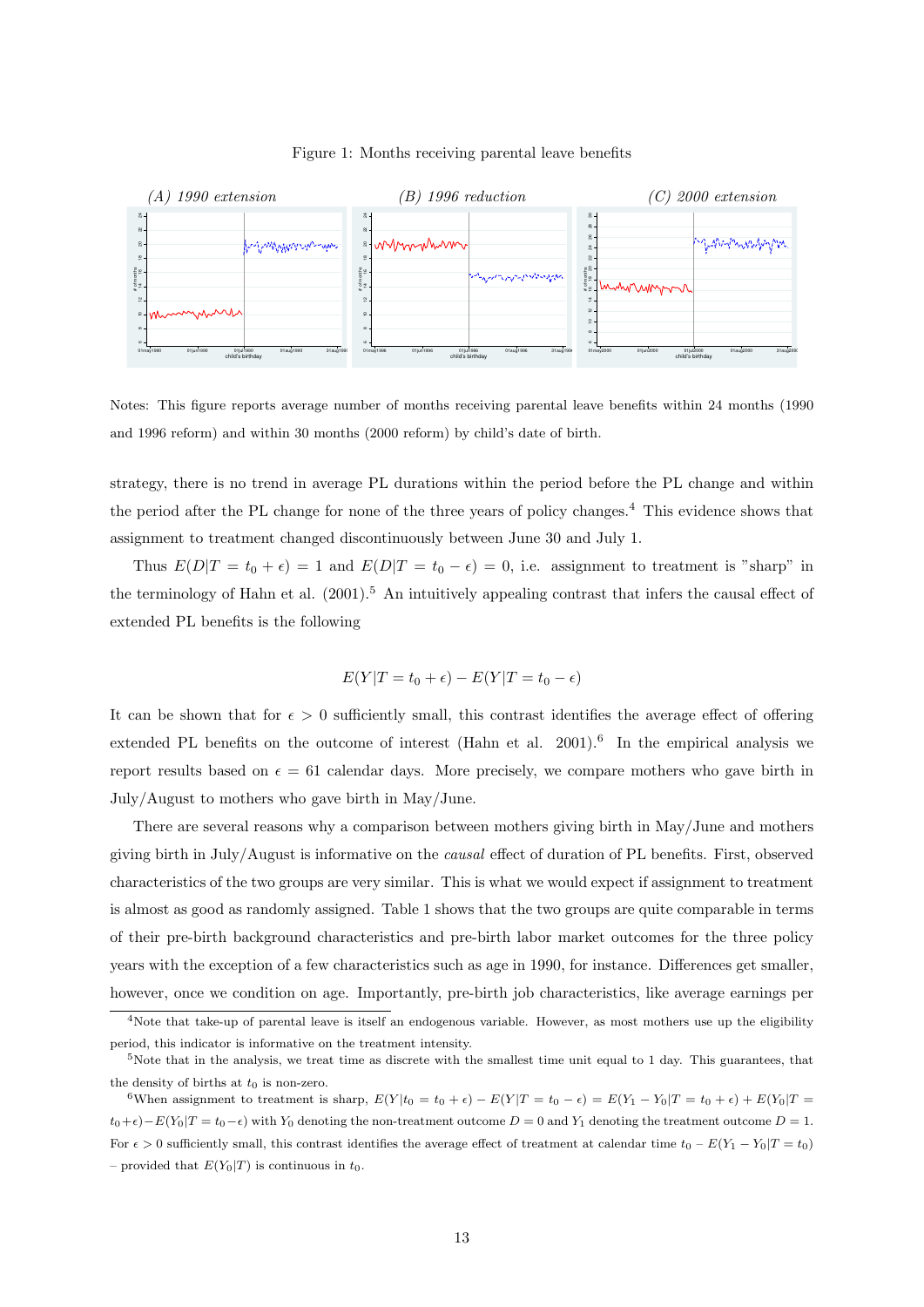day<sup>7</sup> and white collar employment are almost identical between the two groups. While the two groups are very similar, they are not completely identical. Our analysis below will therefore use regression analysis to control for these individual pre-birth characteristics.

A second feature that justifies our approach is that not only treated and comparison mothers are similar in terms of pre-birth characteristics, but they also face virtually identical macroeconomic and labor market conditions before and after giving birth. On average, July to August mothers gave birth to the child that defines their treatment status only two months after May to June mothers.

A third reason that justifies the validity of our identification strategy refers to the way the treatment status is assigned to individuals. As we focus on births that took place during a relatively short period (from May until August), this comes close to a process of random assignment of treatment status to individuals unless women could plan births during this period. To assess the plausibility of this, we performed a content analysis of the major Austrian newspapers which showed that the public discussion of the 1990 reform started in November 11, 1989 – seven and a half months prior to the final implementation of the change. At that time it was neither clear whether, when, and how extended PL would actually be introduced. While, on November 15, 1989, there was the proposal that extended PL should be introduced on July 1, 1990, on November 16, 1989, 21 pro-business members of the parliament announced that they would block a law extending PL. On January 5, 1990, the headline of an article of the "Neue AZ" regarding family policy announced that the policy of "Extension of PL Has Failed". It took until April 5, 1990, that the press finally declared that the ruling coalition (social-democrats and conservatives) had found a political compromise. In sum, the chronology of the public PL reform debate suggests that it was unclear until 3 months prior to the policy change whether and under which conditions the PL would be extended. Hence it is impossible that the fertility decisions that lead to birth of child between May and August 1990 were influenced by parents' anticipation of the July 1990 policy change. The 1996 reform followed a similar political history with high uncertainty regarding its details and likelihood of implementation near the last months before it took effect. The 2000 reform was enacted retrospectively in August 2001 making impossible for the mothers to time births.

Even if anticipations of the reforms by the time of conception is very unlikely, some parents could still self-select into the more generous PL regimes by rescheduling planned cesarean sections or induced labor. We assess the possibility of such manipulation in two ways. First, we analyze the frequency of births by date during the months of May-August for the years of the policy changes and did not find any evidence of a spike in births on the days surrounding July 1st. Moreover, we find that the distribution of births by date of birth in years of policy changes highly resembles the distribution observed in years where there was no policy change. Second, because manipulation of birth dates is more likely to exist around the reform date, we check for the sensitivity of our results by excluding mothers who gave birth

<sup>7</sup>There are some differences in pre-birth labor market outcomes in 1990. However, these differences are small relative to the outcome means and are of inconsistent signs across outcomes. For example, post-July mothers in 1990 seem to have pre-birth daily earnings that are about 1% higher relative to pre-July mothers. On the other hand, they are less likely to work in white collar occupations. In 1996 and 2000, we see no differences in pre-wage earnings.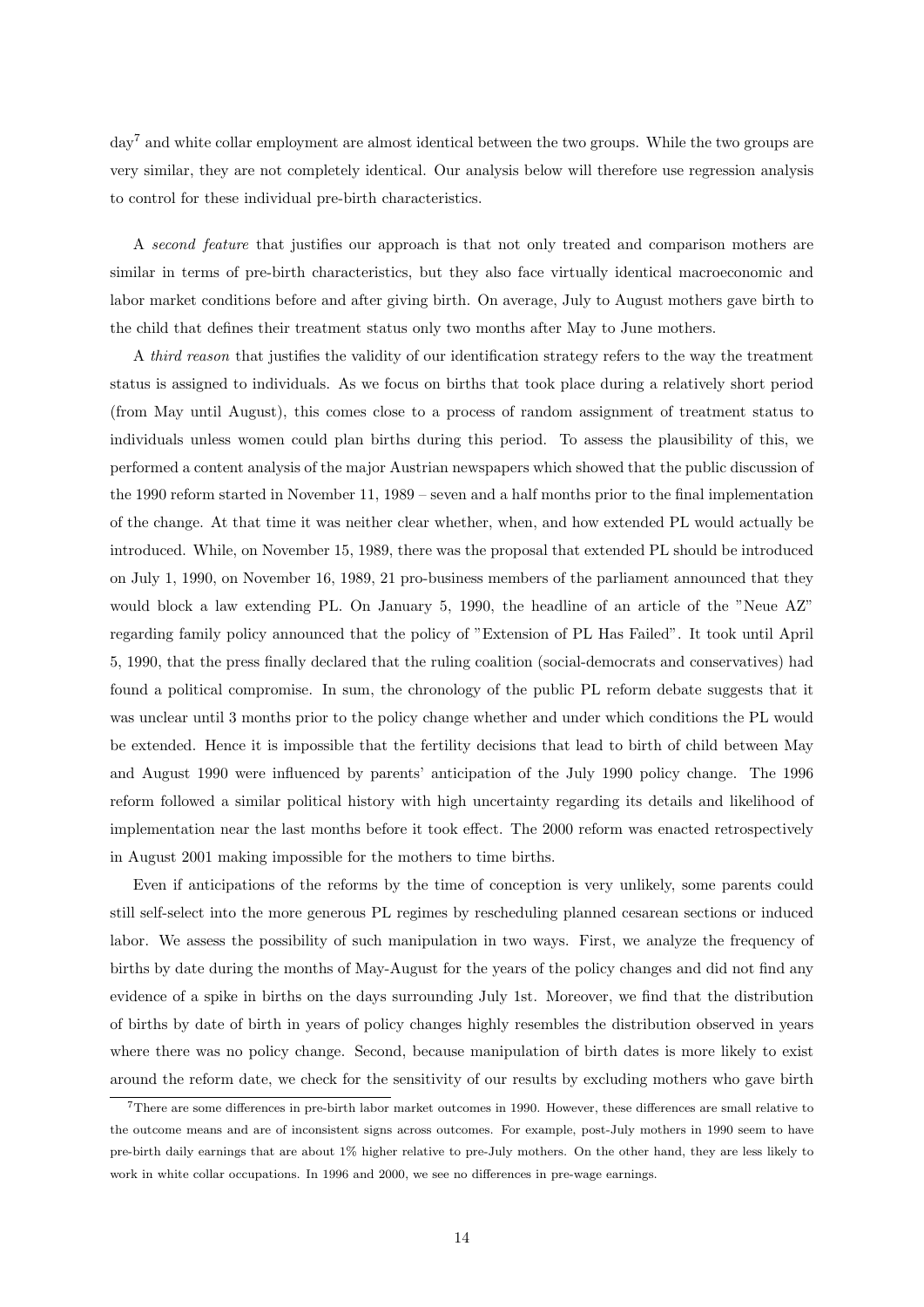|                          |       |                          | 1990                   |             |                          |                    | 1996        |               |                                |        | 2000               |                           |
|--------------------------|-------|--------------------------|------------------------|-------------|--------------------------|--------------------|-------------|---------------|--------------------------------|--------|--------------------|---------------------------|
|                          | pre   | post                     | raw                    | ctr         | pre                      | $_{\mathrm{post}}$ | raw         | ctt           | pre                            | post   | raw                | $\ensuremath{\text{ctr}}$ |
|                          | E     | $\widehat{\mathfrak{D}}$ | $\widehat{\mathbb{G}}$ | $\bigoplus$ | $\widetilde{\mathbf{G}}$ | $\copyright$       | $(\zeta)$   | $\circledast$ | $\textcircled{\scriptsize{1}}$ | $(10)$ | $\left( 11\right)$ | (12)                      |
| age                      | 25.12 | 25.34                    | $0.221$ ***            |             | 26.91                    | 26.90              | $-0.012$    |               | 27.66                          | 27.53  | $-0.127$           |                           |
|                          |       |                          | (0.082)                |             |                          |                    | (0.088)     |               |                                |        | (0.102)            |                           |
| A. Labor market history  |       |                          |                        |             |                          |                    |             |               |                                |        |                    |                           |
| Tenure (years)           | 3.51  | 3.59                     | 0.077                  | 0.006       | 3.54                     | 3.55               | 0.006       | 0.010         | 3.86                           | 3.69   | $-0.171$ **        | $-0.126$ *                |
|                          |       |                          | (0.064)                | (0.057)     |                          |                    | (0.067)     | (0.062)       |                                |        | (0.074)            | (0.069)                   |
| Experience (years)       | 6.17  | 6.29                     | 0.121                  | 0.004       | 6.86                     | 6.76               | $-0.103$    | $-0.095$      | 7.42                           | 7.26   | $-0.161$ *         | $-0.071$                  |
|                          |       |                          | (0.073)                | (0.053)     |                          |                    | (0.082)     | (0.067)       |                                |        | (0.093)            | (0.073)                   |
| Unemployment             | 0.223 | 0.242                    | $0.019**$              | $0.018**$   | 0.372                    | 0.383              | $0.011\,$   | 0.011         | 0.473                          | 0.464  | $-0.009$           | $-0.010$                  |
| (years)                  |       |                          | (0.009)                | (0.009)     |                          |                    | (0.013)     | (0.013)       |                                |        | (0.016)            | (0.016)                   |
| Avg. daily Earnings      | 33.36 | 35.19                    | $1.833***$             | $1.514$ *** | 39.80                    | 39.91              | $0.108\,$   | 0.139         | 47.26                          | 44.62  | $-2.638$           | $-2.274$                  |
|                          |       |                          | (0.532)                | (0.505)     |                          |                    | (0.564)     | (0.548)       |                                |        | (2.905)            | (2.855)                   |
| B. One year before birth |       |                          |                        |             |                          |                    |             |               |                                |        |                    |                           |
| White collar             | 0.597 | 0.579                    | $-0.018$ *             | $-0.021$ ** | 0.637                    | 0.633              | $-0.024$ ** | $-0.024$ **   | 0.689                          | 0.683  | $-0.006$           | $-0.002$                  |
|                          |       |                          | (0.009)                | (0.009)     |                          |                    | (0.009)     | (0.009)       |                                |        | (0.010)            | (0.010)                   |
| Daily earnings           | 41.78 | 42.58                    | $0.795***$             | $0.512 *$   | 49.83                    | 49.88              | 0.046       | 0.094         | 54.16                          | 54.30  | 0.142              | 0.595                     |
|                          |       |                          | (0.313)                | (0.267)     |                          |                    | (0.384)     | (0.341)       |                                |        | (0.469)            | (0.405)                   |
| Observations             | 5'143 | 5'672                    |                        |             | 5'104                    | 5'410              |             |               | 4'477                          | 4'626  |                    |                           |

groups. Columns (4), (8), and (12), report differences after controlling for age.

groups. Columns  $(4)$ ,  $(8)$ , and  $(12)$ , report differences after controlling for age.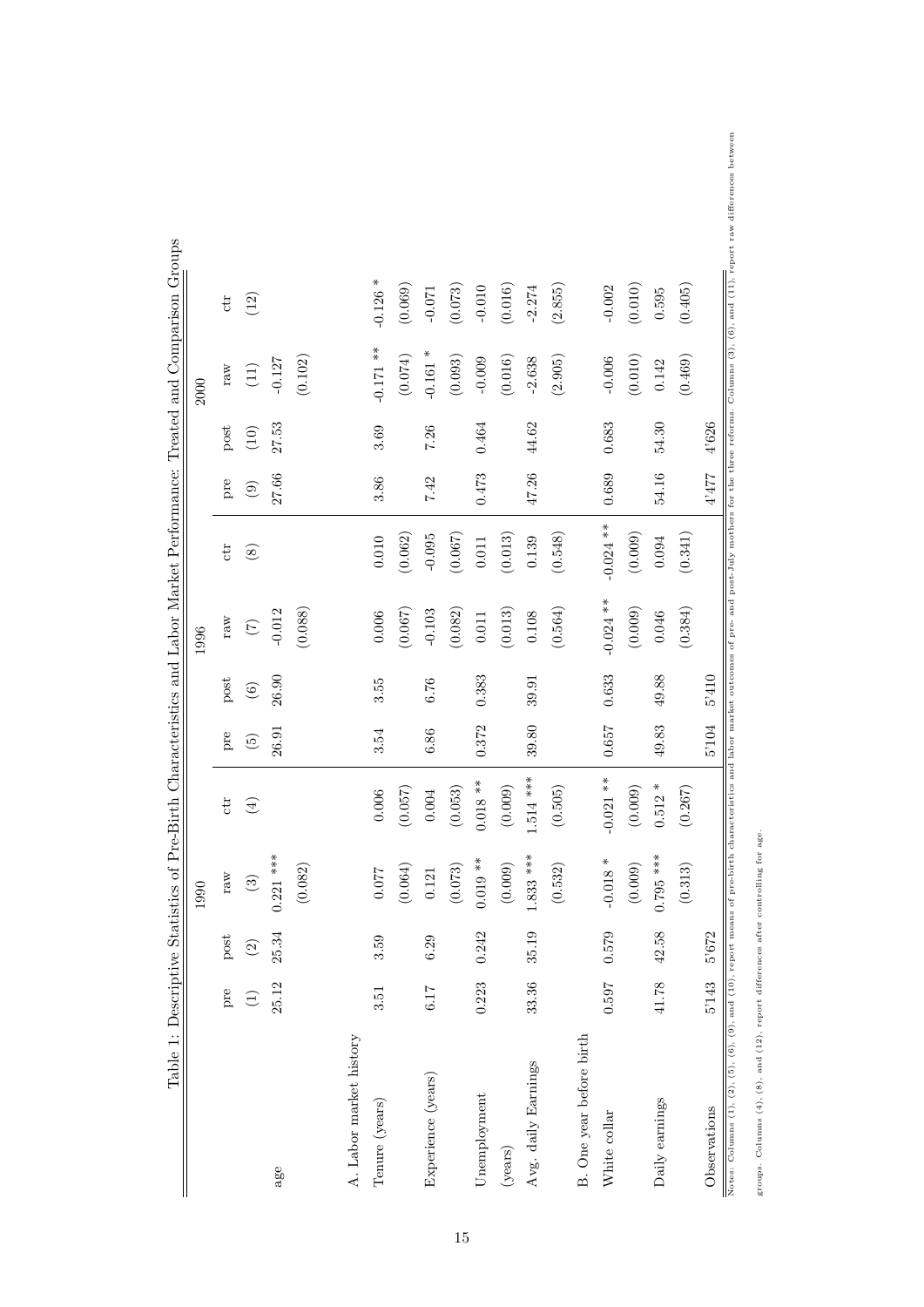one week before and one week after July 1st. The results are virtually identical to those obtained using the full sample and reported below.

## 5 Return-to-work decisions

In this section we analyze the effects of changes in duration of the benefit and job protection periods on return to work decisions. We begin by reporting results based on mothers of first born children. The advantage of focusing on women at parity one is that eligibility of parental leave entitlements is almost universal among these women as most of them worked prior to giving birth. On the other hand, it is important to note that since about half of these women give birth to at least one more child during the period of interest, our results are also influenced by fertility interactions. To asses the relative role of fertility interactions, we also examine the impacts of the PL reforms among women who give birth at higher parities. Results for mothers at higher parities are qualitative similar to those reported here and are discussed later.

Figure 2 plots Kaplan-Meier failure functions for time until return to work for mothers giving birth before and after July 1990. The solid line denotes return to work profiles of the pre-July group who were offered 12 months of benefits and job protection. Roughly 10 percent of the pre-reform mothers return to work within 3 months after birth. Thereafter, the proportion returning to work increases gradually reaching a level of 18 percent before the child's first birthday. This implies that more than 80 percent of mothers of newborn children fully exhaust their parental leave entitlements. At the child's first birthday, the proportion of mothers back at work increases sharply to 44 percent. Thereafter the proportion back at work increases steadily reaching a level of almost 80 percent after 5 years. The figure clearly confirms the key prediction of the theoretical framework. Time-delimited parental leave entitlements introduce a sharp jump in return to work behavior around the time when these entitlements run out. Still, a significant proportion of mothers (56 percent) are at home and out of work when benefits and job protection are exhausted. The 1990 reform, which guaranteed job protection for 24 months, had the potential of increasing the fraction of mothers returning to work within the job protected period. On the other hand, since benefits payment were also extended by the same amount of time, return to work times are likely to be delayed.

The dotted line in Figure 2 shows return to work profiles of post-reform mothers. As expected, return to work behavior of mothers who stay on leave for less than 12 months is almost unchanged by the PL reform. These mothers are strongly attached to the labor market and their return to work is not bounded by the PL policies. A sizable gap in the behavior of pre- and post-July mothers appears at month 12 when the two groups of women face a different policy environment. While at the term of 12 months a significant share of pre-reform mothers return to work, a sizeable share of the post-reform women delay return-to-work and exhaust the two years of extended leave benefits. At the child's second birthday, when benefits and job protection end, a large fraction of post-reform mothers return to work. Interestingly, the 12-month extension of job protection and benefits leaves the proportion of mothers who return to work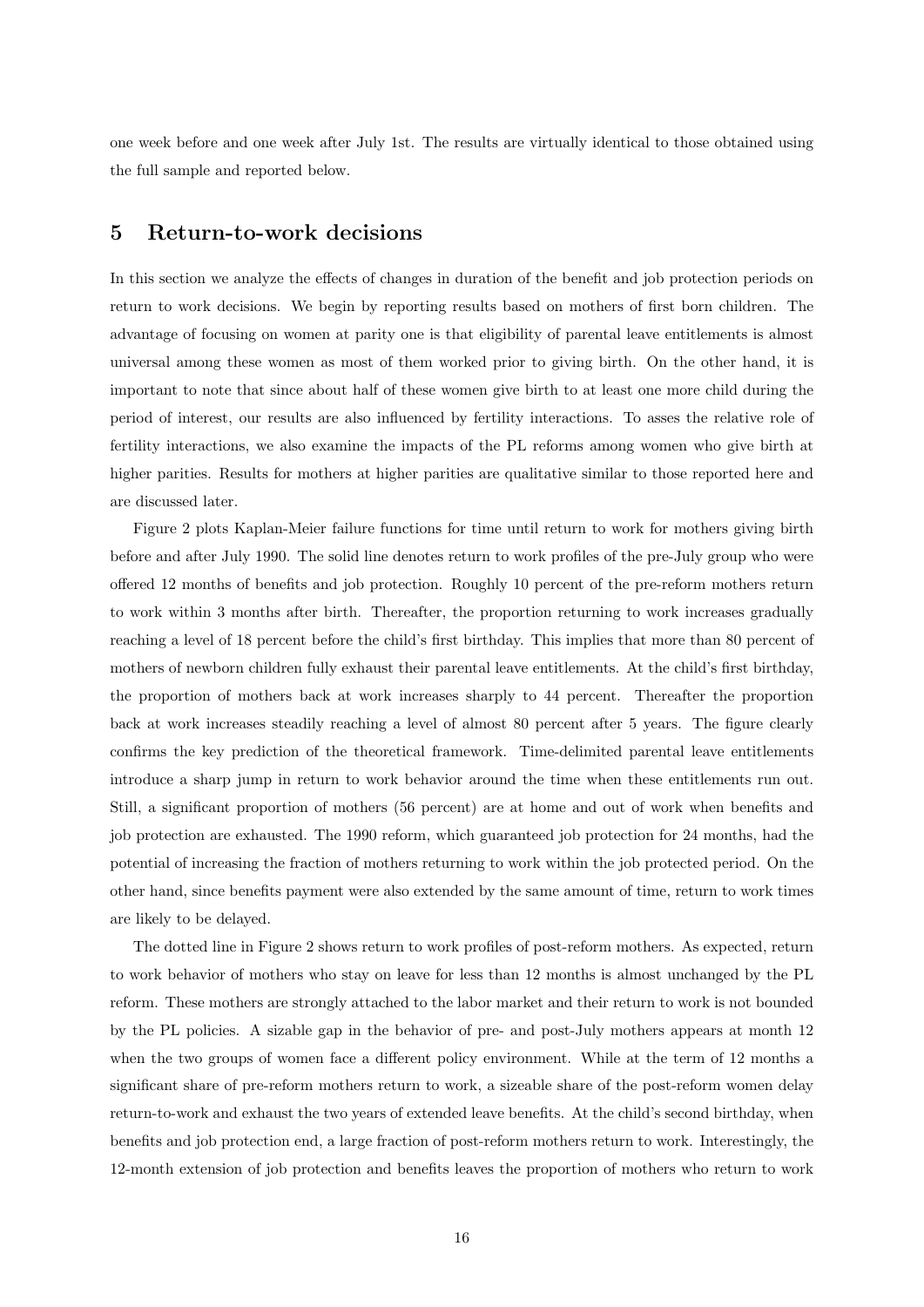

Figure 2: Return-to-work with extended benefits

Notes: This figure shows the proportion who have returned to work at or before t months after child's birth. Women giving birth to the child before July 1990 are eligible for 12 months of job protected and paid leave. Women giving birth to the child after July 1990 are eligible for 24 months of job protected leave.

within the job protected period almost unaffected. Overall, the extension of PL entitlements shifts the return to work profile by about 12 months while preserving its original shape.

Interestingly, the return to work profile is also shifted for mothers who return to work after PL benefits and job protection are exhausted. This shift could be a result of an income effect or a shift in the focal point regarding the expected return to work time. The shift in return to work profiles beyond the exhaustion of PL mandates implies that the share of women who return to work is still lower (by about 6 percentage points) for the post-reform group than for the pre-reform group even 72 months after birth. Nevertheless, as we will discuss in section 6, this delay in return to work does not translate into a reduction in earnings capacity in the medium or in the long-run.

We have seen in Figure 2 that mothers delay their return to work considerably as a response to an extension of parental leave benefits and the job protected period. A natural question is whether delays in return to work were induced by the extension of the job protected period, by the extension of benefits or both. The 1996 and 2000 reforms allow us to shed light on this question as we have in both cases changes in the duration of benefits payments that are independent of the duration of job protection. Figure 3 (panels a and b) plots Kaplan-Meier failure functions for return to work profiles of mothers giving birth before and after the 1996 and 2000 reforms. Recall that the 1996 reform reduced the duration of benefits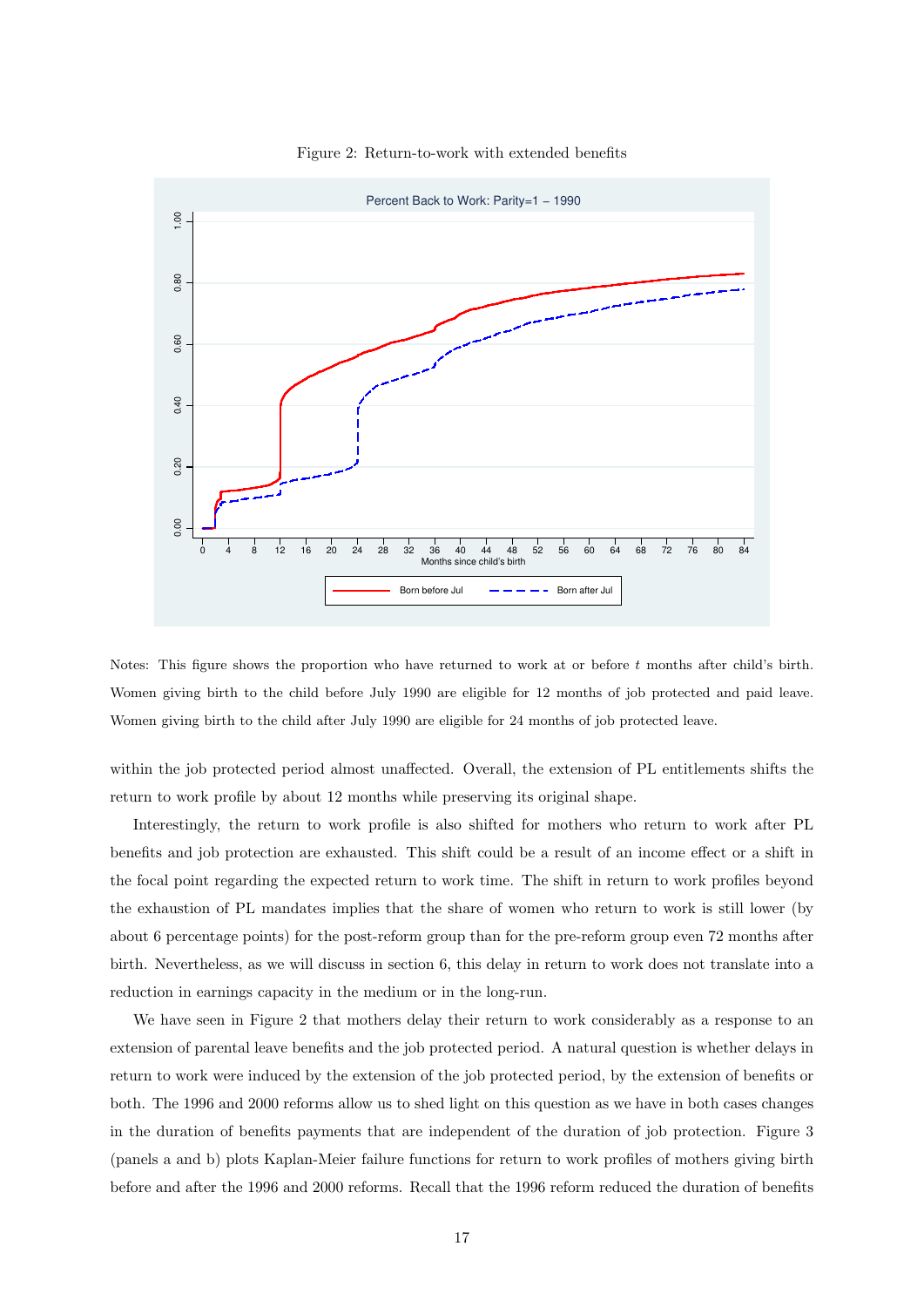payment to 18 months while leaving the job-protection period unchanged at 24 months. This reform allows discussing the role of paid job-protected leave as opposed to unpaid job protected leave. The 2000 reform extended benefits by 12 months thus adding 6 months of paid protected leave and 6 months of paid unprotected leave.

As seen in panel a of Figure 2, the shortening of the benefits period induced a large fraction of mothers to return earlier to work. The return to work profile is shifted backwards but, to a lower extent, relative to the expansion of the 1990 reform. This seems reasonable as the 1996 reform shortened the duration of benefits payments but left the duration of the job-protected period unchanged. About 26 percent of the post-reform mothers return to work exactly at month 18 when benefits are exhausted. Still, there is a sizable group of mothers (12 percent) who stay at home beyond the exhaustion of benefits but return within the period of unpaid job-protected leave. About 4 percent of the mothers return to work exactly at the end of the job protected period. Return to work responses to the 1996 reform suggest that while benefits and job protection have independent effects in delaying women's return to work, the impact of benefits duration appears to be more significant. This conjecture is further supported by changes in return to work profiles induced by the 2000 reform.

Panel B of Figure 3 shows return to work profiles for pre- and post- reform mothers in 2000. Post-July mothers received 12 extra months of benefits payment but only 6 of them were job protected. Starting from month 18, these mothers could also combine work and benefits provided that they did not pass the income ceiling. Clearly, the post-reform cohort displays a return to work profile that is consistent with the changes imposed by the PL reform. In this case, the return to work profile is shifted forward responding the extension of the benefits period. Again, we see in this case that mothers respond to both duration of benefits and job protection. We also observe a relatively small proportion of post-July mothers (about 8 percent) who return to work exactly at month 18, the first month when the income ceiling to withdraw benefits was raised enabling mothers to work without loosing the right to withdraw benefits. The share returning to work at month 24, when job protection ends, is similar to the corresponding share in the prereform group. There is a further sizable group returning exactly when benefits are exhausted at month 30 suggesting that duration of benefits payment even when not coupled with job protection induced some mothers to delay their return to work.

The previous set of figures clearly show that mothers are highly responsive to both benefits and job protection, with benefits appearing to play a more important role. We see that a larger proportion of mothers return to work when benefits end before the job protection period than when the job protection period ends before the period of benefits payments.

### 5.1 Heterogeneous responses to benefits versus job protection

As outlined in our theoretical framework, we expect the duration of benefits and job protection to affect women to a different extent according to the relative importance they attribute to benefits payments, forgone earnings, and the preservation of good job matches or firm-specific human capital. To shed some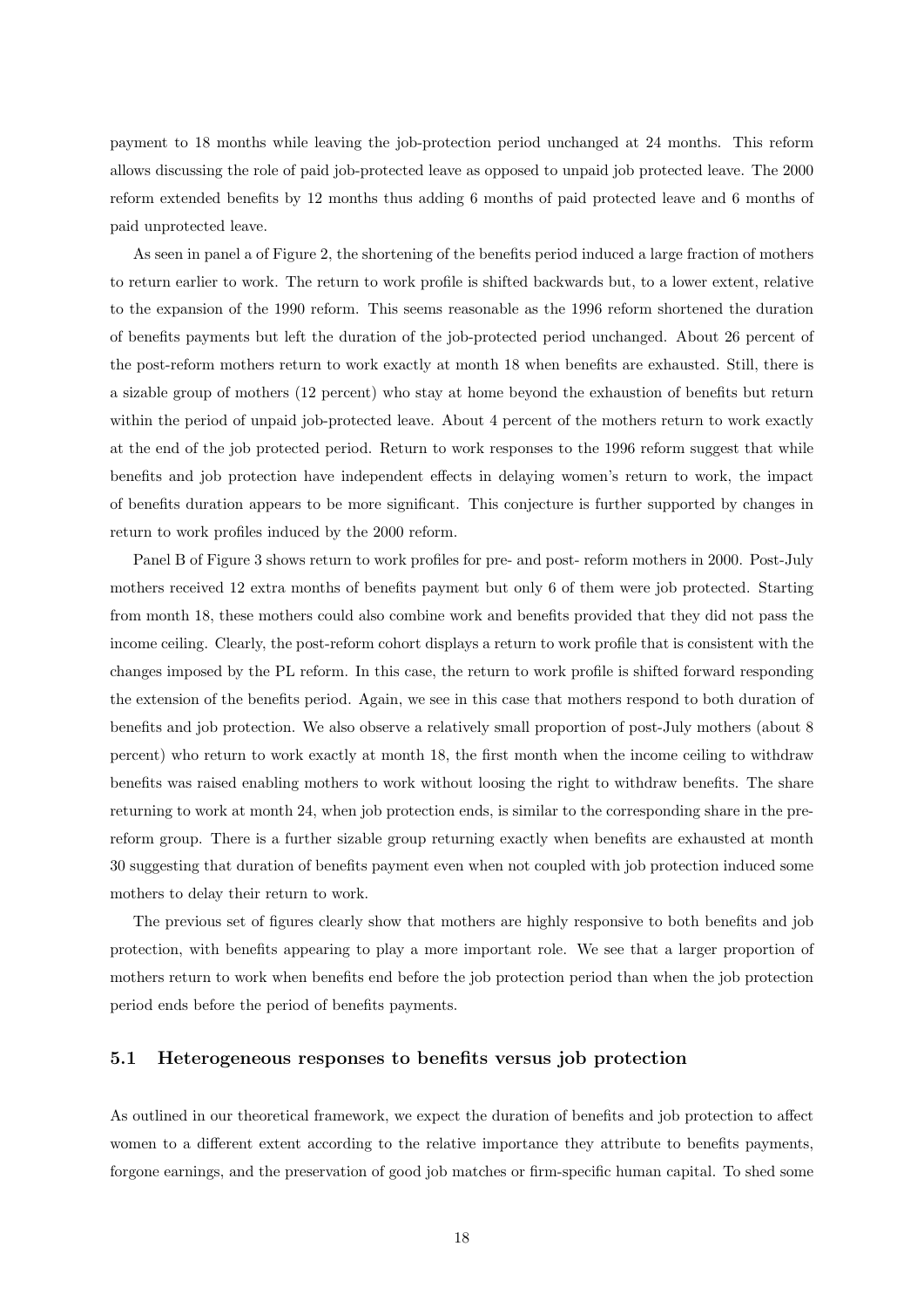

Figure 3: Return-to-work profiles 1996 and 2000

Notes: This figure shows the proportion who have returned to work at or before  $t$  months after child's birth. Women giving birth to the child before July 1996 are eligible for 24 months of job protected and paid leave. Women giving birth to the child after July 1996 and before July 2000 are eligible for 24 months of job protected leave but only 18 months of paid leave. Women giving birth to the child after July 2000 are eligible for 24 months of job protected leave and 30 months of paid leave.

light on these issues we explore the heterogeneous responses to duration of benefits and job protection stratifying the sample of women by their pre-birth wages (below and above the median). We focus on the 1996 and 2000 reforms since they allow us to disentangle the role of benefits and job protection.

Panels a and b of Figure 4 plot hazard rates for return to work of women giving birth in 1996 with pre-birth wages below or above the median respectively. Each panel plots hazard rates for pre- and postreform mothers. As seen in panel a, low wage mothers appear to be highly responsive to the exhaustion of benefits but almost non-responsive to the end of the job protected period. In contrast, hazard rates plotted in Panel b show that high wage mothers respond differently to these two policy instruments. First, we see that about 10 percent of high wage mothers return to work within the first two months after birth responding to the end of the maternity leave period. This group of mothers is highly attached to the labor market and virtually unaffected by the PL reforms. We also observe a large proportion of post-reform mothers returning to work by the end of the benefits period and a sizable, but smaller, group returning to work just at the end of the job protection period. This suggests that job protection even when it is not coupled with benefits is still an important factor for shaping return to work decisions of women with high earnings potential.

Hazard rates for return to work in 2000 for low and high pre-birth wage women are plotted in panels a and b of Figure 5. Consistent to the 1996 figure, low wage women appear to be highly responsive to the duration of benefits payments. Adding 12 months of benefits reduced the spike in return to work at 18 months from 27 percent to about 7 percent. The post-reform women who return to work at month 18 appear to respond to the lift in income ceiling that permits them to work while still receiving benefits payments. Again in this case, we see that a very small proportion of low wage women responds to the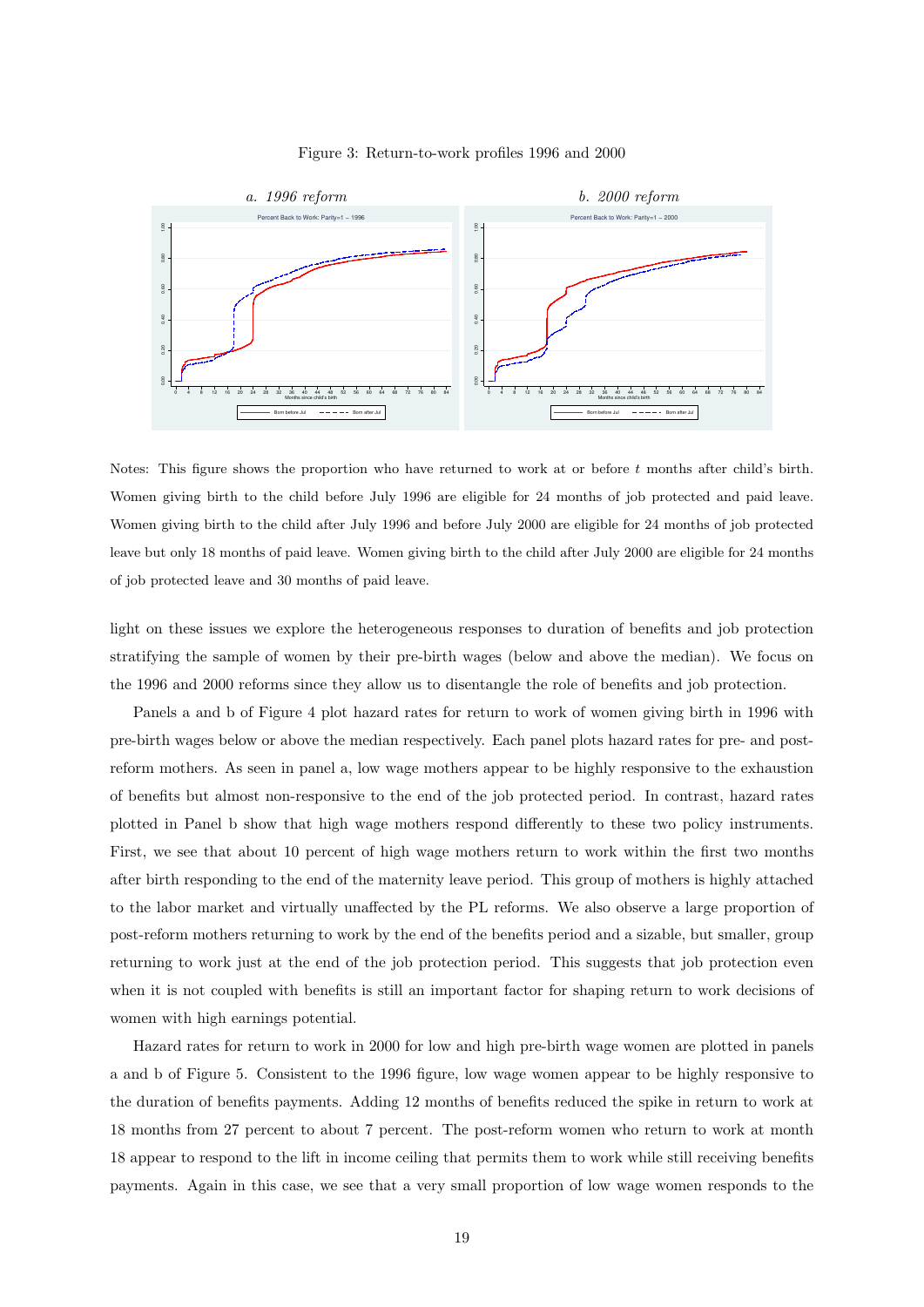



Notes: This figure shows the proportion who returned to work in month  $t$  after child birth conditional on not returning to work before t (return-to-work hazard). Panel a plots return-to-work hazards for mothers with prebirth wages below the median. Panel b plots return-to-work hazards for mothers with pre-birth wages above the median. Women giving birth to the child before July 1996 are eligible for 24 months of job protected and paid leave. Women giving birth to the child after July 1996 are eligible for 24 months of job protected leave but only 18 months of paid leave.

end of the job protected period among both the pre- and the post-reform cohorts. On the other hand, a sizable group of women return to work at month 30, exactly at the exhaustion of the benefits period. This spike suggest that low wage women are willing to delay their return to work as a result of the extension of the benefits payment period even if this implies loosing the right to return to their previous job.

Hazard rates for high wage women plotted in panel b reveal the following patterns: first, a larger proportion of mothers (about 13 percent) takes advantage of the raise in the income ceiling to combine work and benefits. Second, a large group (about 11 percent) is responsive to the end of job protection. Interestingly, the size of the spike at the end of the job protection is almost the same for pre- and for post- reform mothers. Note that at month 24, pre-reform mothers are loosing job protection but have already run out of benefits while post-reform mothers are loosing job protection but can still enjoy of six extra months of benefits. This evidence suggests that high wage mothers who respond to the job protection entitlement are mostly indifferent to the duration of the benefits payments. Finally, we also observe a sizable group of high wage women who delay their return to work beyond the job protected period induced by the extension of the period of benefits payment. This last group appear to be willing to forego the right to return to their pre-birth employer in exchange of 6 extra months of benefits payments.

## 5.2 Effects on job continuity after birth

Panels a,b, and c of Figure 6 show probabilities of return to pre-birth employer conditional on returning to work at or before time t for pre- and post-July mothers in the three years of policy change. It is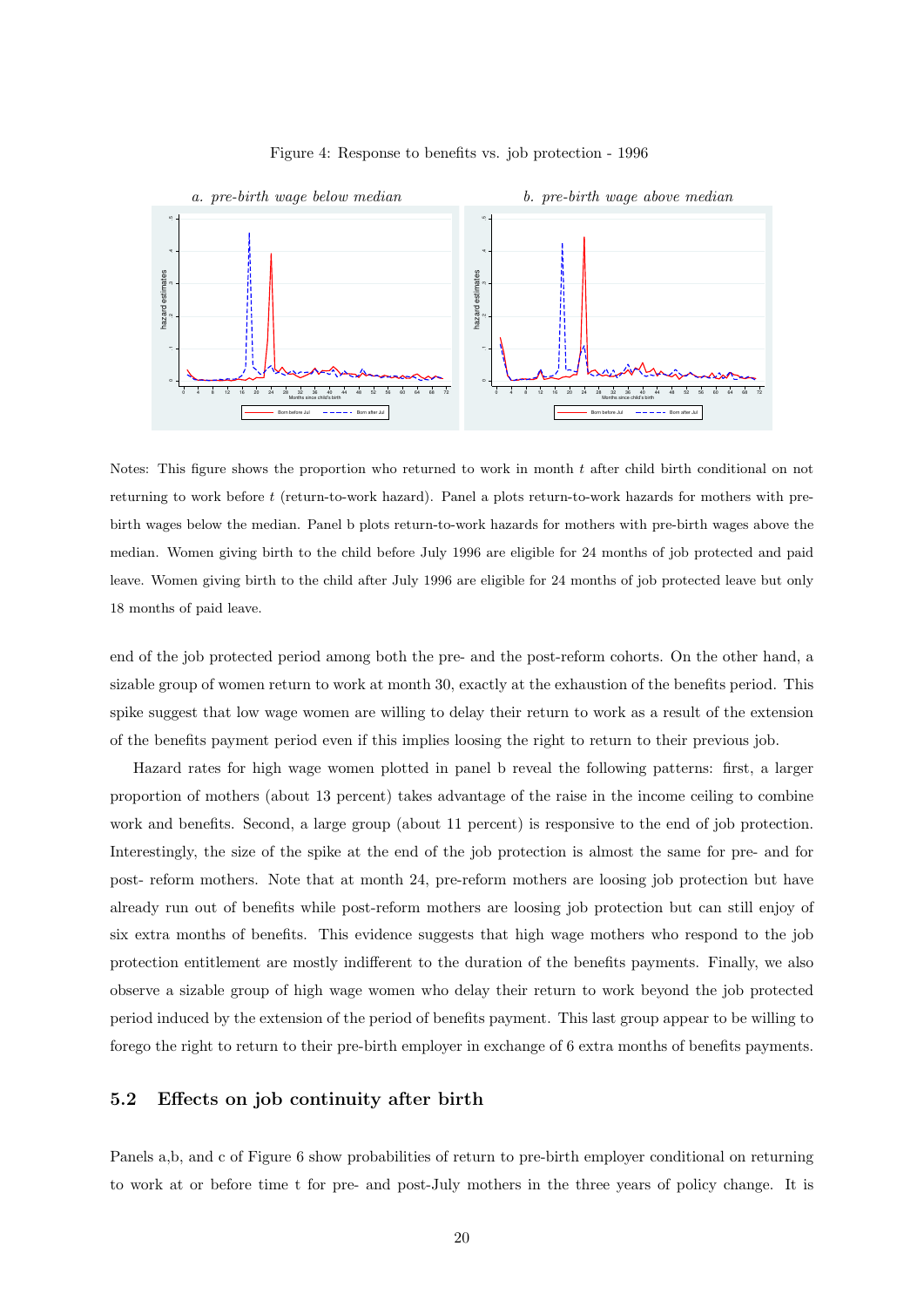



Notes: This figure shows the proportion who returned to work in month  $t$  after child birth conditional on not returning to work before t (return-to-work hazard). Panel a plots return-to-work hazards for mothers with prebirth wages below the median. Panel b plots return-to-work hazards for mothers with pre-birth wages above the median. Women giving birth to the child before July 2000 are eligible for 24 months of job protected leave but only 18 months of paid leave. Women giving birth to the child after July 2000 are eligible for 24 months of job protected leave and 30 months of paid leave.

clear from the figure that the probability to return to the pre-birth employer declines as time to return to work increases. This pattern could be explained by three different arguments. First, there could be heterogeneity in mothers' characteristics with those who return to work later being less interested in returning to their pre-birth employer. In fact, a longer time until return to work might result from a prolonged period of job search. Alternatively, the reduction in the probability of returning to pre-birth employer, might be a direct consequence of the job protection regulation as employers are not obliged to re-employ mothers who return to work after the exhaustion of the job protected period. Finally, there could also be a mechanical aging effect that results from a decline in the number of pre-birth firms that survive over time. The sharp drop in the probability of return to pre-birth employer at the end of the job protected period suggests that the first two alternatives are more likely to explain the pattern of decreasing probabilities. As can be seen in the three panels of Figure 6, the likelihood of returning to the pre-birth employer is above 75 percent for mothers returning to work within the protected period. In contrast, less than 15 percent of the mothers who go back to work after the job protected period return to the pre-birth firm.

Return to pre-birth employer profiles in 1990 and 1996 plotted in panels a and b of Figure 6 reveal that pre- and post- reform profiles virtually converge once both PL regimes end and most women are back to work. Note that in the pre- and post- policy regimes of 1990 and 1996 the duration of benefits payment did not exceed the duration of the job protected period, even in the more generous regime. We conclude, based on the 1990 and 1996 figures, that longer leaves do not affect the probability of job continuity upon labor market re-entry as long as they are guaranteed by job protection. We will turn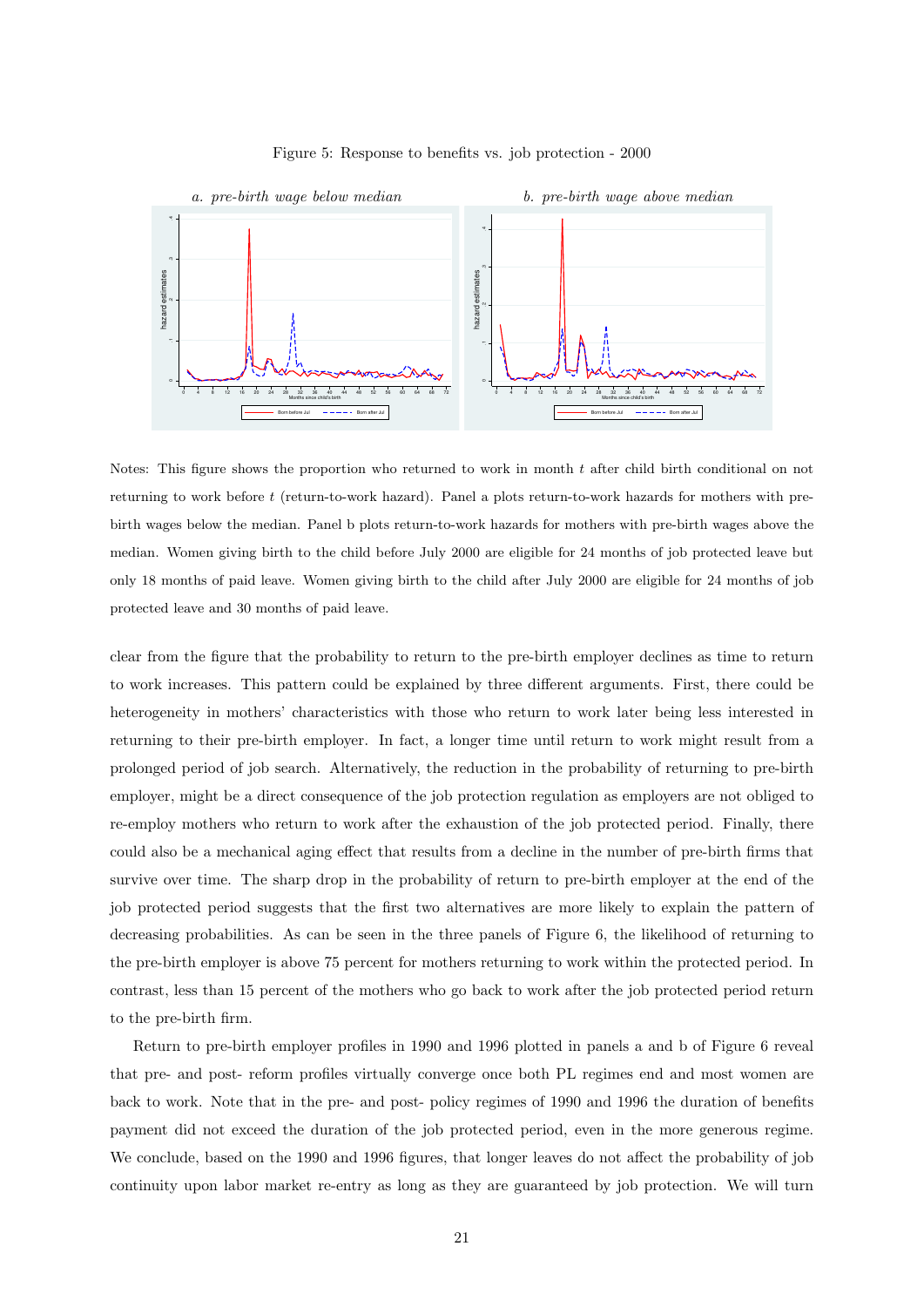

#### Figure 6: Effects on job continuity after birth

Notes: This figure shows the proportion of mothers who have returned to the same employer on or before t months after child's birth for the three reforms. Women who give birth to a child before July 1990 are eligible for 12 months of job protected paid leave. Women who give birth to a child between July 1990 and June 1996 are eligible for 24 months of job protected paid leave. Women who give birth to a child between July July 1996 and June 2000 are eligible for 24 months of job protected leave of which only 18 months are paid. Women who give birth to a child after July 2000 are eligible for 24 months of job protected paid leave and 30 months of benefits payments.

back to this point in section 6, where we show that longer leaves do affect chances of preserving the first post-birth job for a longer time.

In contrast to the pattern observed for 1990 and 1996, return to pre-birth employer profiles of 2000, plotted in panel c, reveal that the 2000 reform did affect the likelihood of returning to pre-birth employer. In this case, there is a clear divergence in the proportion of pre- and post- reform mothers who return to the pre-birth employer. The profiles begin to diverge at the end of the job protection period and this divergence becomes even more evident after 30 months where a significant proportion of post-reform mothers return to work due to the exhaustion of the benefit payments. In this case, we observe that a longer period of benefits payment that goes beyond job protected period not only delays return to work but also reduces the chances that mothers return to their pre-birth employer.

Our descriptive analysis of return to work behavior shows that women are highly responsive to changes in duration of parental leave benefits and job protection. Both, end of job protection and end of benefits produce sharp spikes in the return-to-work distributions. These are consistent with sharp changes in the value of remaining on parental leave. The following section discusses the effects work interruptions induced by the PL reforms on post-birth labor market performance.

## 6 Medium-run impacts on labor market outcomes

The purpose of this section is to discuss the medium run effects of parental leave on mothers labor market performance after childbirth. We first focus on women giving birth to their first child at the time of the policy change. Results for women giving birth at higher parities are discussed later. A key potential challenge in examining the effects on post-birth labor market performance, is differential selection into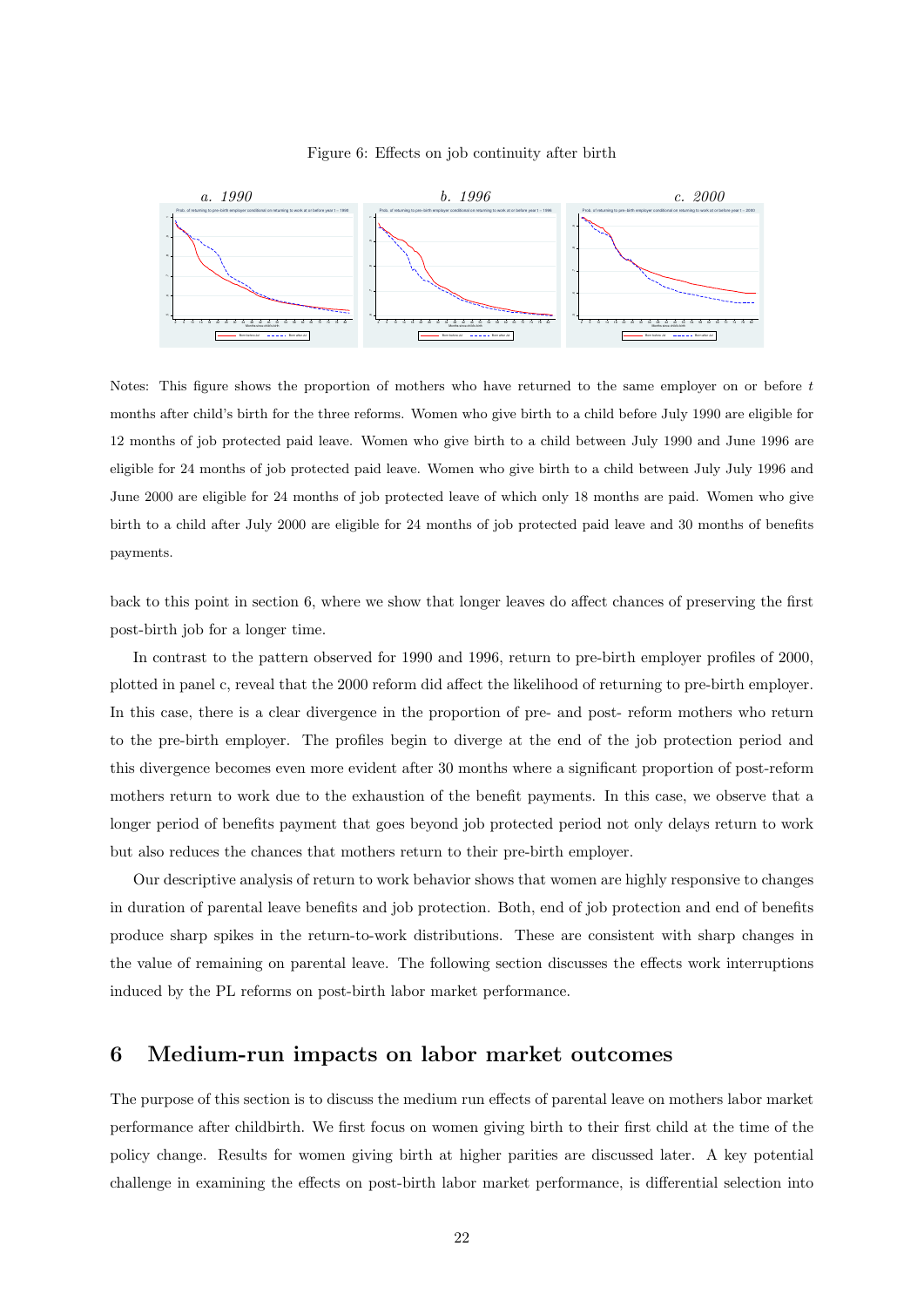employment among pre- and post-July mothers. We examine this issue in Figure 7, panels a, b, and c for the three policy reforms. The first quadrant in each of the three panels shows differences in employment rates (along with confidence intervals) between mothers giving birth in the more and the less generous regimes for the three policy changes. As expected, in the second year after childbirth, employment rates of mothers in the less generous regimes are higher compared to those of mothers in the more generous regimes. Nevertheless, there are no differences in employment rates between pre- and post-July mothers starting from year 3 after child's birth when both groups have exhausted their respective parental leave provisions. Interestingly, despite the fact that mothers giving birth in the more generous regimes were less likely to have ever returned to work (as seen in Section 5), employment rates of mothers in the more and less generous regimes are virtually identical starting from year 3 after birth. The contrasting result in these two outcomes is explained by the fact that a larger share of mothers in the less generous regimes returned to work but only for a short period of time.

The following set of figures in panels a,b, and c of Figure 7, check for differential selection into employment in each of the years following childbirth by comparing pre-birth labor market outcomes of pre- and post-July mothers by employment status. In year 2 after birth we observe that employed mothers who gave birth in the more generous leave regimes are positively selected (i.e., they have better pre-birth labor market outcomes relative to mothers employed in the less generous regimes). Starting from year 3, once employment rates of pre- and post-July mothers equalize, we see no further evidence of differential selection into employment. We therefore conclude that not only employment rates of pre- and post- July mothers are similar once both groups have exhausted their PL provisions, but we can also assure that pre- and post- employed mothers come from the same part of the earnings potential distribution. These two findings are important as they imply that a comparison of labor market outcomes between pre- and post-July mothers in the medium and in the long run is unlikely to be confounded by differences in observed or unobserved characteristics across the two groups.

Table 2 reports controlled contrasts between pre- and post-July mothers for labor market outcomes observed 5 years after birth. Each column reports estimates for a specific policy reform (i.e., 1990, 1996, and 2000). Outcome means for the cohort with the less generous leave are reported in brackets. In all cases, estimates contrast the cohort with the more generous leave (post-July in 1990 and 2000 and pre-July in 1996) to the cohort with the more restricted leave (pre-July in 1990 and 2000 and post-July in 1996) while controlling for mother's age at birth and the following indicators of mothers' labor market performance measured 12 months before child's birth: tenure, experience, months of unemployment, cumulative income, and daily wages, and indicators for industry, region, and white collar for employment in the last year prior to giving birth. We also adjust for changes in macro economic conditions at time of re-entry by controlling for the local unemployment rate in the region of pre-birth employment. However, since time of re-entry is a choice variable, we focus on differences in conditions at time of re-entry that are driven by exogenous factors. Namely, we control for the unemployment rate at end of benefits and/or job protection period.<sup>8</sup> Doing so ensures that effects on labor market outcomes are not driven by changes

<sup>8</sup>For May to June 1990 mothers, we control for the unemployment rate in pre-birth region of employment 12 months after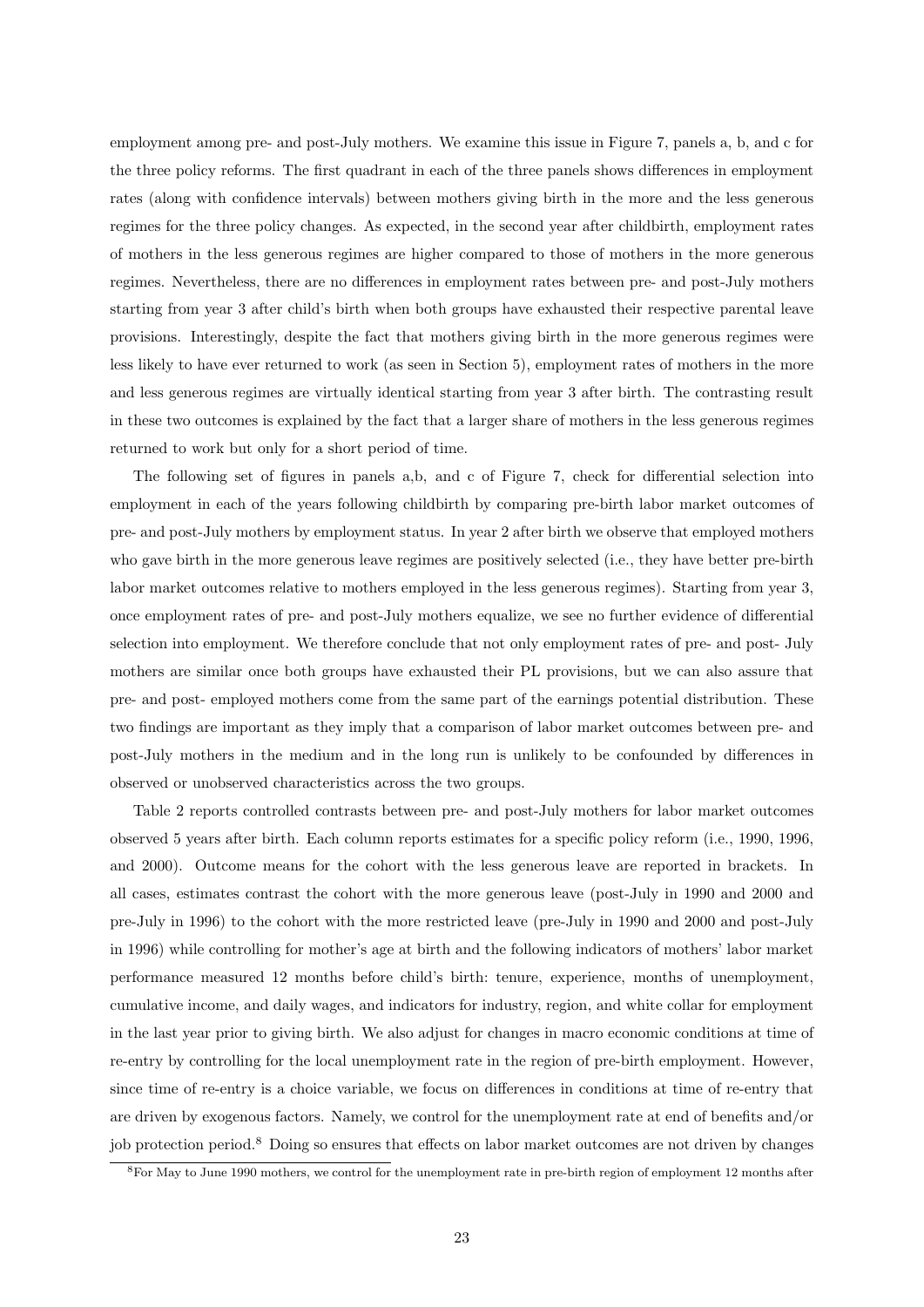

Figure 7: Discussing Selection Into Employment

Notes: This figure show differences in labor market outcomes, along with confidence intervals, between pre- and post-July mothers in the three reforms by year since child's birth. In all cases, the outcomes of women in the more generous regime are subtracted from the outcomes of women in the less generous regime. The first quadrant in each panel shows differences in employment rates by year since child's birth. The following quadrants check for differential selection into employment between pre- and post-July mothers by comparing pre-birth characteristics of employed mothers of the two groups relative to unemployed mothers.

in the business cycle at time of re-entry. We also estimated alternative models where we allow for a twosided linear trend in time to policy change. Estimates are highly similar to those reported here although they are less precise. In addition, we also re-estimated all models while excluding mothers who gave birth during one or two weeks around the cutoff date. Estimates are virtually identical to those obtained when using the full sample.

The first row in Table 2 reports estimates for length of parental leave benefits take up. Clearly, changes to the duration of parental leave benefits translate almost one for one into changes in parental leave benefit receipt. In 1990, duration of benefit receipt increase by 10.9 months after a 12-months the child's date of birth. For July to August 1990 and May to June 1996 mothers we control for the local unemployment rate 24 months post-birth. For July to August 1996 mothers and May to June 2000 mothers we control for the local unemployment rate 18 months after giving birth, and for July to August 2000 mothers we condition on the local labor market situation 30 months after giving birth.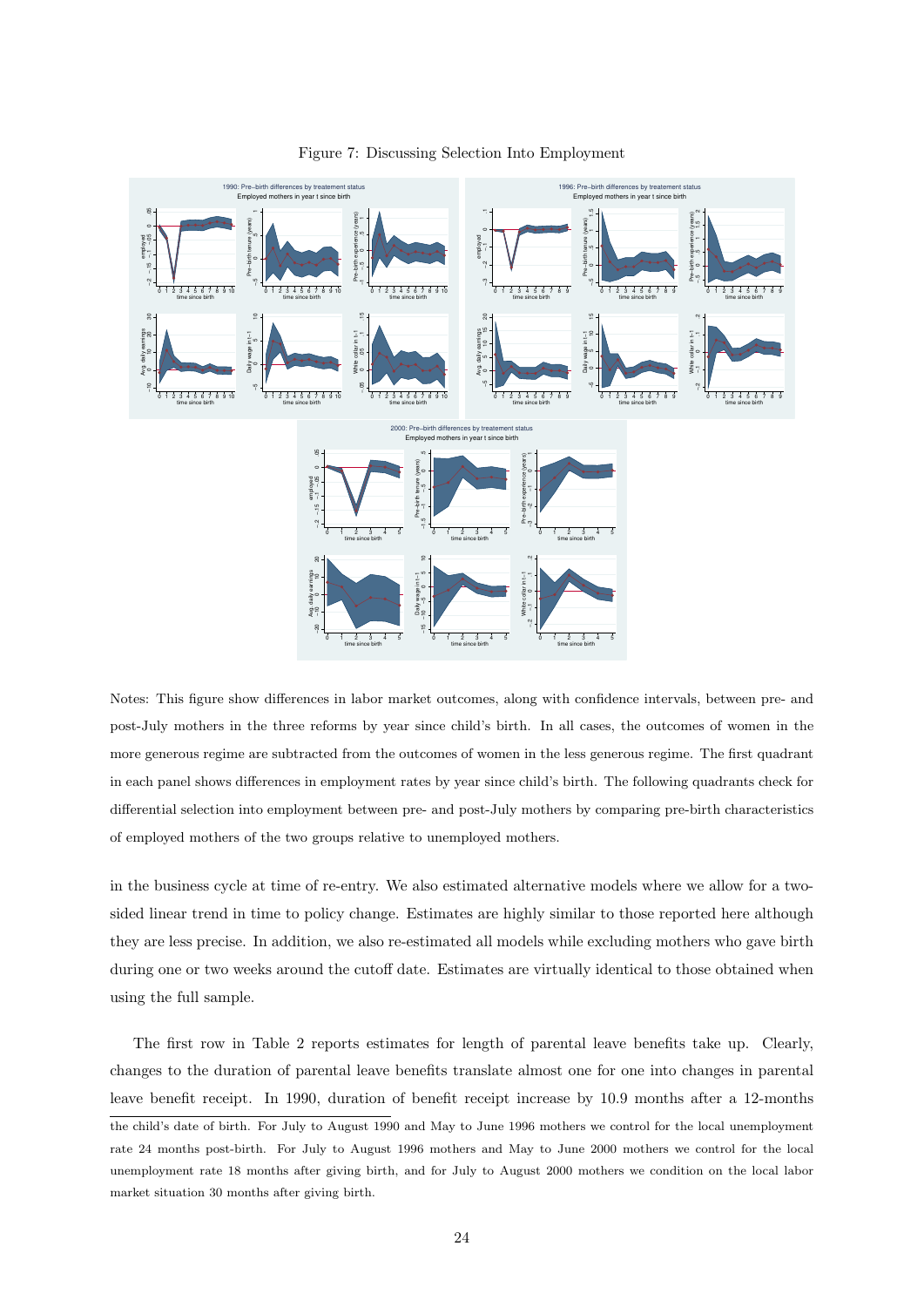extension of PL benefits. In 1996, 6-months of extra benefits increase benefits receipt by 4.8, and in 2000, the difference in the duration of benefits receipt between the more and less generous regime is 9.1 months. How does extended parental leave affect return to work? The second row of Table 2 reports controlled contrasts of time until return to work right censored at 72 months. The 1990 extension of PL entitlements by 12 months delays return to work by 9 months. In 1996, 6 months of extra benefits appear to delay return to work by 3.6 months. Interestingly, the effect of 6 extra months of benefits in 1996 is less than half of the effect of 12 extra months of benefits and job protection observed in 1990. This suggests that extensions of job protection have an independent effect in delaying women's return to work. The 2000 reform, which added 6 months of protected benefits and 6 months of unprotected benefits, delayed return to work by 4.3 months.

Turning to work experience (row three), we see that the 1990 reform reduces work experience by 3.2 months, the 1996 reform by 2.2 months, and the 2000 reform, reduces experience by 1.9 months.<sup>9</sup> Interestingly, while extension of leave regulations significantly prolonged the time until return to work, the loss in work experience was much smaller. Why doesn't extended parental leave crowd out work experience one-for-one? It seems that mothers under the less generous PL regimes return to work earlier but have less stable employment immediately after birth. Moreover, mothers under the less generous regimes compensate it with higher participation rates in other social insurance programs, such as unemployment insurance, which also provide income replacement while not employed. Indeed, as seen in the fifth row of the table, mothers who face the less generous PL regimes claim about 3 additional months of unemployment benefits in 1990 and almost one additional month in 1996 and 2000 relative to their counterparts in the more generous regime.<sup>10</sup>

Another interesting finding is that despite the negative impacts of the extended leave regimes on work experience, tenure with current employer is not significantly affected by neither the 1990 nor the 1996 reforms. In contrast, tenure is reduced significantly after the 2000 reform. This striking results can be explained by the impacts of each reform on the likelihood of working with the pre-birth employer in year 5 after birth reported in row 6 of the table. About 40 percent of the women who are working in year 5, do so with their previous employer. Women in the more generous PL regimes of 1990 and 1996 are more likely to work for their pre-birth employer (by 5.2 percentage points in 1990 and 4.5 percentage points in 1996) relative to women in the less generous regimes. Note that despite the fact that the longer leave regimes of 1990 and 1996 did not affect the likelihood of returning to the pre-birth employer, they ensured a longer duration of post-birth jobs, which in turn, increased the likelihood of keeping initial first post-birth jobs 5 years after birth. A further exploration of this issue reveals that mothers giving birth in the less generous regimes of 1990 and 1996 had less stable work histories within the first 36 months after giving birth. In contrast, to the results for 1990 and 1996, we do not observe that women in the more generous regime of 2000 are more likely to work for their pre-birth employer in year 5. If anything, it seems that the probability is lower, though not statistically significant.

<sup>9</sup>Further estimates indicate that experience losses are concentrated in the first three years.

<sup>10</sup>Unemployment insurance is conditional on work experience prior to claiming benefits and treats receipt of parental leave as work experience. Most of the mothers in our sample are eligible for unemployment benefit receipt.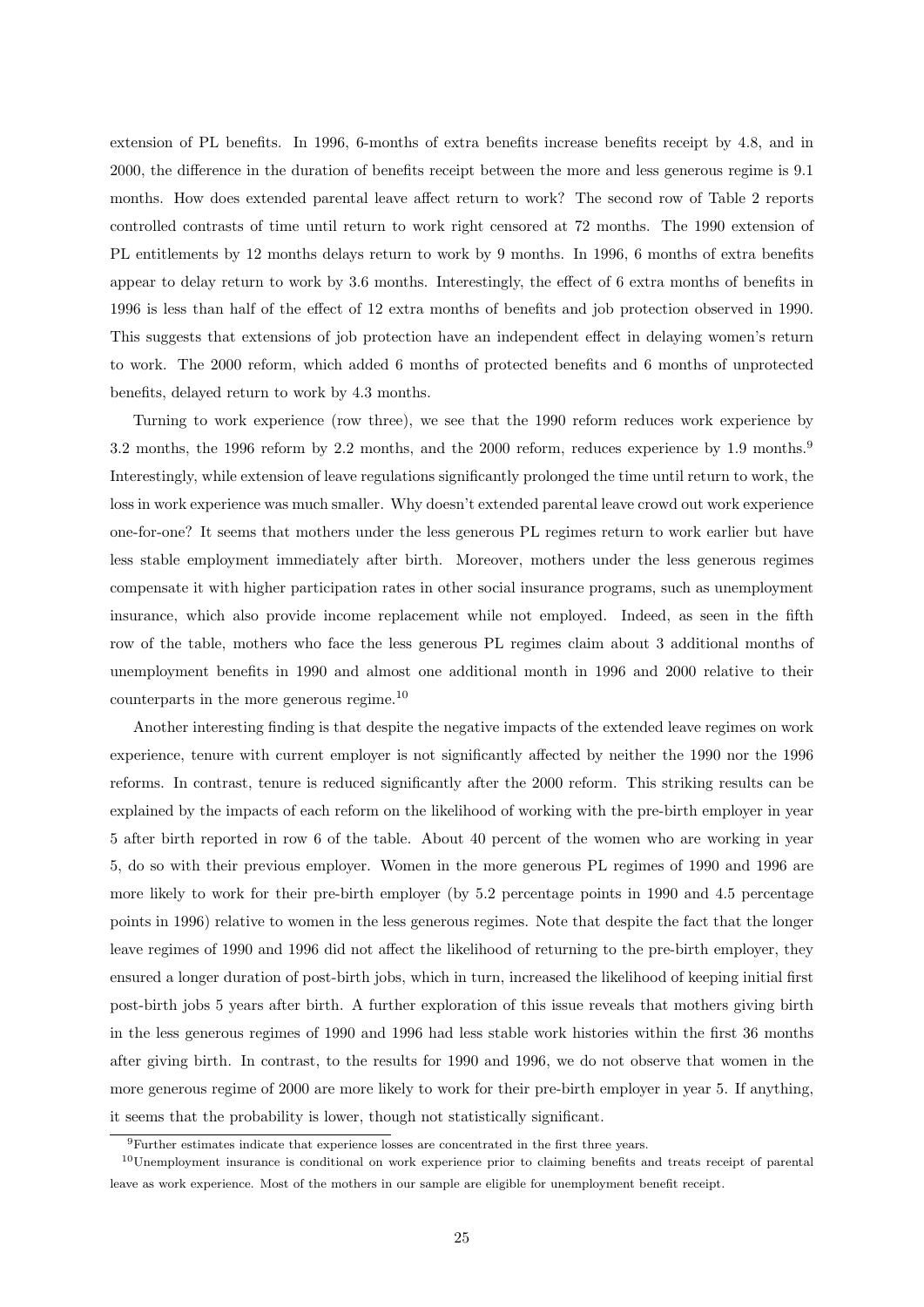|                                  | 1990 reform  | 1996 reform  | $2000$ reform |
|----------------------------------|--------------|--------------|---------------|
| A. Cumulative outcomes           |              |              |               |
| PL benefits (months)             | 10.960 ***   | $4.724$ ***  | $9.319$ ***   |
|                                  | (0.243)      | (0.217)      | (0.163)       |
|                                  | [19.851]     | [22.922]     | [17.086]      |
| Return to work (months)          | $9.071$ ***  | $3.600$ ***  | $4.325$ ***   |
| (censored at $t=72$ )            | (0.471)      | (0.474)      | (0.462)       |
|                                  | [30.111]     | [29.787]     | [30.765]      |
| Experience                       | $-3.170$ *** | $-2.210$ *** | $-1.932$ ***  |
| since child's birth              | (0.395)      | (0.433)      | (0.407)       |
|                                  | [22.562]     | [26.713]     | [25.232]      |
| Total tenure                     | 1.802        | 1.527        | $-2.954$ **   |
|                                  | (1.334)      | (1.306)      | (1.302)       |
|                                  | [52.728]     | [53.353]     | [55.207]      |
| Unemployed (months)              | $-2.803$ *** | $-0.580$ *** | $-0.559$ ***  |
|                                  | (0.215)      | (0.149)      | (0.141)       |
|                                  | [8.299]      | [4.200]      | [3.960]       |
| B. Outcomes in year 5            |              |              |               |
| Employed                         | $-0.004$     | $-0.004$     | $-0.017$      |
|                                  | (0.010)      | (0.011)      | (0.010)       |
|                                  | [0.404]      | [0.513]      | [0.486]       |
| Earnings                         | 0.550        | 0.351        | $-1.297$ **   |
|                                  | (0.482)      | (0.578)      | (0.539)       |
|                                  | [16.691]     | [22.377]     | [21.693]      |
| Daily wage                       | $1.216$ **   | $1.115*$     | $-0.670$      |
| (Euros)                          | (0.561)      | (0.584)      | (0.590)       |
|                                  | [41.309]     | [43.624]     | [44.962]      |
| Growth in daily wage             | $0.041$ ***  | $\,0.025\,$  | $-0.015$      |
| $ln(wage(t=5)) - ln(wage(t=-1))$ | (0.015)      | (0.015)      | (0.014)       |
|                                  | $-[0.098]$   | $-[0.203]$   | $-[0.292]$    |
| Working for pre-birth            | $0.052$ ***  | $0.045$ ***  | $-0.010$      |
| firm                             | (0.014)      | (0.014)      | (0.014)       |
|                                  | [0.374]      | [0.388]      | [0.400]       |
| Observations                     | 10815        | 10514        | 9103          |

Table 2: Effects on Post-Birth Labor Market Outcomes

Notes: This table reports controlled differences in outcomes between the cohort with access to more generous parental leave rules and the cohort with access to the less generous regime for the 1990, 1996, and 2000 reforms. Estimates come from regressions that control for age at birth, and the following indicators for mothers' labor market performance measured 12 months before the child's birth: tenure, experience, months of unemployment, cumulative income, daily wages, and indicators for industry, region and white collar occupation. Regressions also control for the unemployment rates in the region of pre-birth employment at the end of the job protection and benefits payments periods. Robust standard errors are reported in parentheses. Means of the comparison group (i.e., the group with access to the less generous regime) are reported in brackets. \*\*\*, \*\*, \* denote significance a the 1%, 5%, and 10% level, respectively.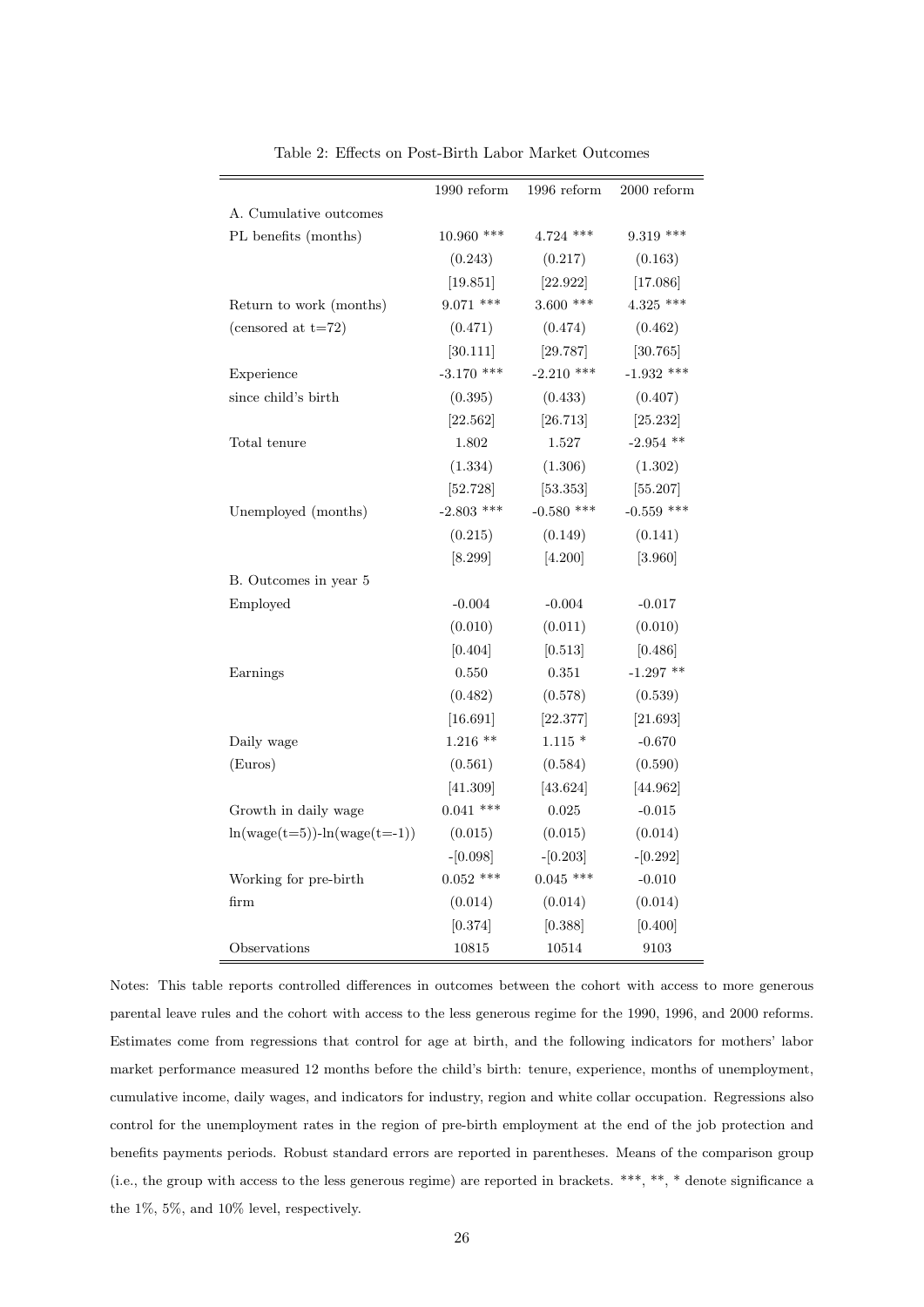Panel B in Table 2 reports effects on employment, and daily earnings and wages observed in year 5 after child's birth. Interestingly, despite delaying return to work, the more generous leave regimes of post-July 1990 and pre-July 1996 do not reduce employment in the medium-run. This is even more striking given that return to work profiles plotted in Figures 2 and 3 show that a slightly larger proportion of women in the more generous regimes were less likely to have returned to work even after 84 months of giving birth. A further examination of this issue reveals that some of the mothers who gave birth in the less generous regimes returned to work immediately after exhaustion of benefits but only for a short period of time.

Another interesting finding is that despite the delay in return to work and loss in work experience, we find no differences in daily earnings or wages for mothers affected by the 1990 and 1996 reforms. If anything, it appears that mothers in the more generous leave regimes of 1990 and 1996 have higher daily wages in year 5 relative to those exposed to the less generous regimes. Women giving birth under the more generous PL regime earn about 1.2 EUR more per day (or 3% more) relative to women subjected to the short leave regime. The picture is similar for the 1996 reform, albeit not statistically significant.

In contrast to the patterns observed for the 1990 and 1996 reforms, the 2000 reform appears to have a negative effect on earnings in year 5 after birth. Women who took longer leaves in 2000, earn about 1.3 EUR less per day relative to their counterparts with shorter leaves. This implies an earnings reduction of 6% relative the outcome mean of the comparison group (21.7 EUR). There seems to be also a small reduction in employment rates of about 1.7 percentage points relative to an outcome mean of 49%, although the effect is only marginally significant  $(t=1.61)$ . Estimates on daily wages are also negative (67 Euro cents) but not statistically significantly different from zero.

We also investigate the effects of longer leaves on wage growth from one year prior to birth to year 5 after birth. Women experience sizeable reductions in daily wages after the birth of their first child that range between 9.8 percent in 1990 up to 29.2 percent in 2000. Recall, however, that daily wages combine daily work hours and hourly wages. Wage growth therefore reflects both, changes in hourly wages and changes in hours worked (with the latter probably being more important than the former). Results indicate that the 1990 reform has a positive effect on wage growth of 3.3 percent. That is, while daily wage levels are lower after birth, the reduction is smaller for mothers who gave birth in the more generous leave regime. The effects for 1996 and 2000 are positive and negatively respectively, but they are not significant.

Overall, we have seen that despite some loss in labor market experience, mothers who gave birth under the more generous leave regimes of 1990 and 1996 do not have lower employment rates or face any wage losses 5 years after giving birth. We also examine labor market outcomes in the longer run, by looking at the effects of the 1990 and 1996 reforms in year 10 and 9 after birth respectively. Results, not reported here to save space, show no significant differences in employment rates or wages between pre- and post-July mothers. In contrast, we do see some negative impacts on earnings for mothers who gave birth under the more generous PL regime of 2000. What is different in the more generous regime of 2000 that could explain these contrasting results? One key difference between the more generous leave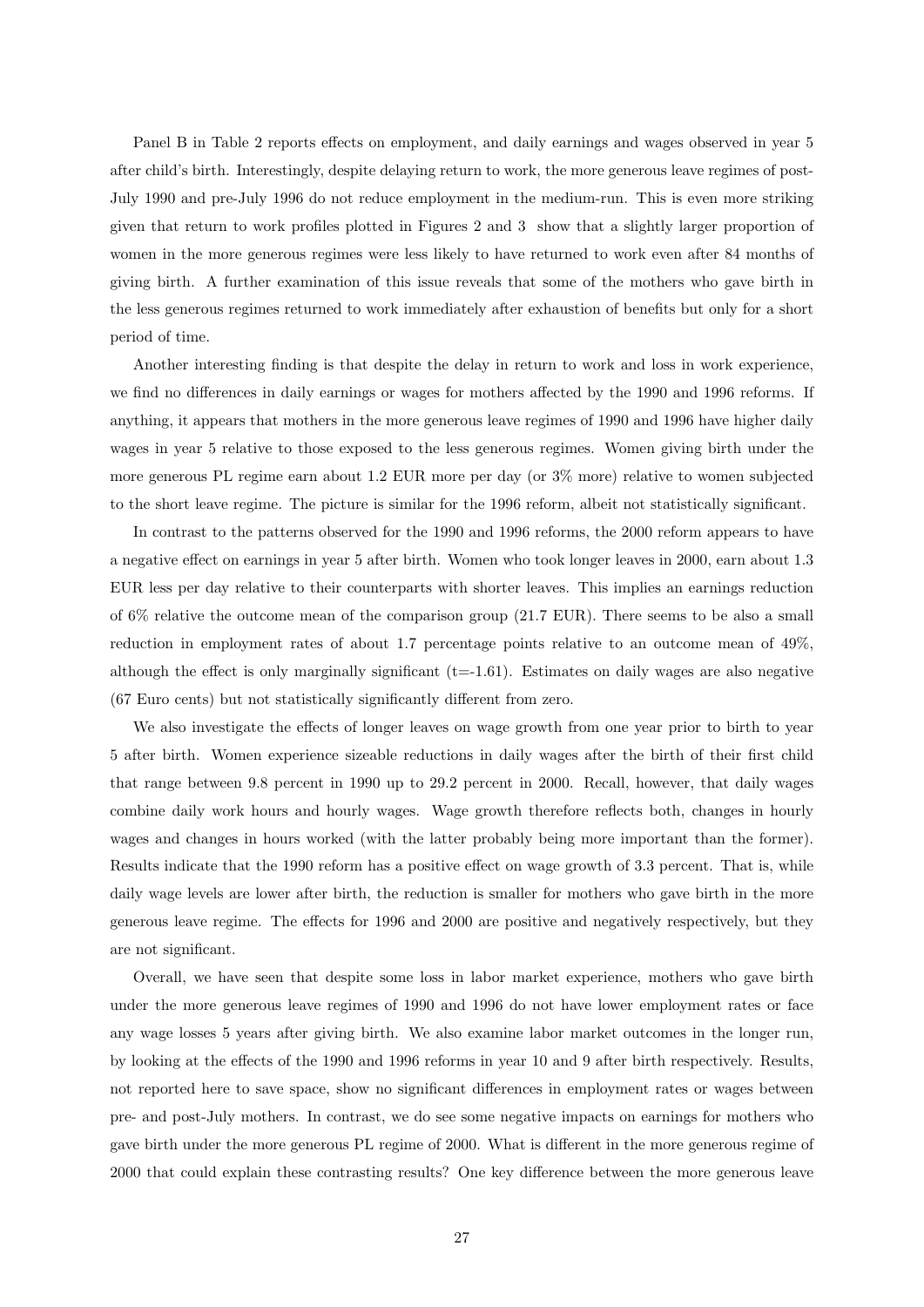regimes of 1990 and 1996 versus the extended leave of 2000 is that the latest reform, provided 12 months of additional benefits payment, but only 6 of them were guaranteed by job protection. As we saw in Figures 3 and 5, this new regime induced some women to delay the return to work beyond 24 months and to lose the job protection entitlement. Further evidence on the effect of loss of the job protection entitlement is also reflected in Figure 6 c where we showed that a lower share of post-July mothers return to their pre-birth employer in 2000. The contrast between the impacts of the 1990 and 1996 reform versus the 2000 reform suggests that the job protection entitlement might play a key role in securing women against wage losses after child's birth. We will explore this issue at a further extent in the next session.

#### 6.1 Heterogeneous effects on labor market outcomes

As discussed above, extensions of duration of job protection and benefit payments increase women's time away from work affecting labor market experience and job continuity after birth. A loss in general and specific or job match human capital might have different impacts on women according to their job characteristics and skills. We therefore explore the presence of heterogeneous effects of each of the reforms by stratifying the samples by women's pre-birth wages. We perform a median split using mothers' wage recorded one year prior to birth.<sup>11</sup> Table 3 reports controlled contrasts between pre- and post-July mothers stratified by pre-birth wage levels. Duration of benefits take-up appears to be similar for high and low wage women. This is driven by the fact that the vast majority of mothers fully exhaust the leave period covered with benefits payments. Yet, we see that time until return to work is significantly higher among low wage mothers as they stay at home for about 8 additional months relative to high wage mothers. Nevertheless, both high and low wage mothers respond to the extensions of PL entitlements by delaying their return to work.

Again we observe that longer leaves of high and low wage mothers in the more generous regimes are not one-to-one translated into losses in work experience accumulated until year 5. This is partly because earlier returns to work in the less generous regimes are partially offset by additional months of unemployment upon return. Both low and high wage women in the less generous PL regimes accumulated more months of unemployment upon return to work relative to mothers in the more generous regimes while low wage women tend to do so to a larger extent.

Tenure with current employer for high and low wage women is not affected by changes in parental leave in 1990 or 1996. This finding suggests that while longer parental leaves do partially translate into reduced accumulation of work experience they do not necessarily reduce tenure. In contrast to the findings for the 1990 and 1996 reforms, the extended leave induced by the 2000 reform, generated losses in tenure, especially for high wage women. Effects on tenure are driven by the probability of working for the prebirth employer. Interestingly, only one in four low wage women works for her pre-birth employer five years after giving birth while almost one in two do so among high wage women. Longer leave mandates in the

<sup>11</sup>We also explored the presence of heterogeneous impacts of the PL reforms by stratifying the sample by mother's prebirth residual wage. Our conjecture was that a high residual pre-birth wage might proxy for a good job match. Interestingly, the results of the stratification by residual wages are highly similar to those obtained when stratifying the sample by wages.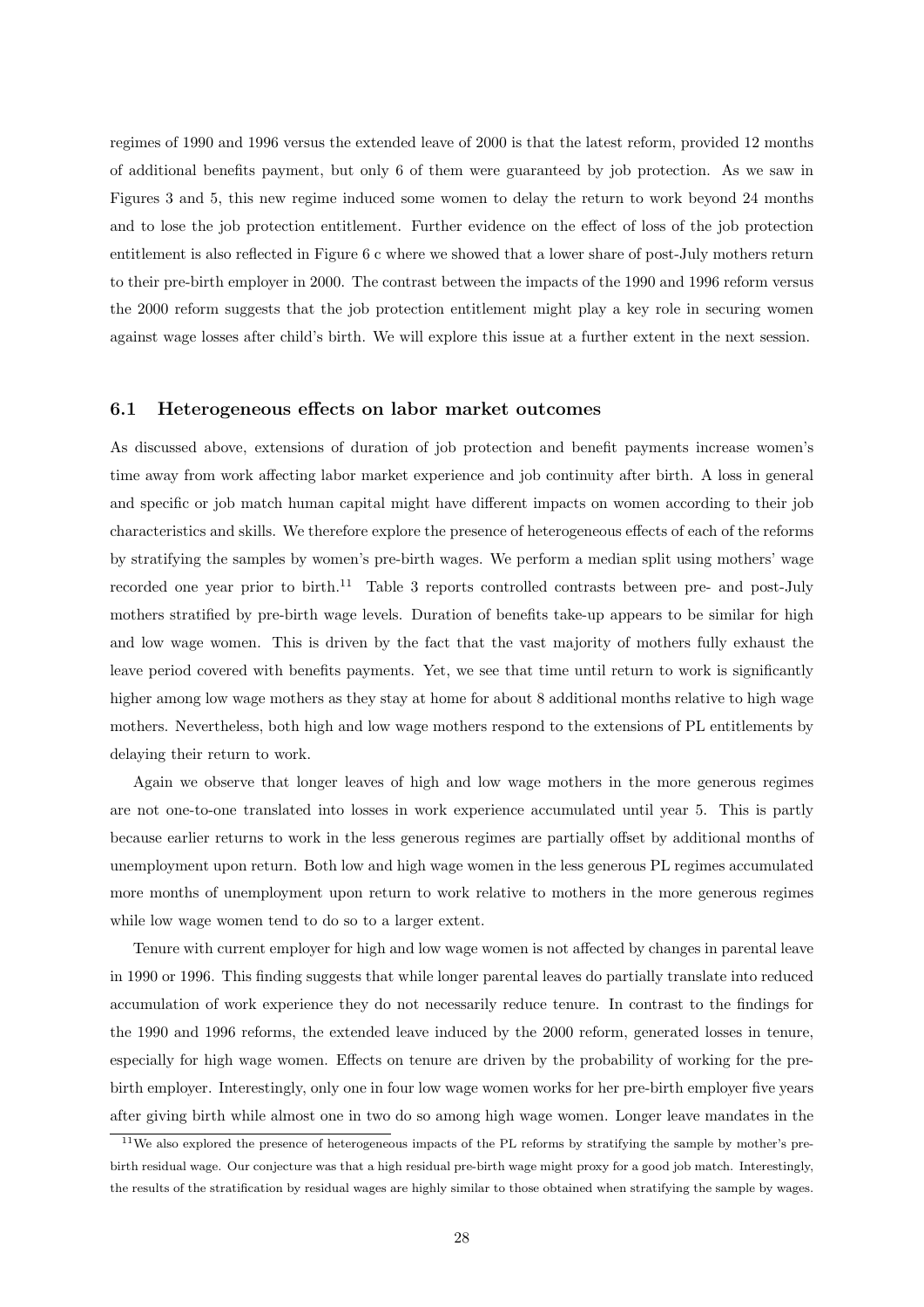1990 and 1996 reforms increase the likelihood of employment with the pre-birth employer for both high and low wage women. In contrast, the 2000 reform, does have a negative effect (-3.3 percentage points) on the likelihood of working for pre-birth employer among high wage women although the estimate is only marginally significant  $(t=1.65)$ .

Panel B in Table 3 show differences in employment rates, and daily earnings and wages. In terms of employment, there are no differences between pre- and post-July mothers in 1990 or 1996. In contrast, the 2000 reform appears to reduce employment rates among high wage women by 4.6 percentage points. Daily earnings of high wage women are also reduced by the 2000 reform by 3 EUR (a reduction of  $10\%$ ) whereas there is no effect for low wage women. Earning reductions of high wage women in 2000 appear to be a result of reduced employment and daily wages. While the 1990 and 1996 reforms do not affect daily wages, the 2000 reform decreases daily wages for high wage women by 1.5 EUR (a reduction of 3%).

Turning to wage growth, we first note that wage growth is very different between low wage and high wage women. Pre-to-post birth wage changes are relatively small for low wage women (6.1 percent in 1990, -4.1 percent in 1996, -12.8 percent in 2000) but strongly negative for women with high pre-birth wages (-24 percent in 1990 up to -42 percent in 2000). This clearly illustrates that women with high pre-birth wages face larger adjustments to their employment situation than women with low pre-birth wages. Moreover, we find that wage growth of high wage women is more responsive to extensions in parental leave provisions relative to low wage women. Whereas the 1990 reform increases wage growth by 4.4 percent, the 2000 reform reduces wage growth by 3.4 percent.

### 6.2 Effects for women giving birth at higher parities

The results presented above are based on women giving birth to their first child. Clearly, labor supply may interact in important ways with fertility decisions. An extended leave might also have differential impacts according to women's subsequent attachment to the labor force which is likely to be influenced by whether they have completed the process of family formation or are still having additional babies.<sup>12</sup> We therefore examine the effects of extended leaves among women who gave birth at higher parities at the time of the policy change as they are less likely to have additional children.

Table 4 reports controlled contrasts of labor market outcomes five years after child's birth for women giving birth at parities higher than one. One important key piece of evidence showing the differences in post birth labor market performance between women giving birth at parity one and women giving birth at higher parities, is the pre to post birth wage growth. While women at parity one experience negative wage growth that ranges between -9.8 percent and up to -29.2 percent, the pre to post change in log wages for women at higher parities ranges between 0 percent to 3.2 percent. There are still remarkable differences in wage growth between high and low wage women giving birth at parities higher than one. While low wage women experience a positive growth in wages in the range of 13 to 22 percent. High

 $12$ About 50 % of the women giving birth to a first child have a second child within 6 years. In contrast, the corresponding subsequent fertility is below 15 % for women at parity 2 or higher. The reforms did not affected the probability of having additional children among women of parity 2 and higher.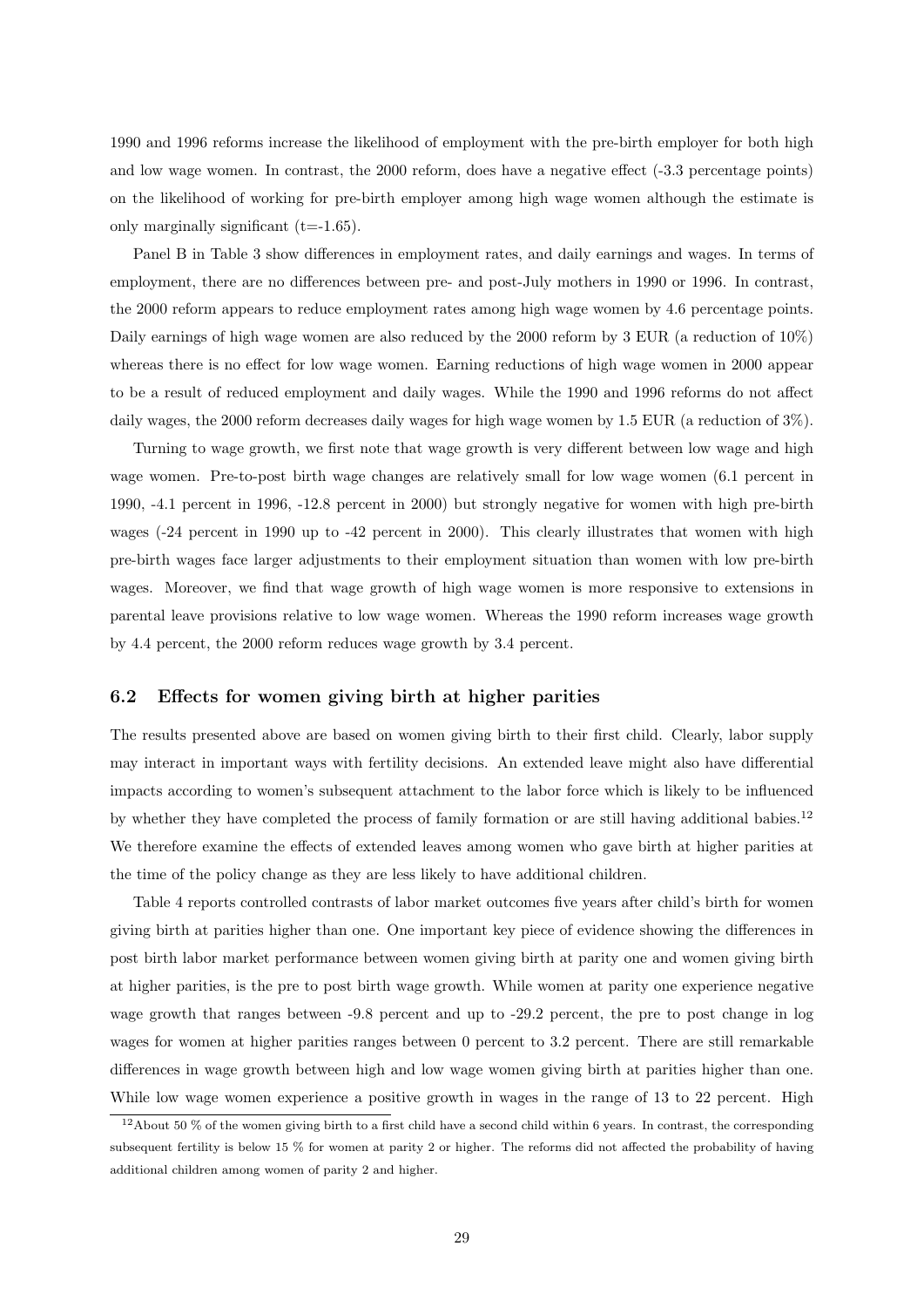|                                  |              | 1990         |              | 1996         |              | 2000         |
|----------------------------------|--------------|--------------|--------------|--------------|--------------|--------------|
|                                  | Lo Wg        | Hi Wg        | Lo Wg        | Hi Wg        | Lo Wg        | Hi Wg        |
| A. Cumulative outcomes           |              |              |              |              |              |              |
| PL benefits (months)             | $11.421$ *** | $10.439$ *** | $4.832$ ***  | $4.577$ ***  | $9.450$ ***  | $9.232$ ***  |
|                                  | (0.338)      | (0.351)      | (0.303)      | (0.312)      | (0.210)      | (0.249)      |
|                                  | [19.920]     | [19.779]     | [22.657]     | [23.190]     | [17.190]     | [16.982]     |
| Return to work (months)          | $9.707$ ***  | $8.391$ ***  | $4.299$ ***  | $2.764$ ***  | $4.111$ ***  | $4.622$ ***  |
| (censored at $t=72$ )            | (0.674)      | (0.655)      | (0.677)      | (0.665)      | (0.667)      | (0.637)      |
|                                  | [34.335]     | [25.683]     | [33.077]     | [26.474]     | [35.221]     | [26.275]     |
| Experience                       | $-3.479$ *** | $-2.722$ *** | $-1.712$ *** | $-2.620$ *** | $-1.172$ **  | $-2.826$ *** |
| since child's birth              | (0.535)      | (0.581)      | (0.608)      | (0.617)      | (0.557)      | (0.596)      |
|                                  | [20.235]     | [25.001]     | [24.591]     | [28.849]     | [21.380]     | [29.115]     |
| Total tenure                     | $1.402\,$    | 2.411        | 0.453        | 2.799        | $-1.998$     | $-3.659$ *   |
|                                  | (1.576)      | (2.031)      | (1.553)      | (2.008)      | (1.546)      | (1.986)      |
|                                  | [37.828]     | [65.403]     | [38.859]     | [65.840]     | [39.649]     | [67.075]     |
| Unemployed (months)              | $-3.678$ *** | $-2.051$ *** | $-0.984$ *** | $-0.280$     | $-0.698$ *** | $-0.399$ *** |
|                                  | (0.338)      | (0.266)      | (0.242)      | (0.181)      | (0.237)      | (0.152)      |
|                                  | [10.553]     | [5.936]      | [5.700]      | [2.691]      | [5.570]      | [2.338]      |
| B. Outcomes in year 5            |              |              |              |              |              |              |
| Employed                         | $-0.009$     | $\,0.003\,$  | 0.004        | $-0.013$     | 0.009        | $-0.046$ *** |
|                                  | (0.014)      | (0.014)      | (0.016)      | (0.016)      | (0.015)      | (0.015)      |
|                                  | [0.366]      | [0.444]      | [0.483]      | [0.544]      | [0.421]      | [0.552]      |
| Earnings                         | $-0.069$     | 1.180        | 0.699        | 0.053        | $\rm 0.353$  | $-3.028$ *** |
|                                  | (0.530)      | (0.806)      | (0.674)      | (0.921)      | (0.585)      | (0.903)      |
|                                  | [12.206]     | [21.391]     | [16.793]     | [27.997]     | [14.388]     | [29.052]     |
| Daily wage                       | 0.582        | $1.417 *$    | 0.955        | 1.292        | 0.170        | $-1.513*$    |
| (Euros)                          | (0.703)      | (0.832)      | (0.703)      | (0.883)      | (0.693)      | (0.902)      |
|                                  | [33.327]     | [48.216]     | [34.792]     | [51.522]     | [34.505]     | [52.973]     |
| Growth in daily wage             | 0.021        | $0.044$ **   | 0.015        | 0.029        | 0.007        | $-0.034$ *   |
| $ln(wage(t=5)) - ln(wage(t=-1))$ | (0.022)      | (0.020)      | (0.022)      | (0.019)      | (0.020)      | (0.018)      |
|                                  | [0.061]      | $[-0.237]$   | $[-0.041]$   | $[-0.347]$   | $[-0.128]$   | $[-0.417]$   |
| Working for pre-birth            | $0.057$ ***  | $0.053$ ***  | $0.048$ **   | $0.044$ **   | $0.017\,$    | $-0.033$     |
| firm                             | (0.021)      | (0.020)      | (0.020)      | (0.020)      | (0.020)      | (0.020)      |
|                                  | [0.255]      | [0.477]      | [0.262]      | [0.500]      | [0.282]      | [0.491]      |
| Observations                     | 5406         | 5409         | 5257         | 5257         | 4550         | 4553         |

Table 3: Heterogeneous Effects by Mother's Pre-Birth Wages

Notes: This table reports controlled differences in outcomes between the cohort with access to more generous parental leave rules and the cohort with access to the less generous regime for the 1990, 1996, and 2000 reforms. Regression estimates come from models that include the control variables specified in Table 2. Lo Wg refers to women earning less than the median wage one year before giving birth to the child, Hi Wg refers to women earning more than the median wage one year before birth. Robust standard errors are reported in parentheses. Means of the comparison group (i.e., the group with access to the less generous regime) are reported in brackets.  $^{***},$   $^{**},$   $^{*}$  denote significance a the 1%, 5%, and 10% level, respectively.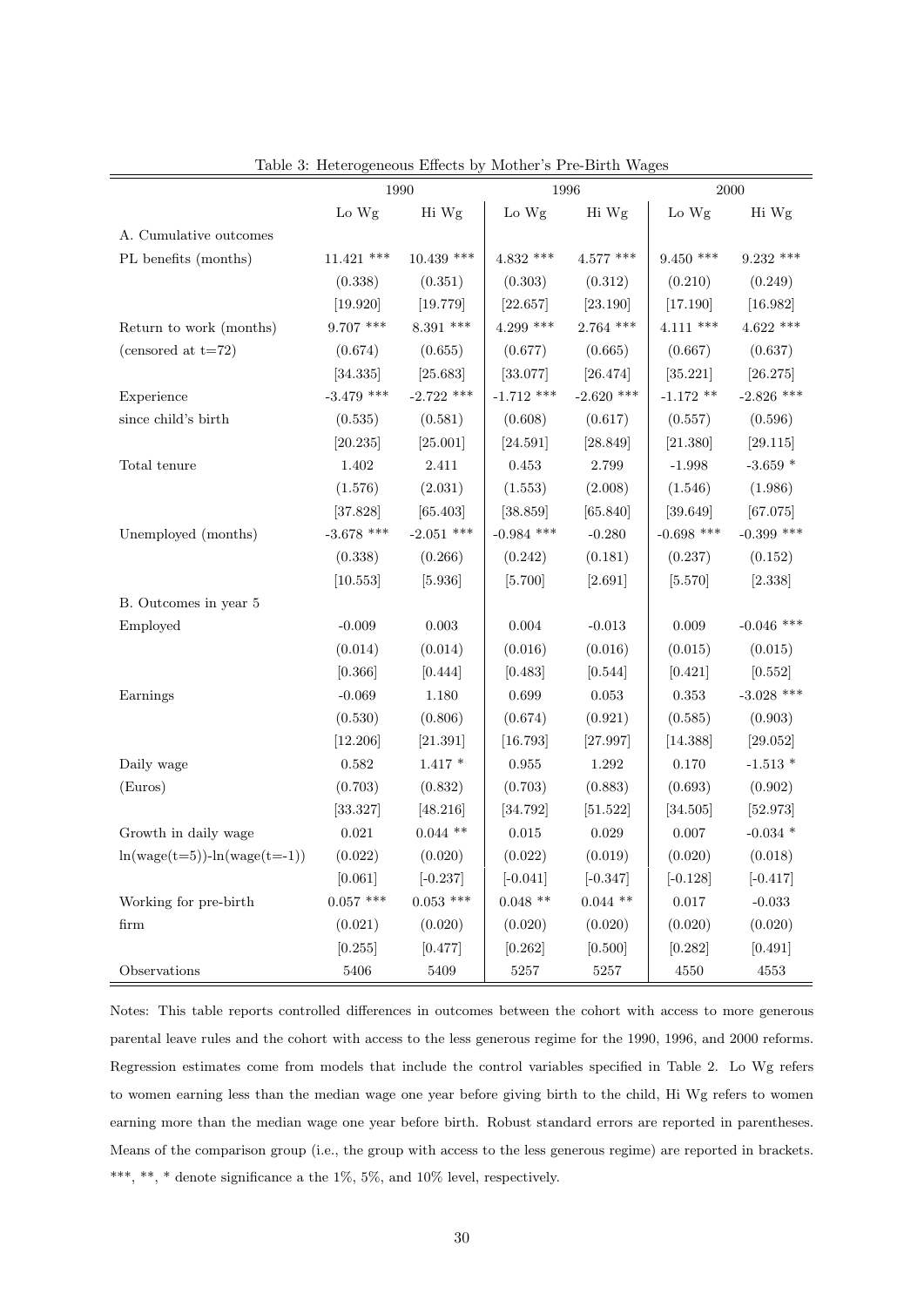wage women experience a wage loss of about 10 percent.

The effects on labor market outcomes are generally in line with the results for parity one both in qualitative and quantitative terms. With tenure being an exception. Whereas tenure was reduced only with the 2000 reform for women at parity one, women at parity two or more suffer a significant reduction in tenure of about 3 months as a result of the 1990 reform. There is also a reduction in tenure in 2000 but the effect is smaller  $(-1.9 \text{ months})$  and not precise enough to be statistically significant  $(t=1.09)$ . The results on tenure can be explained via the effects on the likelihood of working for pre-birth employer. Extended leaves in 1990 and 1996 increase the likelihood that parity one women work for their pre-birth employers in year 5, yet not in the 2000 reform. In contrast, there is hardly any effect on returning to the pre-birth employer for women at parities greater than one (the only exception being a positive effect of 6 percentage points among high wage women in 1990).

Finally, results on employment and wages for women at parities greater than one, are highly in line with those obtained for women at parity one. The extended PL regimes of 1990 and 1996 did not have any effect on employment probabilities, earnings, or wages. In contrast, the extended leave mandate of 2000, had a negative impact on employment (-3.7 percentage points), daily earnings (-2.7 EUR), and daily wages (-1.26 EUR) in year 5 after birth. Again, the negative impacts of this reform are concentrated among high wage women.

#### 6.3 Exploring the role of job protection

The set of results presented in the previous section suggest that extended parental leave does not affect medium-run labor market outcomes of mothers in 1990 and 1996. In contrast, the 2000 reform which extended benefits payments beyond the job protection period, appears to have generated employment and wage losses among high wage women. Is job protection the key factor that prevents losses in wages and employment? Job protection may be crucial since it ensures that mothers' pre-birth labor market positions are kept upon their return to work. To explore the role of job protection, we would ideally compare the impacts of extended career interruptions between women who are protected and women who are not protected. Unfortunately, such comparison is not feasible since women's pre-birth employment ensures almost universal access to job protection at parity one. At parities higher than one, endogeneity of eligibility to the job protection guarantee is a crucial concern.

We therefore propose to address the role of job protection by examining the causal effects of the PL reforms on two different groups of mothers: mothers who return to work within the job protected period (early returners) and mothers who return after the job protected period (late returners). The basic idea that motivates this stratification is that early returners can go back to an employment situation that is very similar to the situation before going on leave. In contrast, late returners forego the option to return to previous jobs and might be more strongly affected by delayed return to work.<sup>13</sup>

Our objective is to devise an identification strategy that cleanly separates the pre-reform population

<sup>&</sup>lt;sup>13</sup>Longer leaves might still negatively affect labor market outcomes of mothers entitled with job protection in the longer run as they can be fired a few weeks upon re-entry or have a limited wage growth.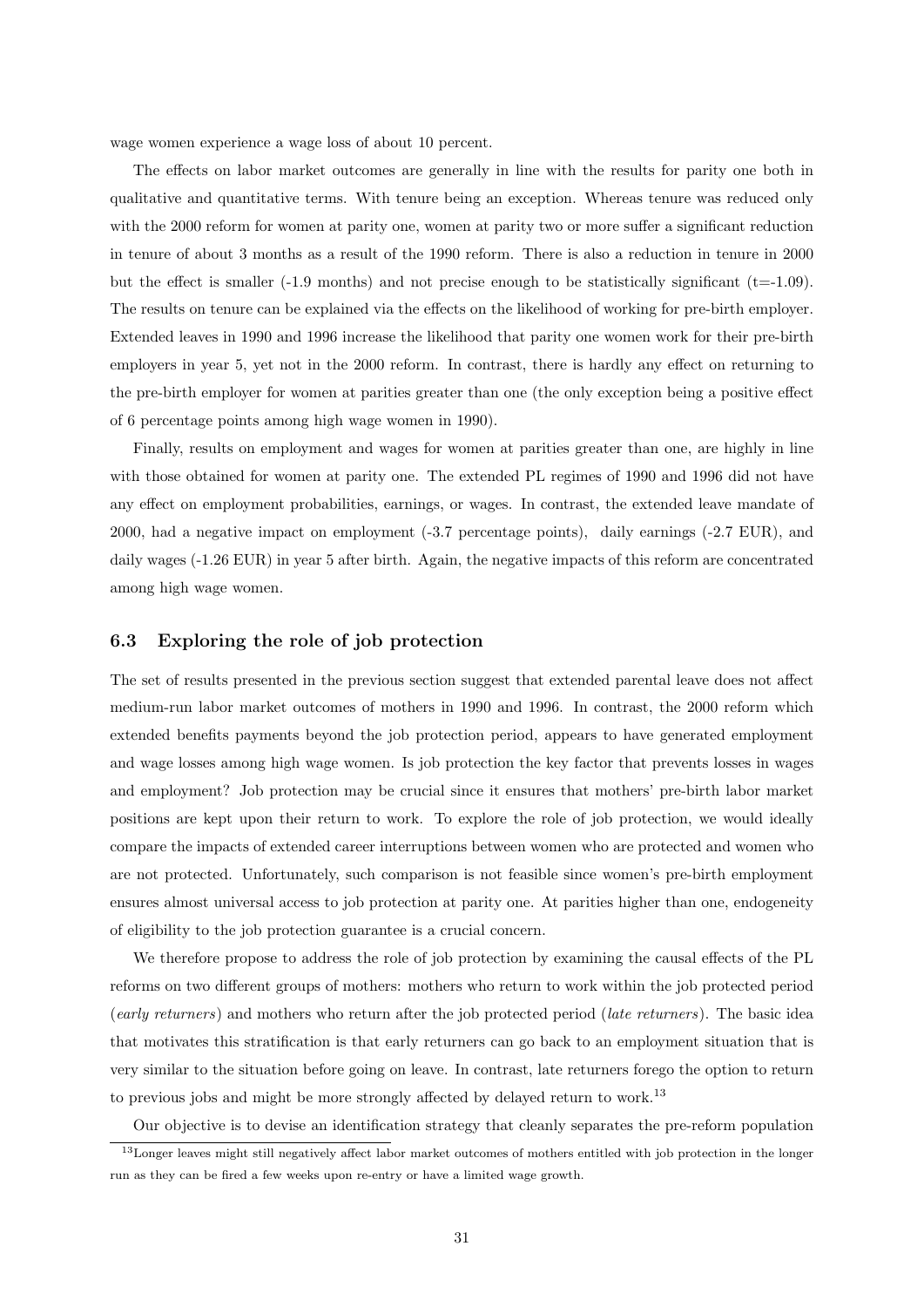|              |                        |              |                          |             |                       | $(C)$ 2000 Reform       |                       |                       |
|--------------|------------------------|--------------|--------------------------|-------------|-----------------------|-------------------------|-----------------------|-----------------------|
| All          | Lo $\rm Wg$            | Hi Wg        | All                      | Lo Wg       | Hi Wg                 | All                     | Lo Wg                 | Hi Wg                 |
| 10.776 ***   | 11.526 ***             | $10.132$ *** | $5.542$ ***              | 5.889 ***   | $5.263$ ***           | $10.422$ ***            | 10.688 ***            | 10.168 ***            |
| (0.283)      | (0.398)                | (0.408)      | (0.259)                  | (0.327)     | (0.392)               | (0.200)                 | (0.246)               | (0.320)               |
| [12.866]     | $\left[ 13.433\right]$ | [12.310]     | $\left[16.928\right]$    | [17.202]    | [16.664]              | $\left[16.102\right]$   | [16.434]              | [15.761]              |
| $6.634$ ***  | 5.937 ***              | $6.807$ ***  | $3.451$ ***              | $4.118***$  | $2.597**$             | $4.826$ ***             | $4.648$ ***           | $4.979***$            |
| (0.731)      | (1.058)                | (1.029)      | (0.782)                  | (1.188)     | (1.048)               | (0.607)                 | (0.907)               | (0.810)               |
| [30.524]     | [35.291]               | [25.848]     | [28.530]                 | [33.668]    | [23.565]              | [27.355]                |                       | [21.495]              |
| $-3.013$ *** | $-3.051$ ***           | $-2.510**$   | $3.511$ ***              | $3.244$ *** | $-3.557$ ***          | $4.146$ ***             | $3.458$ ***           | $-4.745$ ***          |
| (0.681)      | (0.953)                | (0.981)      | (0.760)                  | (1.099)     | (1.067)               | (0.604)                 | (0.854)               | (0.865)               |
| [28.827]     | [25.502]               | $[32.089]$   | [33.344]                 | [29.071]    | [37.474]              | [33.726]                | [29.192]              | [38.391]              |
| $-3.535 *$   | $-3.180$               | $-3.291$     | $-1.557$                 | 0.881       | $-3.897$              | $-1.872$                | $-1.064$              | $-2.514$              |
| (1.933)      | (2.475)                | (2.918)      | (2.292)                  | (3.151)     | (3.316)               | (1.713)                 | (2.255)               | (2.571)               |
| 72.424       | [58.651]               | [84.171]     | [70.104]                 | [56.095]    | [81.356]              | [63.850]                | $\left[53.482\right]$ | [73.065]              |
| $-2.125$ *** | $-1.621$ ***           | $2.612$ ***  | $-0.761$ ***             | $-0.467$    | $-0.848**$            | $-0.357$                | $-0.809**$            | $0.017\,$             |
| (0.368)      | (0.511)                | (0.528)      | (0.280)                  | (0.395)     | (0.394)               | (0.232)                 | (0.326)               | (0.328)               |
| [8.175]      | [8.497]                | $[7.860]$    | $[4.844] \label{eq:4.8}$ | [74.747]    | [4.937]               | $[4.547] \label{eq:47}$ | $[5.266]$             | $\left[ 3.808\right]$ |
| $-0.005$     | 0.007                  | $-0.006$     | $-0.008$                 | 0.002       | $-0.013$              | $-0.039$ ***            | $-0.030$              | $-0.048**$            |
| (0.015)      | (0.022)                | (0.021)      | (0.018)                  | (0.027)     | (0.024)               | (0.014)                 | (0.021)               | (0.020)               |
| [0.548]      | $[0.501]$              | [0.595]      | [0.660]                  | [0.596]     | $\left[ 0.722\right]$ | $\left[ 0.667\right]$   | $\left[ 0.609\right]$ | [0.726]               |
| $-0.370$     | 0.551                  | $-0.811$     | $-0.832$                 | $226.0 -$   | $-0.844$              | $-2.783$ ***            | $-1.354$ *            | $-3.957$ ***          |
| (0.730)      | (0.786)                | (1.235)      | (0.946)                  | (1.084)     | (1.553)               | (0.738)                 | (0.773)               | (1.267)               |
| [22.909]     | [15.006]               | [30.661]     | [29.057]                 | [19.502]    | [38.289]              | $\left[29.362\right]$   | [18.718]              | [40.310]              |
| $-0.074$     | 0.551                  | $-0.439$     | $-0.972$                 | $-1.845$    | $-0.794$              | $-1.278**$              | $-1.024$              | $-1.476$              |
| (0.671)      | (0.841)                | (1.036)      | (0.820)                  | (1.114)     | (1.207)               | (0.623)                 | (0.740)               | (0.961)               |
| [41.785]     | [29.955]               | [51.558]     | [44.010]                 | [32.723]    | [53.007]              | [44.345]                | [31.057]              | [55.734]              |
| 0.012        | 0.024                  | 0.002        | $-0.021$                 | $-0.046$    | $-0.011$              | $-0.034$ **             | $-0.025$              | $-0.035$ *            |
| (0.018)      | (0.027)                | (0.025)      | (0.020)                  | (0.033)     | (0.025)               | (0.015)                 | (0.022)               | (0.020)               |
| [0.022]      | [0.179]                | $[-0.108]$   | [0.032]                  | [0.221]     | $-0.118$              | $[-0.003]$              | [0.127]               | $[-0.114]$            |
| 0.020        | $-0.004$               | $0.062**$    | $-0.015$                 | $-0.029$    | $-0.009$              | $0.010\,$               | 0.017                 | 0.006                 |
| (0.020)      | (0.030)                | (0.027)      | (0.022)                  | (0.035)     | (0.029)               | (0.018)                 | (0.027)               | (0.025)               |
| [0.519]      | [0.449]                | [0.577]      | [0.519]                  | [0.431]     | [0.589]               | [0.465]                 | $\left[0.405\right]$  | [0.517]               |
| 4449         | 2224                   | 2225         | 3856                     | 1928        | 1928                  | 4351                    | 2174                  | 2177                  |

samples include women giving birth at parity 2 or higher in the years of the policy change. Regression estimates come from models that include the control variables specified in Table 2. Lo Wg refers to women earning less the median wage one year before giving birth to the child, Hi Wg refers to women earning more than the median wage one year before birth. Robust standard errors are reported in parentheses. Means of the comparison group

samples include women giving birth at parity 2 or higher in the years of the policy change. Regression estimates come from models that include the control variables specified in Table 2. Lo Wg refers to women earning less

the median wage one year before giving birth to the child, Hi Wg refers to women earning more than the median wage one year before birth. Robust standard errors are reported in parentheses. Means of the comparison group

(i.e., the group with access to the less generous regime) are reported in brackets. \*\*\*, \*\*, \* denote significance a the 1%, 5%, and 10% level, respectively.

(i.e., the group with access to the less generous regime) are reported in brackets. \*\*\*, \*\*, \* denote significance a the 1%, 5%, and 10% level, respectively.

Table 4: Sensitivity Analysis: Effects on Post-Birth Labor Market Outcomes for Women at Parity 2 or Higher Table 4: Sensitivity Analysis: Effects on Post-Birth Labor Market Outcomes for Women at Parity 2 or Higher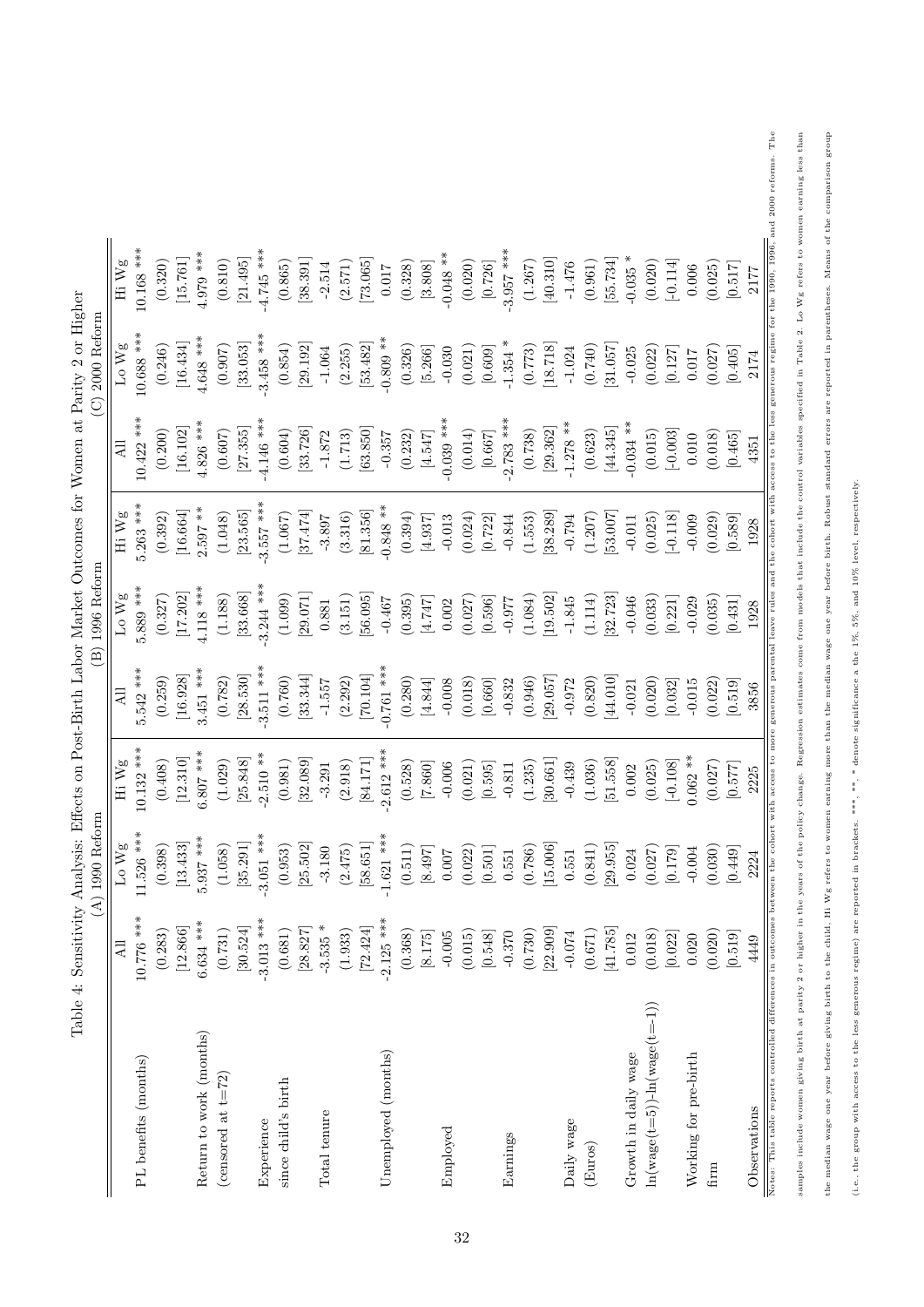into two sub-populations that differ in terms of their return-to-work times and to find comparable samples of these two groups in the post-reform cohort. Assuming that early returners have equal characteristics in the pre- and post- reform periods, the contrast of labor market performance of early returners in the more and the less generous PL regimes provides an estimate of the effects of extensions of PL that are guaranteed by job protection. Under an equivalent assumption, the contrast between late returners in the more and less generous regimes provides an estimate of the effects of extensions of PL that are not guaranteed by job protection.

The key empirical challenge derives from the fact that the PL reforms affected return to work times so that we cannot simply compare mothers who return within a certain period in the pre- and post- reform cohorts. Our identification strategy proposes to select the sample of early returners in the less generous leave regime and to select a comparable sample from the more generous leave regime by choosing an equal proportion of mothers starting with those with the smallest return-to-work times.<sup>14</sup> This strategy will provide comparable groups of early returners in the more and less generous regimes if and only if extended parental leave preserves the rank of return-to-work times. That is, if return-to-work times of mothers i, j, and k in the less generous regime are ordered as  $r_{0i} \leq r_{0k} \leq r_{0j}$ , then return-to-work times with extended policy are also ordered as  $r_{1i} \leq r_{1k} \leq r_{1j}$ .

Under the assumption of weakly rank preserving effects of the reforms, we estimate the causal effect of PL extensions on early returners in the following way. We first identify the set of early returners in the less generous leave regime, i.e.  $F_0(\tau_0)$  where  $\tau_0$  is the date when job protection ends in the baseline policy. We then find  $\Delta$  such that the share of early returners is the same with extended benefits as with the baseline policy, i.e.  $F_1(\tau_1 + \Delta)$  where  $\tau_1$  is the end of job protection period in the new regime (note that  $\tau_0 = \tau_1$  for both the 1996 and 2000 reforms), and  $\Delta = F_1^{-1}(F_0(\tau_0)) - \tau_1$ . We then contrast between outcomes of early returners with extended benefits and outcomes of early returners with baseline benefits, i.e.

$$
E(Y|D = 1, r_1 \le \tau_1 + \Delta) - E(Y|D = 0, r_0 \le \tau_0)
$$
  
=  $E(Y_1|D = 1, r_1 \le \tau_1 + \Delta) - E(Y_0|D = 0, r_0 \le \tau_0)$   
=  $E(Y_1|D = 1, r_0 \le \tau_0) - E(Y_0|D = 0, r_0 \le \tau_0)$   
=  $E(Y_1 - Y_0|D = 1, r_0 \le \tau_0)$  (2)

The fourth line follows directly from the assumption of rank preserving effects of extended leave. Note that the effect on early returners in equation  $(2)$  is a *lower bound* for the effects of job protection since the group with the more generous leave includes a mixture of women returning with job protection and women returning after job protection. Equivalently, we define the causal effect on late returners as

 $14$ This strategy is inspired by Lee (2002) who proposes trimming in the context of sample selection to recover bounds on treatment effects.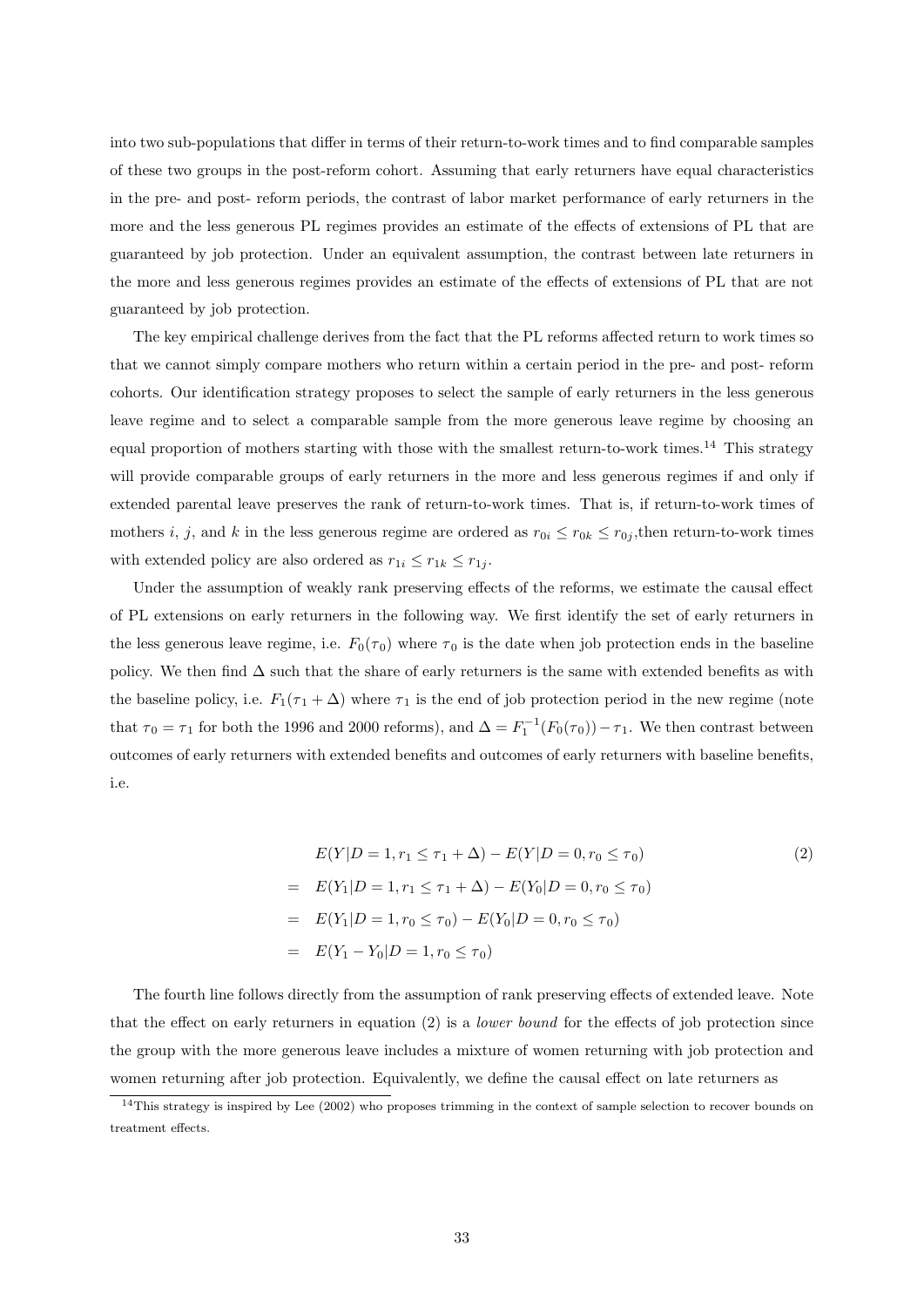$$
E(Y|D = 1, r_1 > \tau_1 + \Delta) - E(Y|D = 0, r_0 > \tau_0)
$$
\n
$$
= E(Y_1 - Y_0|D = 1, r_0 > \tau_0)
$$
\n(3)

This contrast captures the effects of extended parental leave on late returners. Note that in the sample of late returners very few mothers are covered by job protection. This follows directly from the shift in return to work profiles for the 1996 and 2000 reforms but it is not necessarily true for 1990 since this reform extended also the duration of the job protection period.

A comparison of the causal effect of PL extensions on early returners and late returners would therefore provide some evidence on the role of job protection. Note that this comparison will have to take three issues into account. First, the early returner and late returner groups differ in terms of pre-birth characteristics. This means that the PL effects on early and late returners might differ if extended leaves have different impacts on women according to their pre-birth or unobserved characteristics. Indeed, as we saw in the analysis of the effects of PL stratified by mothers pre-birth wages, there is some evidence of heterogeneity for the 2000 reform but much less so for the 1990 or the 1996 reforms. Second, these contrasts only provide causal evidence if there is weak rank preservation in return to work times. But even if rank preservation fails, the contrasts can still be used to construct bounds on the underlying treatment effects. To see this, note that the late returners contrast (4) will capture

$$
E(Y|D = 1, r_1 > \tau_1 + \Delta) - E(Y|D = 0, r_0 > \tau_0)
$$
  
= 
$$
E(Y_1 - Y_0|D = 1, r_1 > \tau_1 + \Delta, r_0 > \tau_0)P(r_0 > \tau_0|D = 1, r_1 > \tau_1 + \Delta)
$$
  
+ 
$$
BP(r_0 < \tau_0|D = 1, r_1 > \tau_1 + \Delta)
$$
 (4)

where  $B$  is a term that captures the difference in the potential outcomes of "switchers", i.e. mothers whose return to work time with extended policy exceeds  $\tau_1 + \Delta$  but who would return to work on or earlier than  $\tau_0$  with the short policy. This means that we can bound the causal effect of extended parental leave in the sub-group with preserved rank by using information on the late returner contrast, the maximum and minimum of  $Y$ , at varying levels of violations of rank-preservation (i.e. by varying  $P(r_0 > \tau_0 | D = 1, r_1 > \tau_1 + \Delta)).$ 

A last issue for consideration in the comparison between early and late returners is that labor market outcomes in year 5 among late returners could be mechanically driven by those mothers who are still on leave and have not returned to work yet. Therefore, to distinguish between participation effects and wage effects among late returners, we split this group into two: late returners and very late/never returners. In practice, we split the full population of mothers in the less generous regimes into three groups: (i) early returners (those who return before the end of the job protection period), (ii) late returners (those who return after job protection but before the child's fourth birthday), and (iii) very late/never returners. We then stratify the samples of mothers in the more generous regimes by selecting equivalent proportions according to their ranking with respect to return times.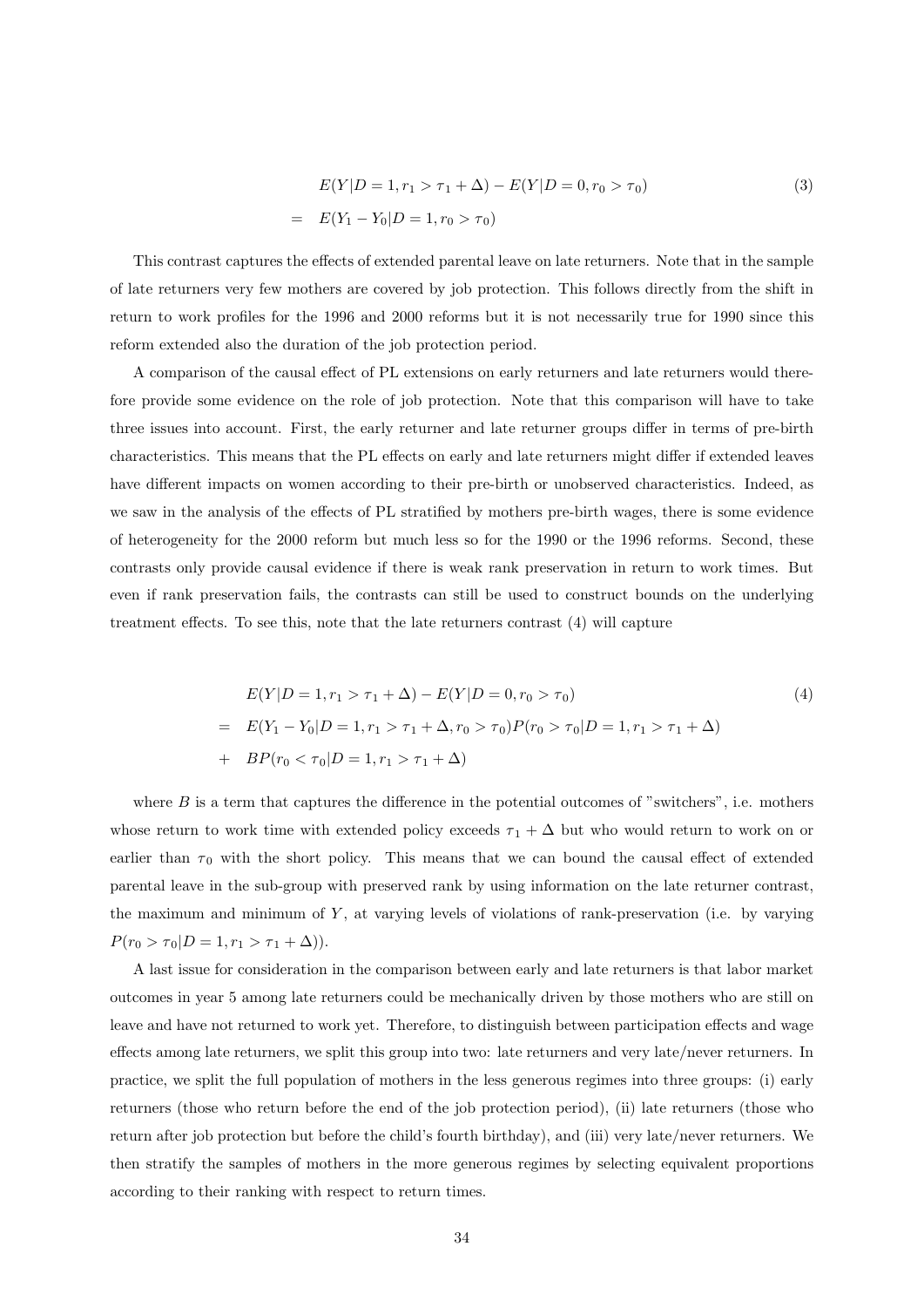The following set of tables report the results for early and late returners. We do not focus on the population of very late/never returners as most of them have not returned to work at the end of year 5 after birth. Table 5 presents balancing tests of pre-birth characteristics for pre- and post-July mothers in the early and late returners samples. Columns 1-3 report differences in means between pre- and post-July early returners for the three policy reforms. Columns 4-6 report the equivalent comparison among the late returners samples.

Balancing tests for the 1990 samples indicate that pre-birth means are balanced in most cases except for average daily earnings (early and late returners). Estimates for the 1996 samples indicate that most characteristics are balanced, except for the proportion of blue/white collar workers. Estimates for the 2000 samples indicate that most characteristics are balanced, except for tenure (early returners) and daily wage (late returners). While the existence of some imbalances between treated and comparison groups caution against a causal interpretation of raw differences in outcomes, the fact that these imbalances do not show any consistent pattern of selection make us to believe that controlled contrasts in outcomes could still be informative. Moreover, as we will see later, our labor market results for mothers at parity one and for mothers at parity greater than one are highly consistent with each other despite that balancing tests in each of the samples sometimes showed small imbalances in opposite directions.

Table 6 provides key results of the effects of the PL reforms on human capital accumulation and labor market outcomes in year 5 for early and late returners. Early returners represent between 45 percent (1990 sample) to 62 percent (1996 and 2000 sample) of the overall population of women giving birth to a child during the three reform periods. The share of early returners is smaller in the 1990 sample because job protection in the less generous regime ends after 12 months rather than 24 months.

Early returners delay their return to work considerably when exposed to more generous leave regimes. Nevertheless, the share of early returners who return to work within the job protected period decreases only slightly (by 3.4 percentage points) as a result of the 1990 reform since the job protected period was extended in parallel with the extension of benefits. The share returning with a job protection guarantee decreases more substantially in 1996 (by 10.8 percentage points) and even more strongly, by 30 percentage points, in 2000. Estimates for early returners in 1990 confirm that our strategy cleanly stratifies pre- and post- reform samples into groups with and without access to job protection. Therefore, results for early returners in 1990 will provide evidence on the effect of longer absences from work for mothers who are entitled with job protection. In contrast, results for early returners in 1996 and 2000 will provide a lower bound on the effects of job protection as some early returners with extended PL return to work after the end of the job protected period.

The effect of extended benefits on return-to-work are sizeable. Treated early returners delay their return to work by about 3.0 additional months (1996 reform) to 8.2 additional months (1990 reform) relative to the comparison group. Early returners also accumulate less labor market experience when benefits are extended, with the effects ranging from 1.4 months (1990 reform) to 4.5 months (1996) reform. Tenure with current employer is not affected by the 1990 and 1996 reforms but there is a reduction in tenure for early returners in 2000. Results for the 1990 reform also indicate employment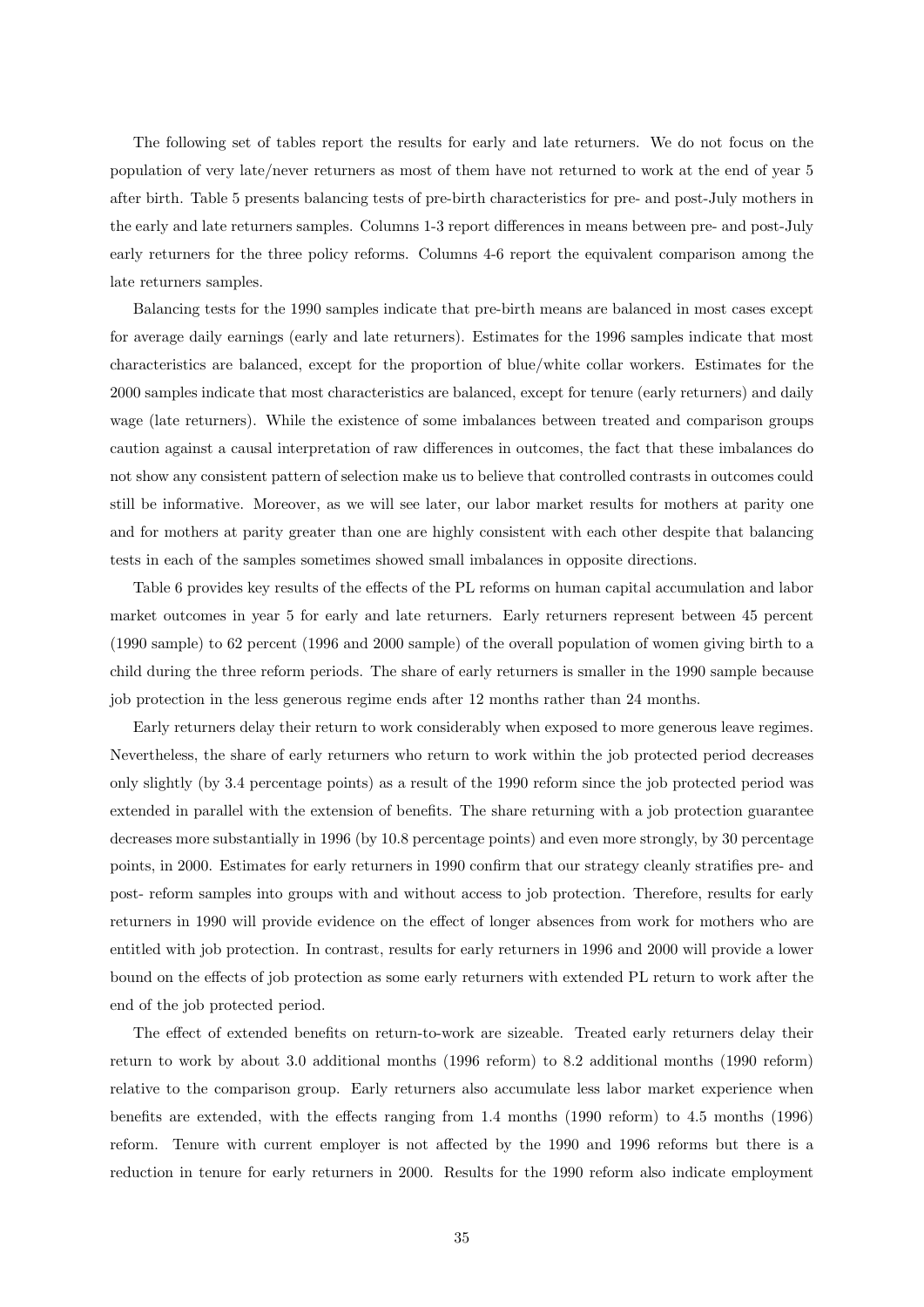|                      |            | Early returners |              |            | Late returners |            |
|----------------------|------------|-----------------|--------------|------------|----------------|------------|
|                      | 1990       | 1996            | $2000\,$     | 1990       | 1996           | $2000\,$   |
| age                  | 0.131      | $-0.004$        | $-0.105$     | 0.170      | $-0.012$       | 0.184      |
|                      | (0.123)    | (0.111)         | (0.130)      | (0.144)    | (0.211)        | (0.280)    |
|                      | [25.685]   | [27.113]        | [27.847]     | [24.491]   | [26.326]       | [26.702]   |
| Labor market history |            |                 |              |            |                |            |
| Tenure (years)       | 0.090      | $-0.048$        | $-0.242$ *** | $-0.076$   | 0.131          | 0.112      |
|                      | (0.099)    | (0.083)         | (0.094)      | (0.106)    | (0.161)        | (0.193)    |
|                      | [3.785]    | [3.566]         | [3.971]      | [3.127]    | [3.347]        | [3.313]    |
| Experience (years)   | 0.124      | 0.037           | $-0.121$     | $-0.027$   | 0.307          | $0.156\,$  |
|                      | (0.111)    | (0.104)         | (0.116)      | (0.126)    | (0.196)        | (0.256)    |
|                      | [6.236]    | [6.587]         | [7.329]      | [5.914]    | [6.638]        | [6.895]    |
| Unemployment         | 0.020      | $-0.016$        | $-0.012$     | 0.019      | $-0.024$       | $-0.025$   |
| (years)              | (0.012)    | (0.016)         | (0.019)      | (0.017)    | (0.033)        | (0.044)    |
|                      | [0.178]    | [0.363]         | [0.431]      | [0.254]    | [0.437]        | [0.562]    |
| Avg. daily Earnings  | $1.594$ ** | $-0.015$        | $-4.500$     | $2.419**$  | $-1.386$       | 1.509      |
|                      | (0.797)    | (0.692)         | (4.693)      | (1.194)    | (1.413)        | (0.987)    |
|                      | [36.528]   | [41.345]        | [51.741]     | [30.967]   | [37.899]       | [38.535]   |
| White collar         | $-0.017$   | $0.023$ *       | 0.000        | $-0.030$ * | $0.050$ **     | $-0.027$   |
|                      | (0.014)    | (0.012)         | (0.012)      | (0.017)    | (0.023)        | (0.028)    |
|                      | [0.671]    | [0.656]         | [0.724]      | [0.571]    | [0.585]        | [0.641]    |
| Daily wage           | 0.513      | $-0.411$        | $-0.474$     | 0.848      | $1.385\,$      | $2.759$ ** |
|                      | (0.502)    | (0.507)         | (0.627)      | (0.519)    | (0.891)        | (1.112)    |
|                      | [45.621]   | [52.004]        | [57.544]     | [39.079]   | [46.586]       | [47.767]   |
| N treated            | 2'507      | 3'172           | 2'851        | 1'738      | 850            | 625        |
| N comparison         | 2'275      | 3'363           | 2'757        | 1'576      | 901            | 608        |

Table 5: Testing the Trimming Split: Parity 1

Notes: This table compares pre-birth characteristics between treated (=eligible for generous policy) and comparison (=eligible for less generous policy) groups for the early and late returners samples. Early returners in the comparison group are women returning to work before the end of the job protection period. Early returners in the treated group are the women returning to work with the earliest return to work time such that their share is identical to the share of early returners in the comparison group. Late returners in the comparison group include women who return after the end of the job protection period but before the child's fourth birthday. Treated late returners are selected to match the comparison share of late returners. Robust standard errors are reported in parentheses. Means of the comparison group (i.e., the group with access to the less generous regime) are reported in brackets. \*\*\*, \*\*, \* denote significance a the 1%, 5%, and 10% level, respectively.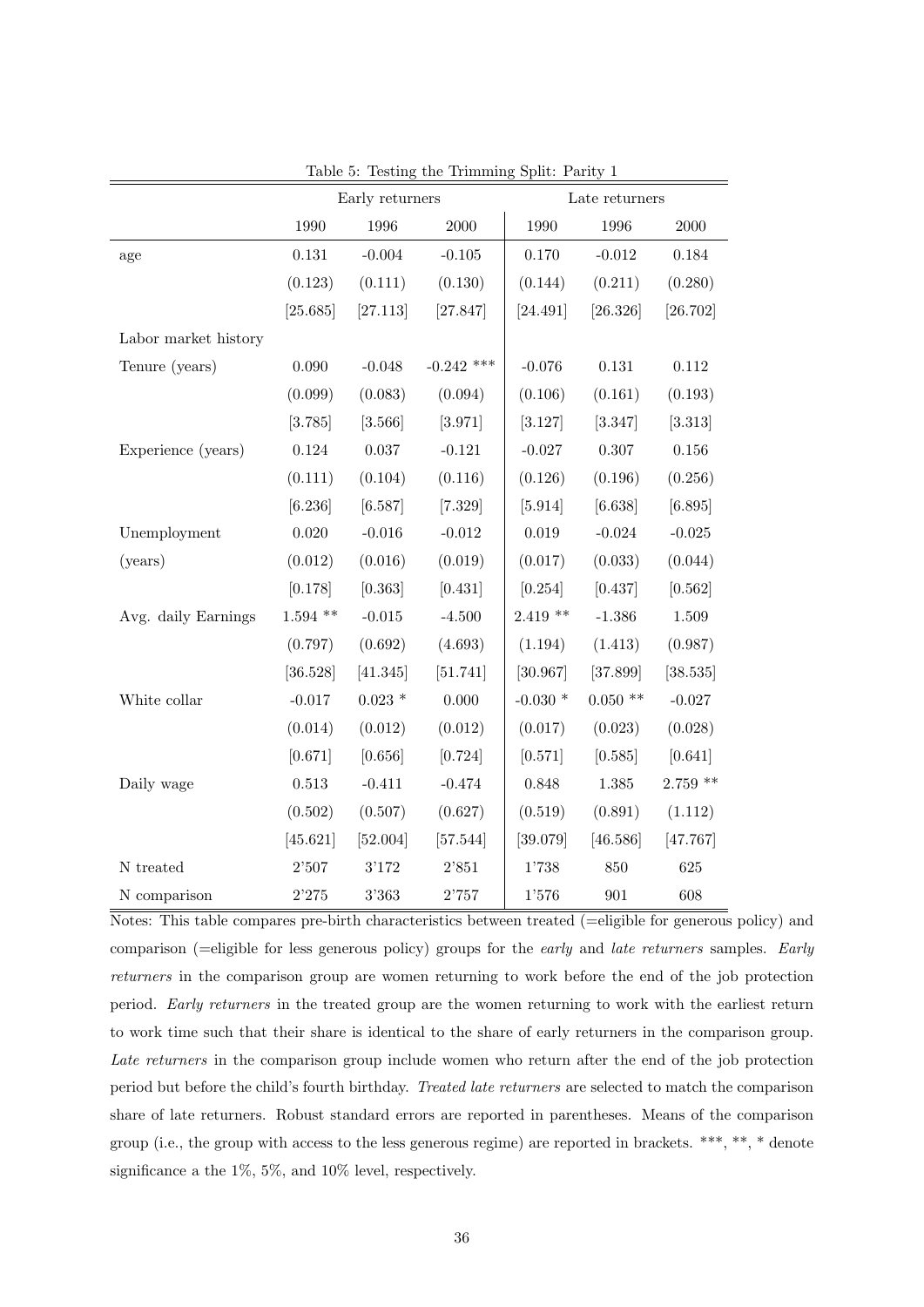gains (5 %), earnings gains (3.6 EUR), increases in daily wage (1.6 EUR) and stronger wage growth (5.3 percentage points). The 1996 reform also increases daily wages for early returners (1.3 EUR) but leaves wage growth and employment unchanged. Consistent with our previous results we see that mothers who gave birth in the more generous regimes of 1990 and 1996 are more likely to work for their pre-birth employer 5 years after birth. Again, we do not find this for women in the more generous regime of 2000.

The effects of PL extensions on late returners reveal a different picture. By construction, late returners in the less generous PL regimes return to work after the guaranteed period of job protection has been exhausted and, as expected, we see that late returners in the more generous regimes also return to work after the end of the job protection period. Extended benefits delay return to work of late returners by 5.9 months (1996 reform) to 14.7 months (1990 reform) – effects that are about twice the size of the effects on early returners. Delayed return to work is translated into losses in work experience that range between 2.6 (1996 reform) to 6.3 months (1990 reform). In contrast to the results for early returners, tenure with current employer appears to be significantly and sizeable reduced by extended leaves among late returners.

Estimates of the effects on daily wages reveal that late returners in the more generous regimes earn significantly less than their counterparts in the less generous regimes. Wage growth is also negatively affected, especially in the 2000 reform. While effects on earnings, wages, and pre to post birth wage growth are not significantly different from zero for the 1990 and 1996 reforms, point estimates are typically negative and in some cases (1990 reform) close to conventional levels of significance. Interestingly, late returners in the more generous regimes are more likely to work for their pre-birth employer. Further analysis (not shown) indicates that the higher fraction of women returning to the pre-birth employer results from automatic PL renewal due to childbirth.

A comparison of the results for early and late returners suggests that late returners have substantially larger loses in general and specific human capital as a result of extensions in PL durations. In addition, while longer PL durations do not appear to reduce wages of early returners, they do have detrimental effects on wages of late returners.

The analysis on early and late returners relies on the assumptions that pre- and post-July early returners are comparable, that parental leave induces a monotonic shift in return times, and that fertility interactions can be neglected. Although these identifying assumptions cannot be tested, the examination of the impacts among women of parity greater than one provides valuable insights regarding the sensitivity of our results with respect to these assumptions. First, with data on women giving birth to children of parity higher than one, we can assess to what extent treated and comparison women are balanced with respect to return to work times after previous births while both groups of mothers were subject to the same PL regime. Second, we can assess whether early returners also return early in their previous birth. Lastly, given that the likelihood of having an additional child is much lower for women at parity greater than one, results on these samples are less likely to be affected by policy interactions with fertility. <sup>15</sup>

<sup>&</sup>lt;sup>15</sup>We also examined the effects among early and late returners when when restricting the samples to mothers who do not have additional children within the period of interest and obtained virtually the same results. While results based on samples that condition on post-reform fertility outcomes are likely to suffer from selection bias,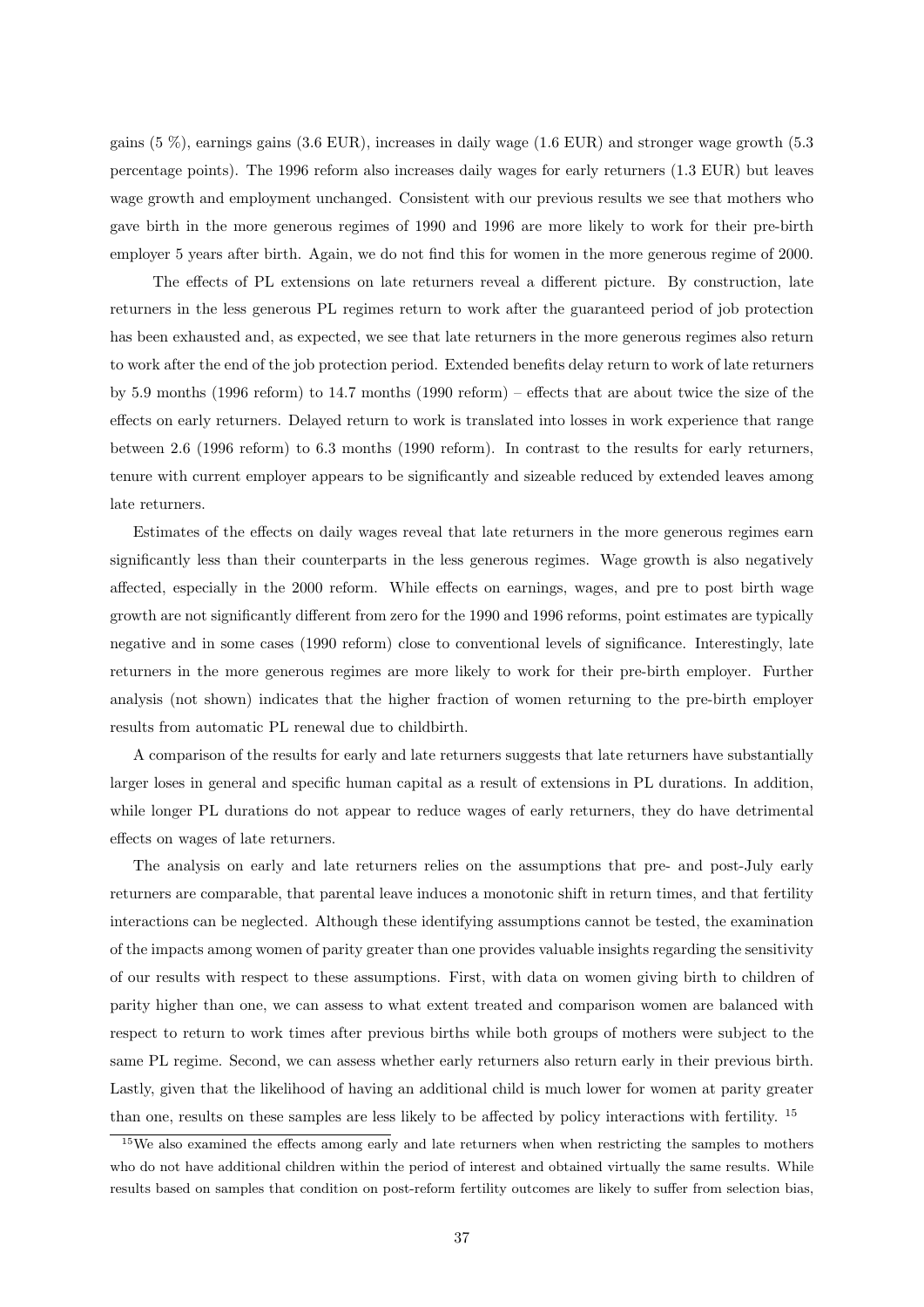|                             |              | Early returners   |              |              | Late returners |                        |
|-----------------------------|--------------|-------------------|--------------|--------------|----------------|------------------------|
|                             | 1990         | 1996              | 2000         | 1990         | 1996           | 2000                   |
| Returned in JP period       | $-0.034$ *** | $-0.108$ ***      | $-0.301$ *** |              |                |                        |
|                             | (0.004)      | (0.006)           | (0.008)      |              |                |                        |
|                             | [1.000]      | [1.000]           | [1.000]      |              |                |                        |
| Months until return to work | $8.226$ ***  | $2.977$ ***       | $4.503$ ***  | 14.771 ***   | $5.892$ ***    | $7.805$ ***            |
| (censored at $t=72$ )       | (0.180)      | (0.204)           | (0.202)      | (0.418)      | (0.342)        | (0.393)                |
|                             | [9.117]      | [15.224]          | [14.596]     | [28.726]     | [35.451]       | [35.737]               |
| Experience                  | $-1.402$ **  | $-1.967$ ***      | $-1.560$ *** | $-6.309$ *** | $-2.617$ ***   | $-4.709$ ***           |
| since child's birth         | (0.591)      | (0.505)           | (0.474)      | (0.526)      | (0.672)        | (0.719)                |
|                             | [32.831]     | [35.340]          | [34.398]     | [24.270]     | [24.336]       | [24.080]               |
| Tenure                      | $1.928\,$    | 2.070             | $-3.158$ **  | $-6.338$ *** | $-1.211$       | $-5.154$ *             |
|                             | (1.881)      | (1.570)           | (1.567)      | (1.674)      | (2.486)        | (2.620)                |
|                             | [68.552]     | [60.797]          | [62.998]     | [38.935]     | [38.710]       | [38.930]               |
| Employed                    | $0.052$ ***  | 0.015             | $-0.005$     | $-0.007$     | $0.048*$       | 0.035                  |
|                             | (0.015)      | (0.014)           | (0.013)      | (0.018)      | (0.026)        | (0.028)                |
|                             | [0.502]      | [0.608]           | [0.600]      | [0.516]      | [0.634]        | [0.615]                |
| Earnings                    | $3.558$ ***  | $1.277\,$         | $-0.942$     | $-1.156$     | 1.568          | $-0.752$               |
|                             | (0.832)      | (0.787)           | (0.748)      | (0.782)      | (1.187)        | (1.199)                |
|                             | [23.111]     | [28.550]          | [28.864]     | [18.964]     | [22.680]       | $\left[ 21.674\right]$ |
| Daily wage                  | $1.549**$    | $1.298$ $^{\ast}$ | $-0.335$     | $-1.318$     | $-0.340$       | $-3.614$ ***           |
| (Euros)                     | (0.766)      | (0.688)           | (0.693)      | (0.800)      | (1.080)        | (1.129)                |
|                             | [46.080]     | [46.996]          | [48.493]     | [36.716]     | [35.850]       | [35.713]               |
| Wage growth                 | $0.053$ ***  | 0.024             | $-0.006$     | $-0.037$     | $-0.006$       | $-0.086$ **            |
|                             | (0.019)      | (0.017)           | (0.016)      | (0.025)      | (0.032)        | (0.035)                |
|                             | $[-0.054]$   | $[-0.151]$        | $[-0.253]$   | $[-0.115]$   | $[-0.303]$     | $[-0.372]$             |
| Working for pre-birth       | 0.022        | $0.039**$         | $-0.021$     | $0.046$ **   | $0.047*$       | 0.009                  |
| firm                        | (0.020)      | (0.017)           | (0.017)      | (0.021)      | (0.027)        | (0.030)                |
|                             | [0.515]      | [0.456]           | [0.453]      | [0.221]      | [0.215]        | [0.227]                |
| Observations                | 4'782        | 6'535             | 5'608        | 3'314        | 1'751          | 1'233                  |

Table 6: Effects of extended parental leave on early and late returners: sample of women giving birth at Parity 1

Notes: This table reports controlled differences in outcomes between the cohort with access to more generous parental leave rules and the cohort with access to the less generous regime for the 1990, 1996, and 2000 reforms. Regression estimates come from models that include the control variables specified in Table 2. Early returners in the comparison group are women returning to work before the end of the job protection period. Early returners in the treated group are the women returning to work with the earliest return to work time such that their share is identical to the share of early returners in the comparison group. Late returners in the comparison group include women who return after the end of the job protection period but before the child's fourth birthday. Treated late returners are selected to match the comparison share of late returners. Robust standard errors are reported in parentheses. Means of the comparison group (i.e., the group with access to the less generous regime) are reported in brackets. \*\*\*, \*\*, \* denote significance a the 1%, 5%, and 10% level, respectively.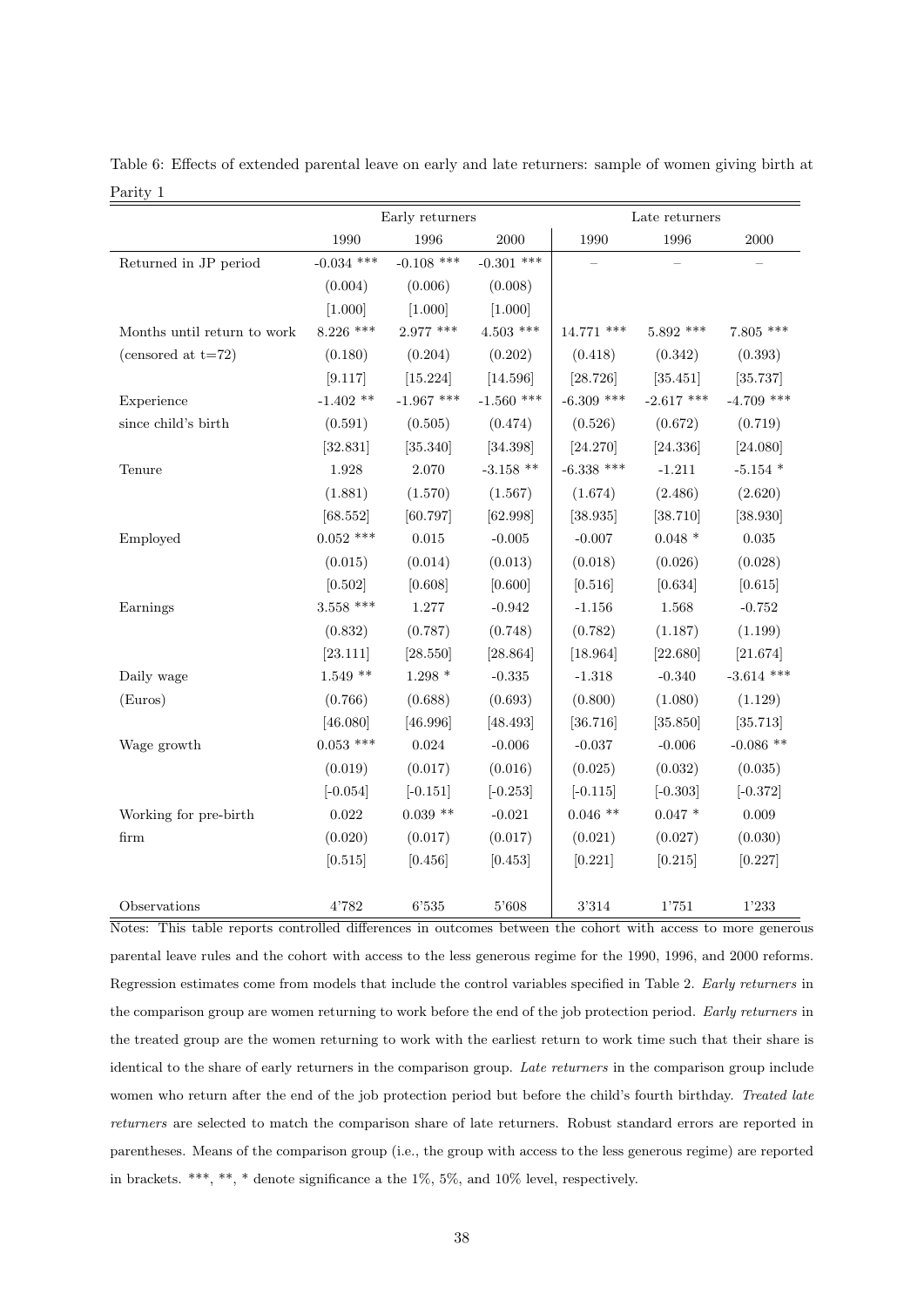Table 7 presents descriptive statistics for early returners and late returners who gave birth at parity 2 or higher. The first line shows contrasts between pre- and post-July mothers with respect to return to work times at the previous birth. Note that there is no information on return to work times in previous birth for the 1990 sample since our extract only starts in 1990. Results indicate that treated early returners are no different than comparison early returners in terms of return to work behavior at the previous birth. Results on late returners also indicate no difference in terms of return to work times. This suggests that treated and comparison women are similar in terms of return to work decisions in the absence of differences in terms of incentives. Moreover, we see that early returners also return to work before late returners at the previous birth. Average return to work time at the previous birth ranges from 20.1 months (2000 reform) to 20.3 months (1996 reform) for early returners, whereas the equivalent data for late returners ranges between 27.7 months (2000 reform) to 28.4 months (1996 reform). This descriptive pattern of duration until return to work at previous birth suggests that return to work times do appear to shift in a monotonic way as a response to extended benefits.

Treated and comparison samples appear to be also balanced along most additional pre-birth dimensions. Exceptions refer to higher unemployment for treated early returners in the 1990 reform, lower average daily earnings for treated late returners in 1996, and lower daily wages for treated late returners in 1990. Again, these few departures from balance appear to reflect problems with multiple testing rather than to signal violations of the identifying assumptions of the early and late returner split.

Table 8 reports controlled contrasts of labor market outcomes in year 5 after birth for early and late returning women at parity two or higher. Results for early returners indicate that extended benefits decrease accumulation of both general and specific human capital. Yet, except for the 2000 reform, early returners do not experience reductions in daily earnings, wages or wage growth. In contrast, results for late returners show reductions in human capital accumulation that are accompanied also by reductions in earnings and wage outcomes. Overall, results for parity two or higher confirm the pattern found for parity one.

Results for early and late returners hint to the important role of job protection in maintaining post birth labor market careers. Whereas early returners experience no negative effects, late returners experience deteriorations of their labor market outcomes.

## 7 Conclusions

In this paper, we exploit a series of major changes in Austrian family policies to analyze the causal effects parental leave provisions on mothers' subsequent labor market success. Austrian parental leave regulations include two key instruments to support work life balance. Parental leave payments, and job protection. In 1990 both job protection and allowance duration were extended from 12 months to 24 months. In 1996 the allowance duration was shortened by 6 months, and in 2000 the allowance duration was extended, again, by 12 months while keeping the duration of the job protection period unchanged. We

it is reassuring to see that we obtain a very similar picture.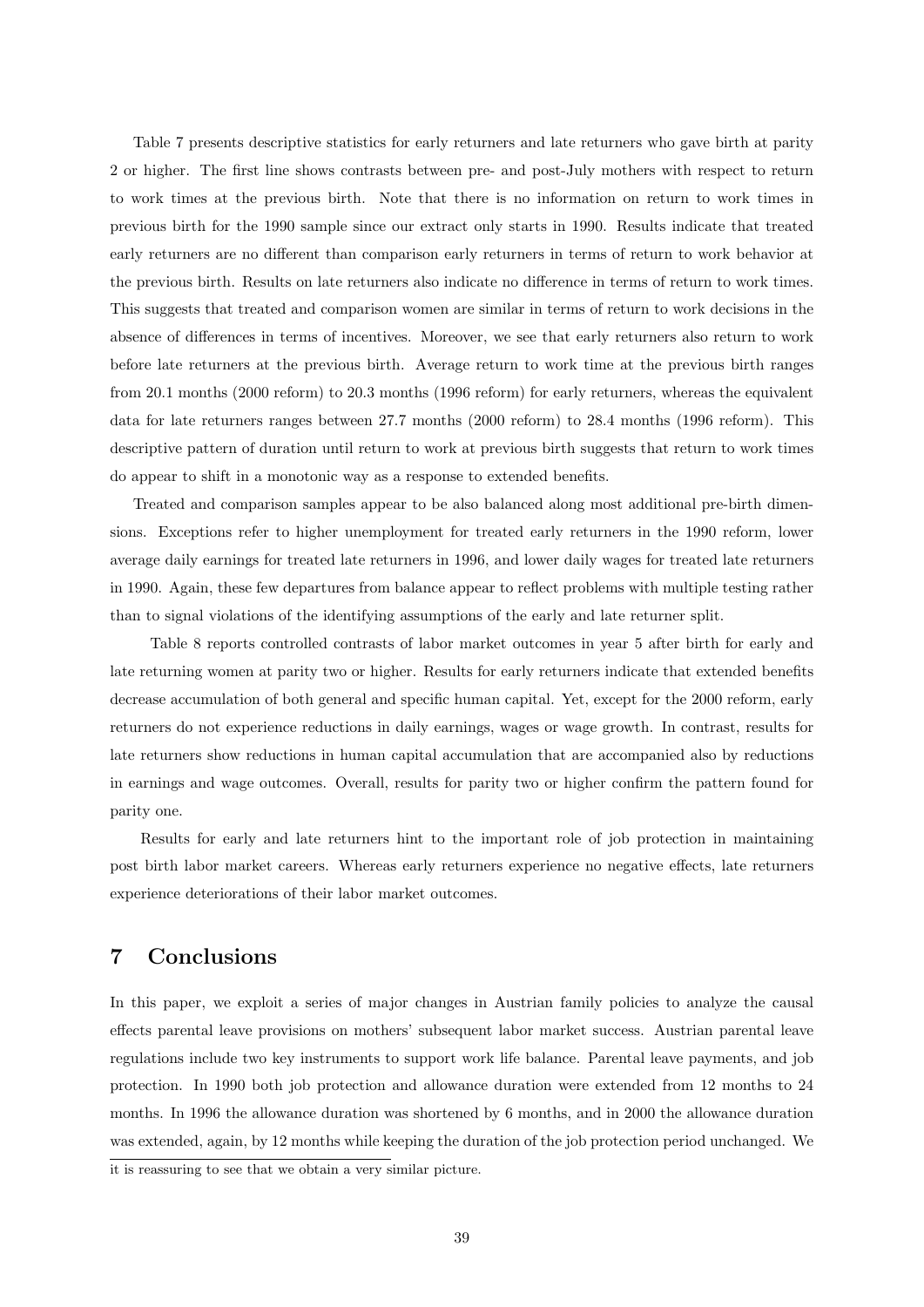|                           |          | Early returners |           |             | Late returners |           |
|---------------------------|----------|-----------------|-----------|-------------|----------------|-----------|
|                           | 1990     | 1996            | 2000      | 1990        | 1996           | 2000      |
| Time until return to work |          | $-0.459$        | 0.329     |             | 0.832          | $-0.515$  |
| in previous birth         |          | (0.594)         | (0.558)   |             | (1.465)        | (1.263)   |
|                           |          | [20.329]        | [20.116]  |             | [28.405]       | [27.722]  |
| age                       | 0.017    | 0.060           | $-0.106$  | 0.075       | $-0.400$       | 0.460     |
|                           | (0.188)  | (0.178)         | (0.161)   | (0.253)     | (0.336)        | (0.331)   |
|                           | [29.805] | [30.890]        | [31.414]  | [28.332]    | [30.566]       | [30.714]  |
| Tenure (years)            | 0.208    | 0.169           | $-0.141$  | $-0.198$    | $-0.280$       | $-0.003$  |
|                           | (0.162)  | (0.154)         | (0.132)   | (0.205)     | (0.288)        | (0.242)   |
|                           | [4.343]  | [3.901]         | [3.901]   | [3.340]     | [3.494]        | [3.066]   |
| Experience (years)        | 0.230    | $-0.032$        | $-0.102$  | $-0.224$    | $-0.402$       | 0.236     |
|                           | (0.164)  | (0.179)         | (0.156)   | (0.211)     | (0.324)        | (0.304)   |
|                           | [8.140]  | [8.366]         | [8.464]   | [7.540]     | [8.459]        | [8.202]   |
| Unemployment              | $0.049*$ | $\text{-}0.034$ | $0.027\,$ | $\,0.056\,$ | $-0.149$       | $-0.014$  |
| (years)                   | (0.029)  | (0.042)         | (0.038)   | (0.052)     | (0.099)        | (0.096)   |
|                           | 0.30     | 0.64            | 0.61      | 0.53        | 1.00           | 0.97      |
| Avg. daily Earnings       | $-0.595$ | 0.686           | $-0.632$  | $-0.725$    | $-2.188$ **    | $-1.738$  |
|                           | (0.674)  | (0.866)         | (0.882)   | (0.712)     | (0.960)        | (1.344)   |
|                           | [37.719] | [39.443]        | [42.710]  | [31.738]    | [34.144]       | [36.638]  |
| White collar              | $-0.026$ | $-0.011$        | $0.001\,$ | $-0.025$    | 0.023          | $0.001\,$ |
|                           | (0.021)  | (0.019)         | (0.018)   | (0.030)     | (0.039)        | (0.038)   |
|                           | [0.669]  | [0.649]         | [0.669]   | [0.548]     | [0.545]        | [0.538]   |
| Daily wage                | $-0.262$ | $-0.411$        | $-1.086$  | $-2.294$ ** | $-0.573$       | $-1.080$  |
|                           | (0.853)  | (0.833)         | (0.820)   | (0.902)     | (1.324)        | (1.256)   |
|                           | [41.417] | [43.378]        | [45.089]  | [35.296]    | [36.028]       | [35.644]  |
| ${\cal N}$ treated        | 1086     | 1242            | 1421      | 567         | $324\,$        | $334\,$   |
| N comparison              | $1029\,$ | 1229            | 1452      | 538         | $323\,$        | $342\,$   |

Table 7: Testing the Trimming Split: sample of women giving birth at Parity 2 or higher

Notes: This table compares pre-birth characteristics between treated (=eligible for generous policy) and comparison (=eligible for less generous policy) groups for the early and late returners samples. Samples are restricted to women giving birth at parity 2 or higher around the months of the policy change. Early returners in the comparison group are women returning to work before the end of the job protection period. Early returners in the treated group are the women returning to work with the earliest return to work time such that their share is identical to the share of early returners in the comparison group. Late returners in the comparison group include women who return after the end of the job protection period but before the child's fourth birthday. Treated late returners are selected to match the comparison share of late returners. Robust standard errors are reported in parentheses. Means of the comparison group (i.e., the group with access to the less generous regime) are reported in brackets. \*\*\*, \*\*, \* denote significance a the 1%, 5%, and 10% level, respectively.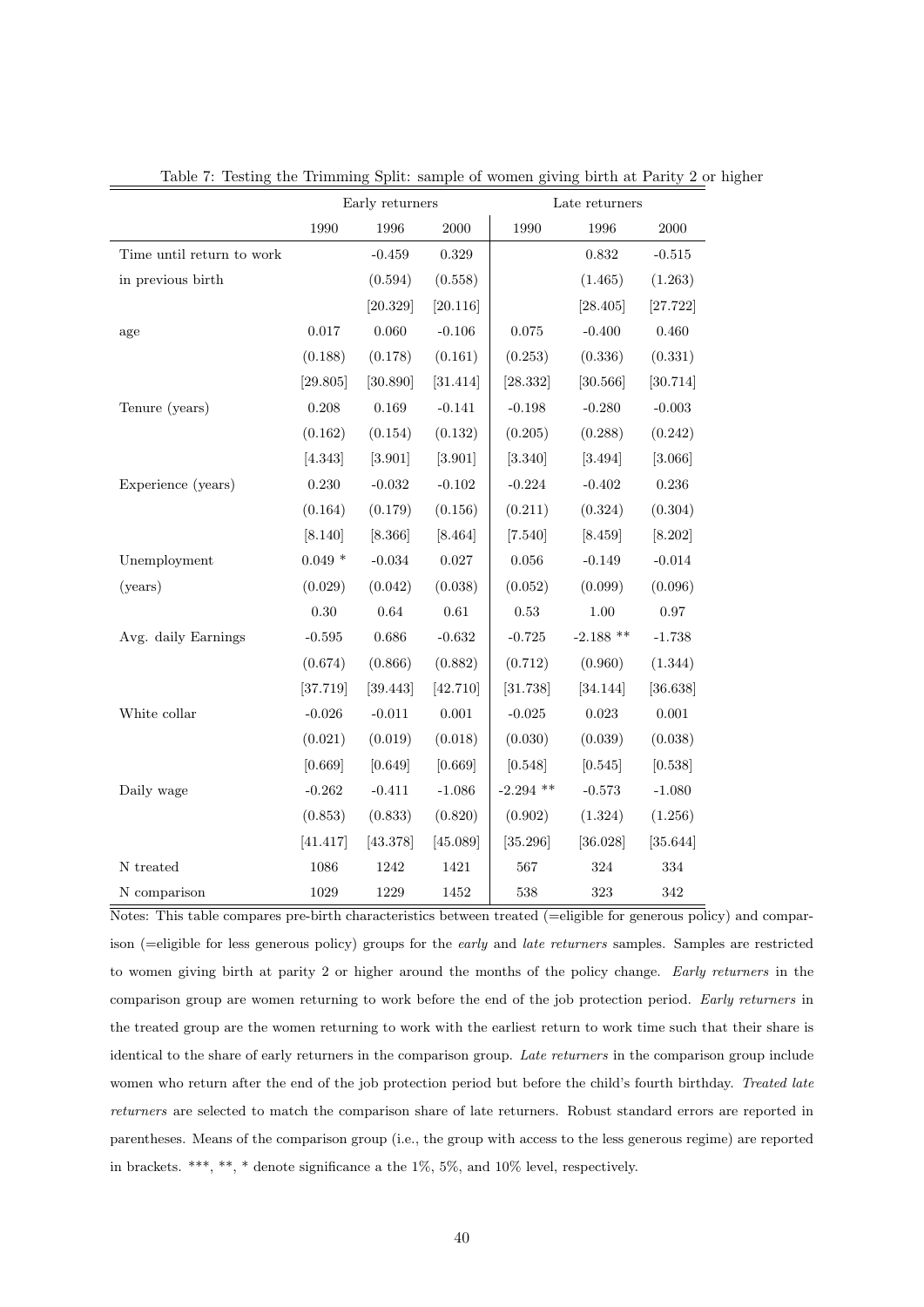|                             |                   | Early returners |              |                  | Late returners   |              |
|-----------------------------|-------------------|-----------------|--------------|------------------|------------------|--------------|
|                             | 1990              | 1996            | $2000\,$     | 1990             | 1996             | 2000         |
| Returned in JP period       | $-0.034$ ***      | $-0.101$ ***    | $-0.338$ *** | $0.040$ ***      |                  |              |
|                             | (0.004)           | (0.010)         | (0.012)      | (0.009)          |                  |              |
|                             | [1.000]           | [1.000]         | [1.000]      | [0.000]          |                  |              |
| Months until return to work | $8.423$ ***       | $2.541$ ***     | $4.852$ ***  | $8.546$ ***      | $6.548$ ***      | $7.904$ ***  |
| (censored at $t=72$ )       | (0.276)           | (0.347)         | (0.292)      | (0.643)          | (0.635)          | (0.511)      |
|                             | [8.806]           | [14.996]        | [14.450]     | [29.832]         | [35.437]         | [34.934]     |
| Experience                  | $-3.065$ ***      | $-3.483$ ***    | $-4.132$ *** | $-4.385$ ***     | $-4.166$ ***     | $-7.404$ *** |
| since child's birth         | (0.836)           | (0.768)         | (0.618)      | (0.956)          | (1.103)          | (0.887)      |
|                             | [44.007]          | [43.726]        | [43.114]     | [28.787]         | [28.140]         | [29.384]     |
| Tenure                      | $-3.349$          | $-2.589$        | $-3.485$ *   | $-5.907$ *       | $-2.475$         | $-5.158$     |
|                             | (2.403)           | (2.539)         | (1.983)      | (3.101)          | (4.697)          | (3.555)      |
|                             | [91.587]          | [79.300]        | [72.722]     | [50.101]         | [46.720]         | [45.815]     |
| Employed                    | $0.037$ $^{\ast}$ | $\rm 0.012$     | $-0.020$     | $\,0.045\,$      | $0.020\,$        | $-0.063$ *   |
|                             | (0.019)           | (0.019)         | (0.016)      | (0.029)          | (0.041)          | (0.035)      |
|                             | [0.734]           | [0.789]         | [0.784]      | [0.660]          | [0.759]          | [0.766]      |
| Earnings                    | 1.468             | 0.788           | $-2.233$ **  | $-0.329$         | -3.536 $^{\ast}$ | $-3.220$ **  |
|                             | (1.102)           | (1.198)         | (0.935)      | (1.247)          | (1.975)          | (1.392)      |
|                             | [33.884]          | [36.769]        | [36.985]     | [23.487]         | [27.322]         | [25.826]     |
| Daily wage                  | 0.068             | $-0.305$        | $-1.197$     | $-2.472$ **      | $-5.109$ ***     | $-2.011*$    |
| (Euros)                     | (0.807)           | (0.931)         | (0.718)      | (1.193)          | (1.891)          | (1.093)      |
|                             | [46.182]          | [46.586]        | [47.524]     | [35.595]         | [36.020]         | [33.971]     |
| Wage growth                 | $0.014\,$         | $0.000\,$       | $-0.035$ **  | -0.070 $^{\ast}$ | $-0.143$ ***     | $-0.026$     |
|                             | (0.020)           | (0.022)         | (0.016)      | (0.038)          | (0.049)          | (0.034)      |
|                             | [0.078]           | [0.047]         | [0.019]      | $[-0.040]$       | $[-0.011]$       | $[-0.066]$   |
| Working for pre-birth       | $0.018\,$         | $-0.003$        | $-0.003$     | $-0.037$         | $-0.031$         | $\,0.013\,$  |
| $\operatorname{firm}$       | (0.024)           | (0.025)         | (0.021)      | (0.032)          | (0.047)          | (0.041)      |
|                             | [0.652]           | [0.581]         | [0.527]      | [0.315]          | [0.318]          | [0.271]      |
| Observations                | $\bf 2115$        | 2471            | 2873         | $1105\,$         | 647              | 676          |

Table 8: Effects of extended parental leave on early and late returners: Parity 2 and Higher

Notes: This table reports controlled differences in outcomes between the cohort with access to more generous parental leave rules and the cohort with access to the less generous regime for the 1990, 1996, and 2000 reforms. Samples are restricted to women giving birth at parity 2 or higher around the months of the policy change. Regression estimates come from models that include the control variables specified in Table 2. Early returners in the comparison group are women returning to work before the end of the job protection period. Early returners in the treated group are the women returning to work with the earliest return to work time such that their share is identical to the share of early returners in the comparison group. Late returners in the comparison group include women who return after the end of the job protection period but before the child's fourth birthday. Treated late returners are selected to match the comparison share of late returners. Robust standard errors are reported in parentheses. Means of the comparison group (i.e., the group with access to the less generous regime) are reported in brackets. \*\*\*, \*\*, \* denote significance a the 1%, 5%, and 10% level, respectively.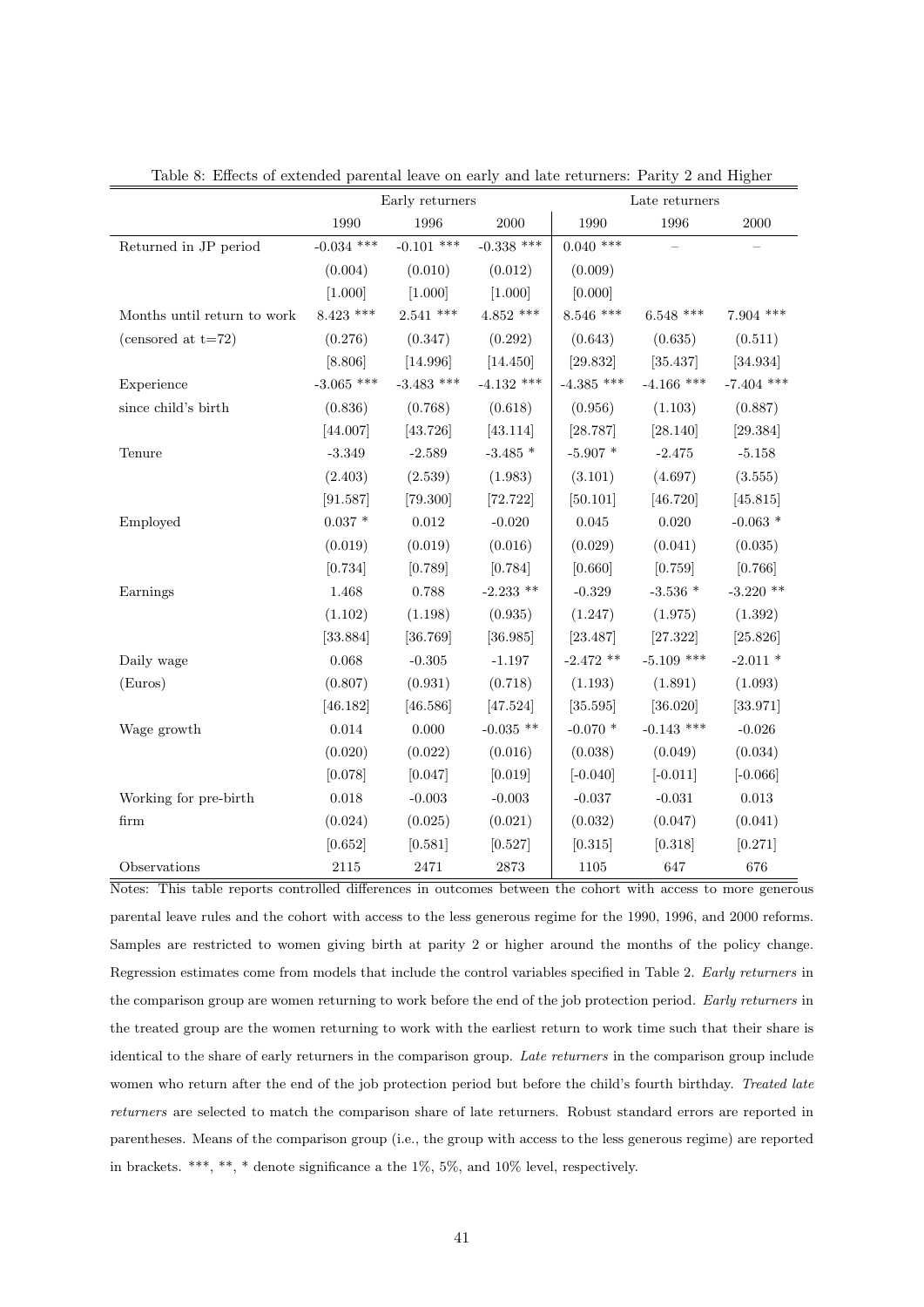study the effects of these reforms by comparing return to work behavior and medium-term labor market outcomes of two groups that have similar characteristics and face the same labor market environment: mothers who gave birth to a child two months before and two months after the policy changes. Such a comparison is powerful as, arguably, assignment to treatment can be seen as random in these samples.

We find that a longer duration of parental leave benefits induces a significant delay in mother's return to work time. Each additional month of benefit receipt appears to delay return to work by about 0.5 months. A majority of mothers exhausted the full PL duration of benefit payments and job protection period suggesting that these policy instruments are a binding constraint for many mothers. We find that changes in maximum PL duration shifts the return-to-work profile (re-employment probabilities since date of birth) for mothers who fully exhaust their maximum PL duration. This is so for women who return immediately after PL is exhausted but also hold for women with a spell of non-employment after PL exhaustion.

Our results suggest that loosing benefits is more important than loosing job protection in shaping return to work decisions. We also observe that women with low earnings potential are almost indifferent to the lose of the job protection entitlement while women with high earnings potential do respond more strongly to this policy instrument. In addition, removing job protection while receiving benefits appears to be as important as removing job protection while no longer receiving benefits.

Finally, we do not find important effects on earnings and employment five years after the child was born for the 1990 and 1996 reforms. Exploring possible explanations, we find that while extensions of parental leave benefit and / or job protection delay time until return to work considerably, experience is reduced by a much smaller extent. Moreover, while both the 1990 and the 1996 reforms reduce work experience to some extent, they have no negative effect on the accumulation of firm specific human capital as measured by tenure with the current employer, and they even increase the proportion of women who work for the pre-birth employer 5 years after birth.

In contrast, we find that the 2000 reform has a negative effect on earnings and wage growth for women with high pre-birth wages. This is because the 2000 fails to increase the likelihood of return to the same employer, having therefore a negative effect on tenure. Loses in tenure seem to harm women with high pre-birth wages more strongly than women with low pre-birth wages.

We conclude that long parental leaves do have strong effects on return to work decisions. However, delayed return to work has no effects on mother's labor market success 5 years after giving birth as long as employment with pre-birth employer is guaranteed. This suggests that subsidizing child care provided by the mother while guaranteeing job continuity upon re-entry into the labor market does not have long-run negative consequences on mothers performance in the labor market.

While our empirical strategy offers a clean research design to examine the causal effects of extensions of PL policies, we should take into account that both mothers and employers were surprised by the policy changes analyzed in our study. We suspect that these policies might generate general equilibrium effects in the longer-run. For example, prolonged job protected parental leave mandates might induce employers to offer lower starting salaries, or to limit employment or training opportunities to women who are at the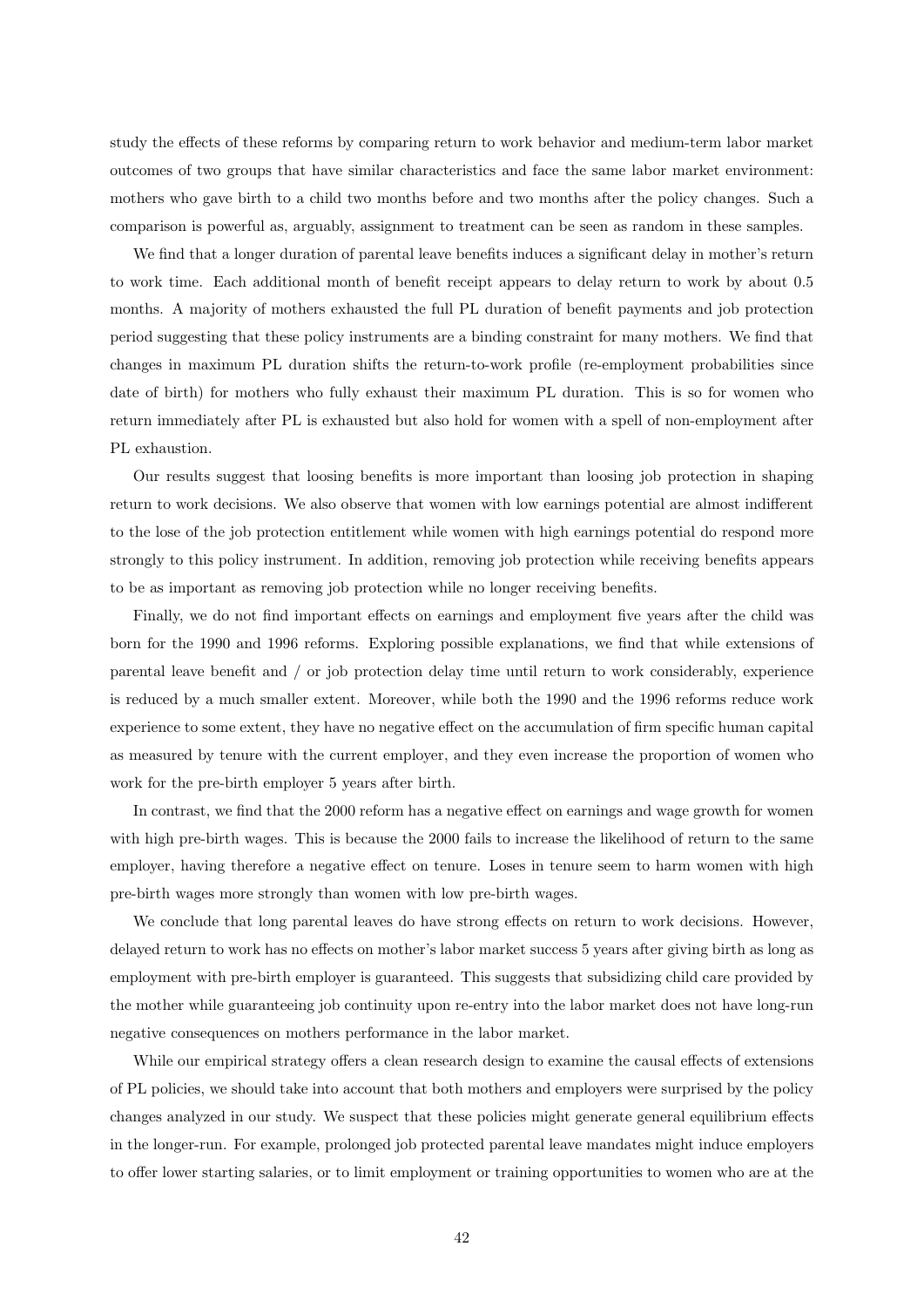age of childbearing. On the other hand, more generous leave mandates and job protection might induce women to increase labor supply and investments in human capital before childbirth. These are important issues we plan to investigate in future work.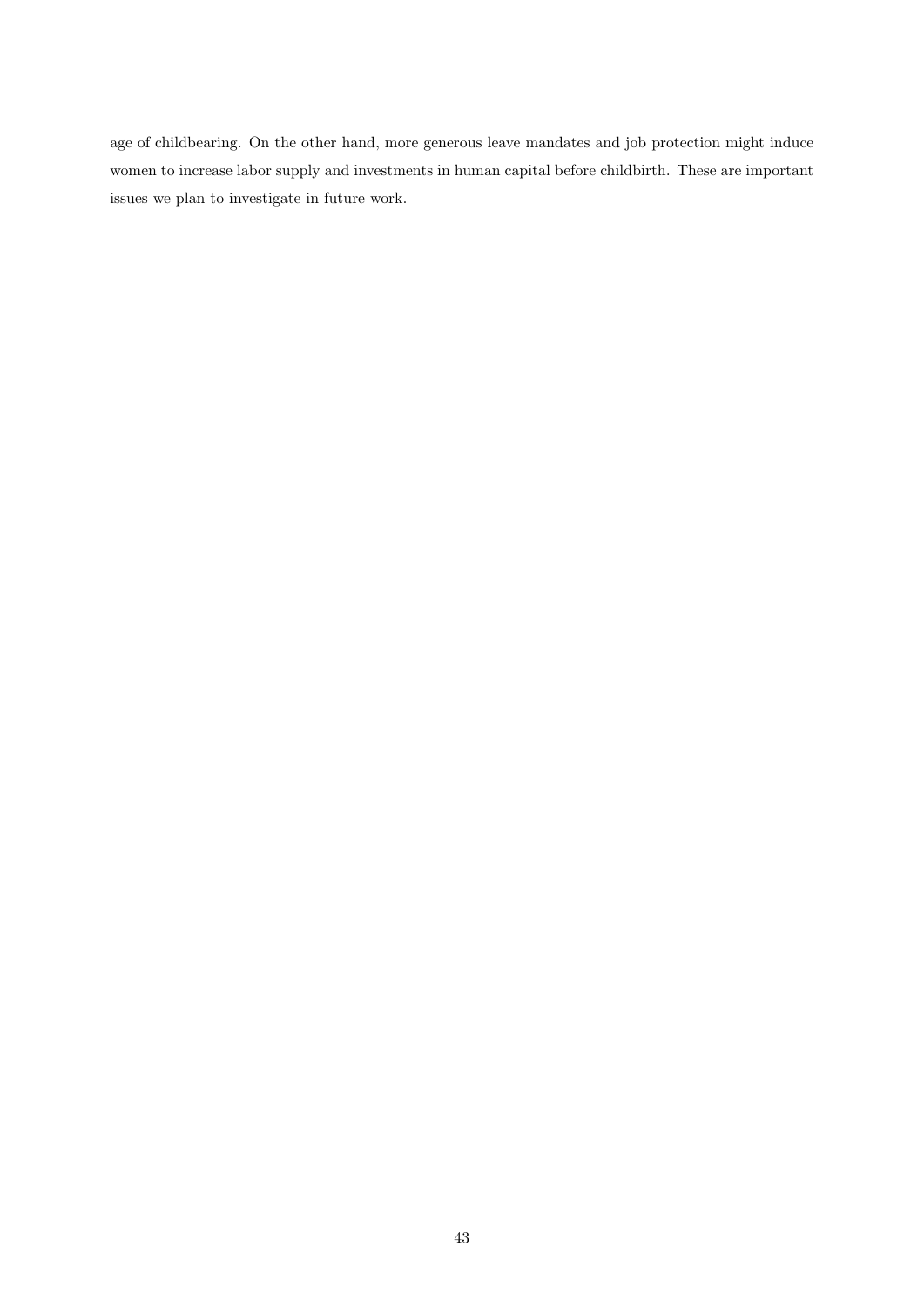## References

- [1] Baker, Michael and Kevin Milligan (2005), "How Does Job-Protected Maternity Leave Affect Mothers' Employment and Infant Health?," NBER Working Paper No.11135.
- [2] Baum, Charles L. (2003a), "The Effect of State Maternity Leave Legislation and the 1993 Family and Medical Leave Act on Employment and Wages," Labour Economics 10, 573-596.
- [3] Baum, C. L. (2003b): The Effects of Maternity Leave Legislation on Mothers' Labor Supply after Childbirth, Southern Economic Journal, 69, 772-99.
- [4] Berger, Lawrence and Waldfogel, Jane (2004). Maternity Leave and the Employment of New Mothers in the United States. Journal of Population Economics 17(2): 331-349.
- [5] Ejrnaes, Mette and Astrid Kunze (2006), What is driving the family gap in women's wages? mimeo, Norwegian School of Economics and Business, Bergen, Norway.
- [6] Hahn, Jinyong, Todd, Petra and Van der Klaauw, Wilbert (2001). Identification and Estimation of Treatment Effects with a Regression-Discontinuity Design, Econometrica 69(1): 201-209.
- [7] Han, Wen-Jui and Waldfogel, Jane (2003). Parental Leave: The Impact of Recent Legislation on Parents' Leave-Taking. Demography. 40(1): 191-200.
- [8] Hanratty Maria and Eileen Trzcinski (2008), Impact of Family Leave in Canada and the United States on Post-Birth Employment Dynamics of Women, Journal of Population Economics, 22(3): 693-711.
- [9] Hashimoto, M., Percy, R., Schoellner, T., and B. A. Weinberg (2004): The Long and Short of It: Maternity Leave Coverage and Women's Labor Market Outcomes, IZA Discussion Paper No. 1207.
- [10] Klerman Jacob and Arleen Leibowitz (1997), Labor Supply Effects of State Maternity Leave Legislation. in Gender and Family Issues in the Workplace, Francine Blau and Ron Ehrenberg, Eds. NY: Russell Sage Press; pp. 65-85.
- [11] Klerman, J. A. and A. Leibowitz (1999), Job Continuity Among New Mothers, Demography 36: 145-155.
- [12] Lalive, Rafael (2006), How do Extended Benefits affect Unemployment Duration? A Regression Discontinuity Approach, Journal of Econometrics, forthcoming.
- [13] Ludsteck, Johannes and Uta Schönberg (2008), Maternity Leave Legislation, Female Labor Supply, and the Family Wage Gap, mimeo UCL.
- [14] Lalive, Rafael and Josef Zweimüller (2009), Does Parental Leave Affect Fertility and Return-to-Work? Evidence from Two Natural Experiments In : The Quarterly Journal of Economics, 1363-1402.
- [15] David S. Lee (2002), Trimming for Bounds on Treatment Effects with Missing Outcomes, NBER Technical Working Paper 0277.